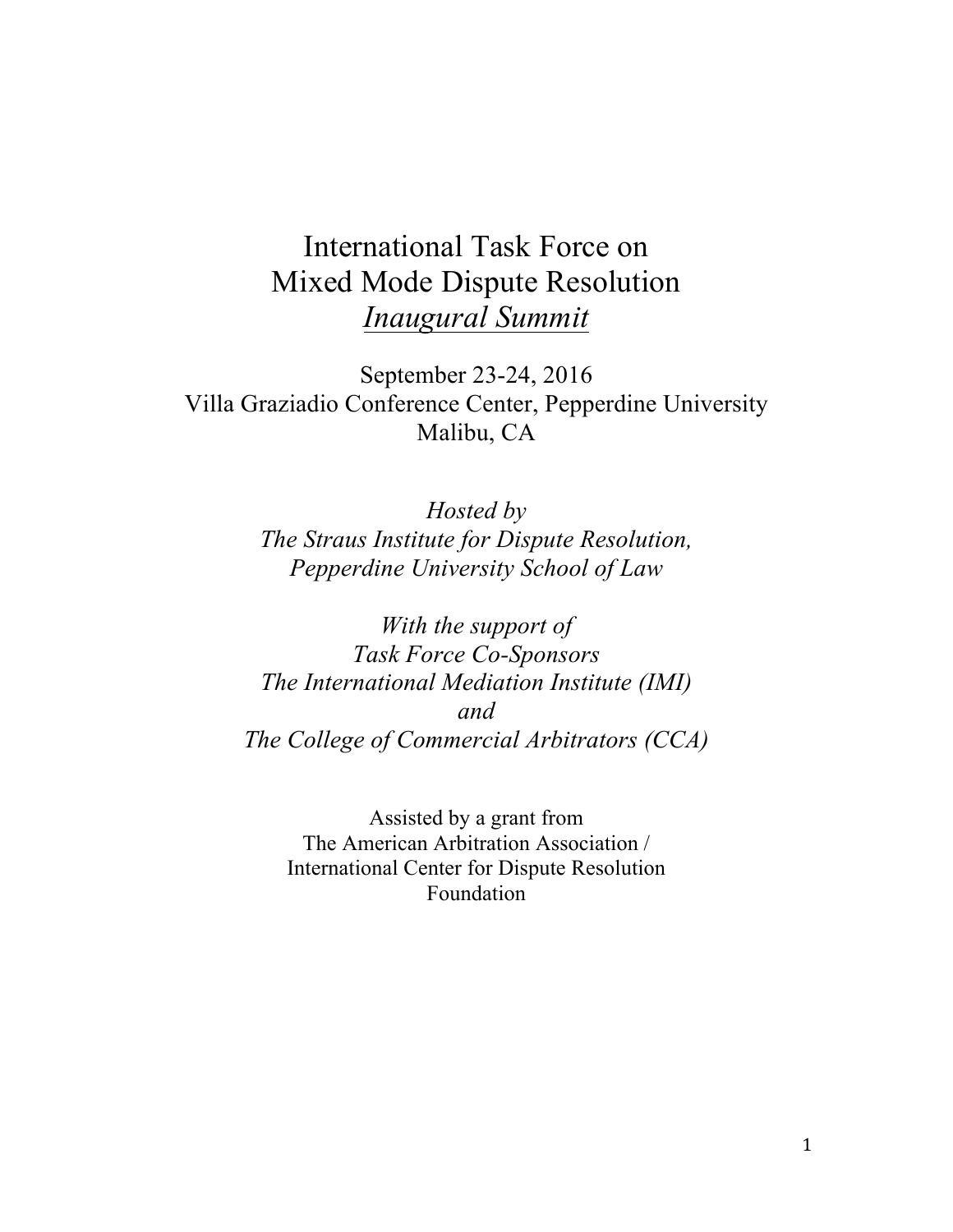# Introduction: About the Task Force and the Summit

Today as never before, opportunities and challenges are presented to business planners by trends toward globalization and the expansion of international commerce as well as our growing experience with varied, often-complex processes for the management and resolution of conflict. These complexities are reinforced by differences in culture and legal systems. Given present trends, there is a critical and growing need for dialogue and deliberation among practitioners and thinkers from different cultures and legal systems regarding the management and resolution of conflict in both public and private spheres and the roles of third party interveners who assist with that process (which for the sake of convenience we will refer to as "neutrals"<sup>1</sup>).

The International Task Force on Mixed Mode Dispute Resolution (Task Force), a joint initiative of the College of Commercial Arbitrators (CCA), the International Mediation Institute (IMI) and the Straus Institute for Dispute Resolution, Pepperdine Law School (Straus Institute) was established for the purpose of examining and promoting understanding of the many different kinds of dispute resolution scenarios that involve the interplay among some or all of the following processes: mediation, evaluation and private or public adjudication (arbitration, litigation). This varied spectrum of complex situations, described in more detail below, we will refer to collectively as "Mixed Mode Scenarios."

These mixed mode scenarios, described and discussed in the pages below, are becoming increasingly important to the resolution of commercial disputes both internationally and domestically, and are often perceived and approached in very different ways by different cultures and legal systems.

The Task Force's efforts are intended to promote understanding of and share expertise on Mixed Mode Scenarios across diverse groups and cultures by highlighting and analyzing common scenarios involving interplay between different processes; encourage partnering among diverse organizations focused on the management and resolution of conflict; expand the use of dispute

<sup>&</sup>lt;sup>1</sup> The term "neutral" is often used as a term of convenience to describe mediators, arbitrators and other third parties in the resolution of disputes. *See, e.g. Neutral, in* DICTIONARY OF CONFLICT RESOLUTION (Douglas H. Yarn ed. 1999). Its wide use may be attributed primarily to prevailing norms and standards that establish requirements or aspirations of even-handedness, impartiality and independence for mediators and arbitrators. *See, e.g.* IMI CODE OF PROFESSIONAL CONDUCT § 2.2 (IMI); IBA GUIDELINES ON CONFLICTS OF INTEREST IN INT'L ARB. Part 1 (2014); MODEL STANDARDS OF CONDUCT FOR MEDIATORS, Standard II (ABA & AAA, 2005); CODE OF ETHICS FOR ARB. IN COMM. DISP., Canon I (AAA, 2004). However, there are situations in which the agreement of the parties or surrounding circumstances make it permissible for third party interveners to be predisposed toward a party or perhaps even be close affiliated. *See* Thomas J. Stipanowich, *Reflections on the State and Future of Commercial Arbitration*: *Challenges, Opportunities, Proposals,* 25 AM. REV. INT'L ARB. 297, 368-74 (2014), *available at* http://ssrn.com/abstract=2519084 (discussing perceptions and practices of party-appointed arbitrators on tripartite panels in US domestic arbitration and in international arbitration).

Moreover, our growing understanding of neurophysiology reinforces the view that human beings bring a variety of cognitive biases to the resolution of disputes, and cannot ever be perceived as completely "neutral."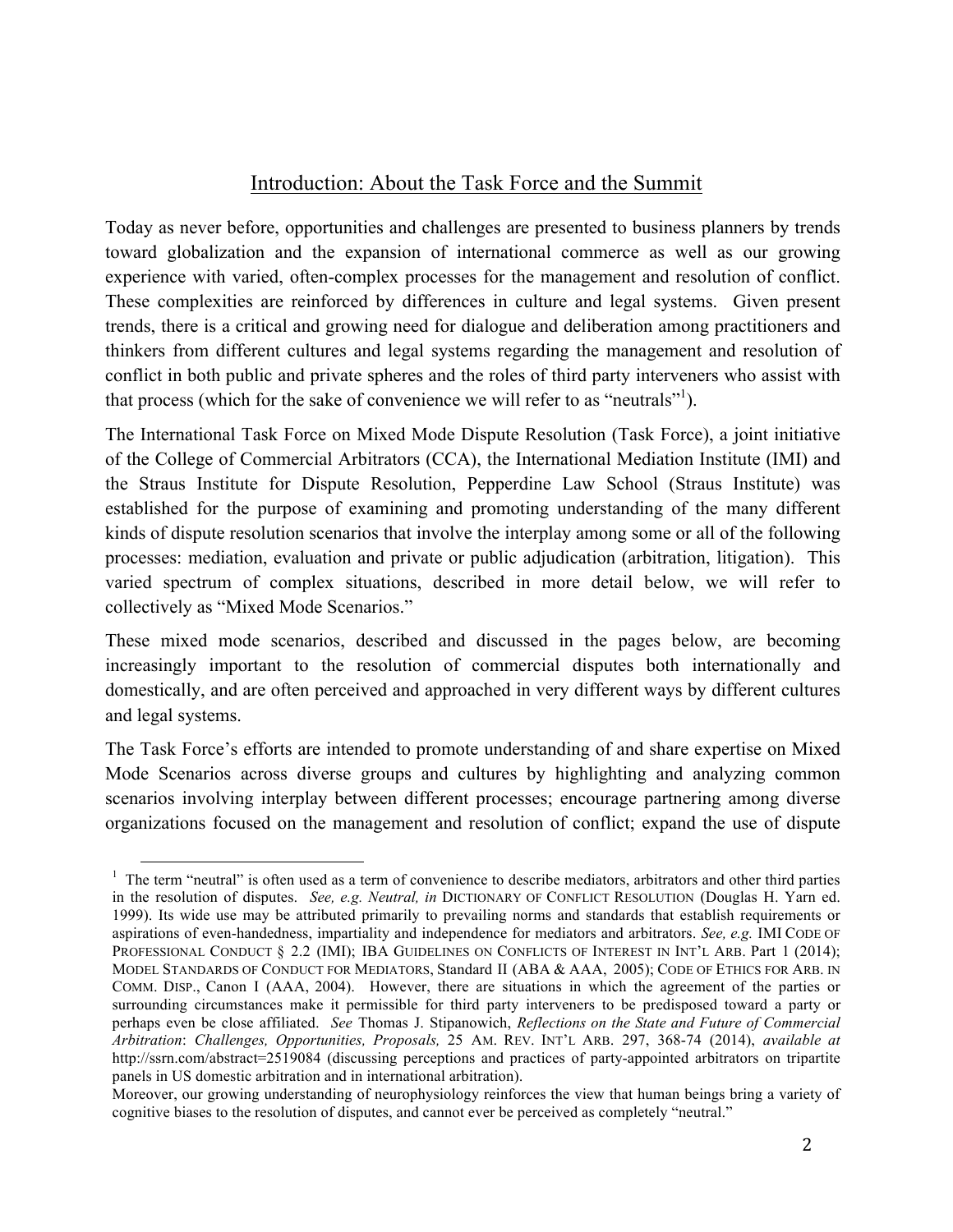resolution processes tailored to conflict, including measures that manage, resolve and reduce potential escalation of conflicts; and facilitate research, investigations and discussions regarding the management and resolution of disputes, and foster educational initiatives regarding best practices. Practically speaking, this means exploring and investigating, from various cultural and legal standpoints, the responses (both in current reality and as a matter of best practice) to questions, some examples of which follow:

- What are the dynamics of and appropriate uses of non-binding or non-adjudicative processes (including non-evaluative facilitation as well as non-binding evaluation or advisory opinions) in promoting settlement?
- In what ways may neutrals help parties tailor more effective dispute resolution processes, such as mediators "setting the stage" for arbitration and vice versa?
- Since recent studies show settlement is becoming increasingly likely during the course of commercial arbitration, should arbitrators be more deliberate about helping to set the stage for potential settlement? If so, what are appropriate ways in which this might be done? Under what circumstances, if any, might it be appropriate for a mediator to become an arbitrator or judge, or an arbitrator or judge to become a mediator, during the course of resolving a dispute?
- What is the proper protocol for arbitrators or institutions to follow when parties ask them to convert a settlement agreement into an arbitration award?
- In what ways, if any, might non-adjudicative neutrals and adjudicative neutrals appropriately communicate in the course of resolving particular disputes, whether sequential, parallel or integrated?
- What combinations of non-adjudicative and adjudicative processes are most appropriate in the real-time management of conflict in ongoing relationships?

These questions are of growing global significance in the management of conflict.

On September 23 and 24, 2016, members of the Task Force gathered at Pepperdine University for an initial Summit aimed at inaugurating the work of the Task Force to promote mutual understanding of mixed mode processes by sharing stories, conducting facilitated discussions, and setting the stage for the continuation of the Task Force initiative by establishing Working Groups focused on specific mixed mode scenarios.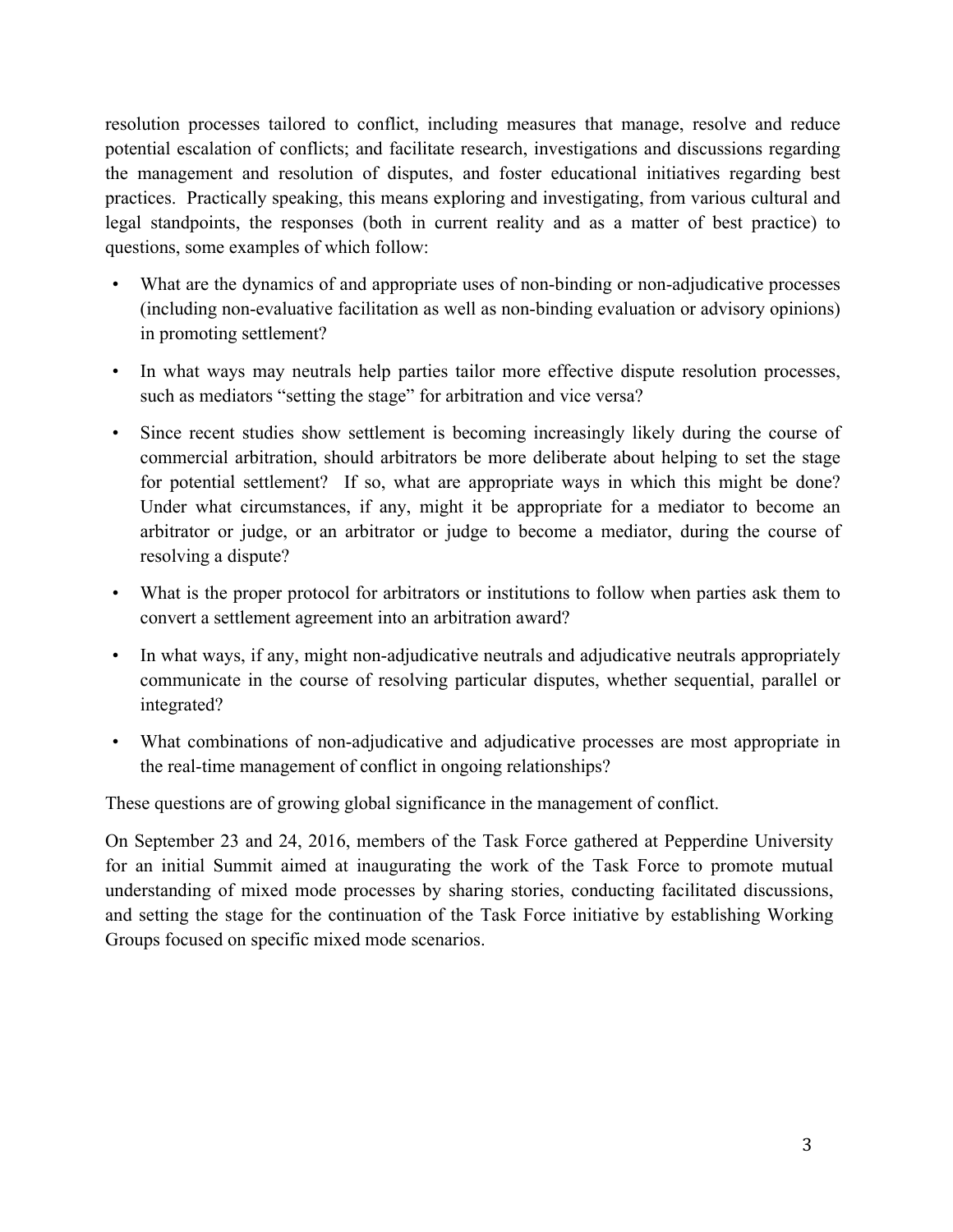# Mixed Mode Summit Day 1 – September 23, 2016

#### **Introduction of Summit Participants**

## *[Please see Appendix A for the complete list of Summit participants.]*

The first day of the Summit began with an introductory presentation in which Tom Stipanowich and Veronique Fraser presented a short summary of six categories of "mixed mode" approaches and a seventh category of intervention strategies aimed at maintaining or managing conflict within long-term commercial relationships.

The bulk of Day One was devoted to discussion of each of six specific mixed mode scenarios. In each case, discussion began with a sharing of stories—a recounting of specific experiences with a particular kind of scenario and highlighting potential benefits or areas of concern. The sharing of stories was followed by facilitated group discussions regarding each scenario.

## **Brief Overview of Six Mixed Mode Scenarios (Tom Stipanowich and Veronique Fraser)**

Tom and Veronique provided a short description of each of the six scenarios within the scope of the present initiative. Brief summaries of each scenario are provided below.

*[Please see Appendix B for a pre-Summit White Paper summarizing the Mixed Mode Scenarios.]*

#### **Scenario 1: "Mediators using Nonbinding Evaluation as a Means of Encouraging Settlement"**

One of the most common forms of mixed mode practice occurs when mediators or conciliators engage in forms of evaluation in addition to using non-evaluative techniques and approaches. In the United States and some other jurisdictions, for example, mediators sometimes offer predictions of likely results if the matter goes to trial or arbitration, or provide assessments of the strengths or merits of parties' factual or legal arguments. They may also offer proposals for the resolution of the dispute—an activity that is also commonly associated with conciliation.

Because perspectives on mediation and mediator practices vary greatly, there has been considerable discussion and debate regarding mediators' employment of evaluative methods and even the proper meaning of "evaluation." As mediation practice develops around the globe, these issues become ever more compelling subjects for deliberation and debate. As some of the experiences below suggest, different cultures and legal systems understand the role(s) of mediators in different ways. For example, in some countries, mediation is viewed essentially as facilitated interest-based negotiation, and is distinguished from forms of case evaluation, which is sometimes viewed as the province of "conciliators." In the U.S. and some other countries,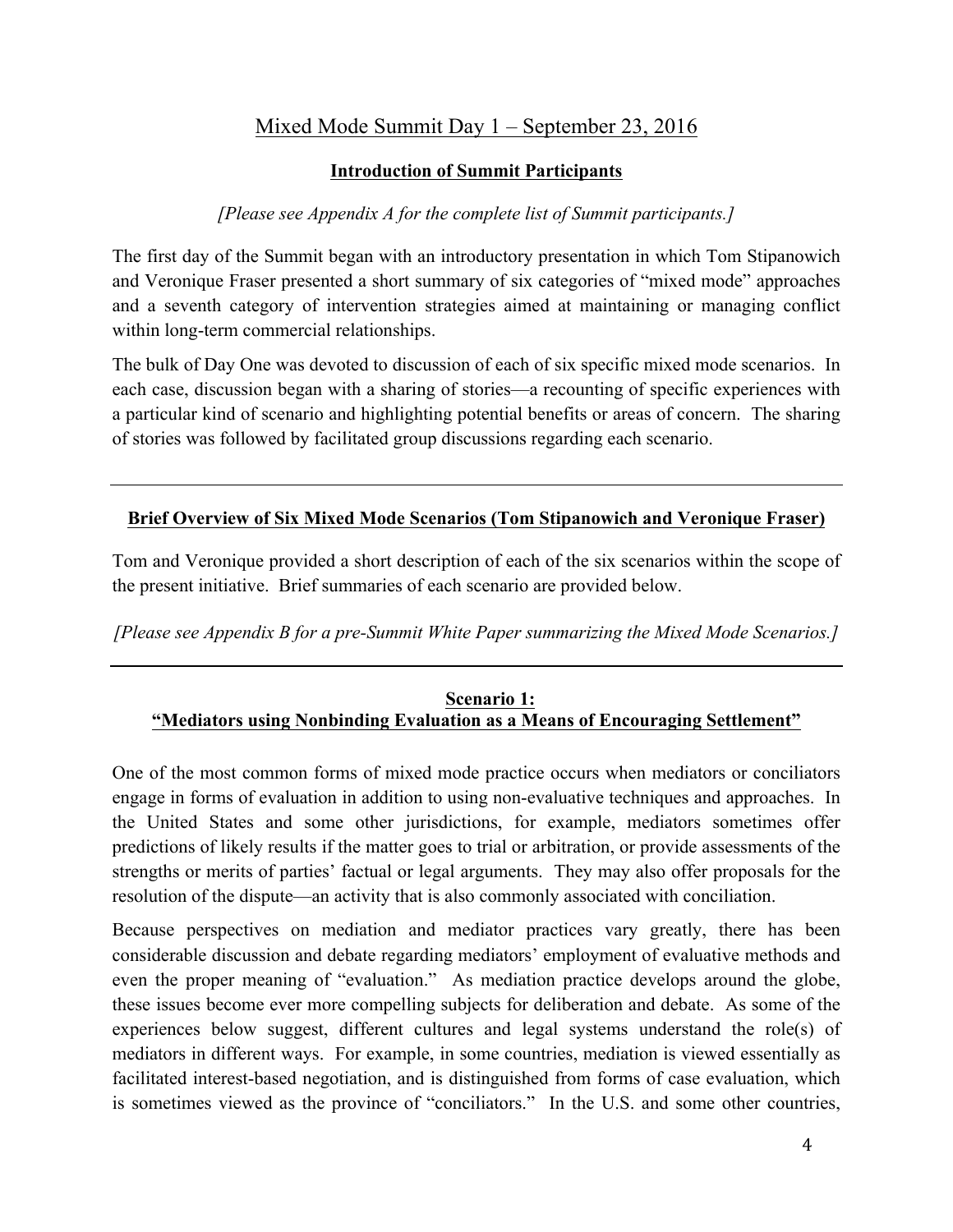however, mediators tend to employ a wide spectrum of strategies and tactics, both facilitative and evaluative, and with varying focus (underlying interests and drivers, case evaluation, etc.). Moreover, as will be made evident in the discussion of Scenario 3 below, in China, mediation (which is also sometimes referred to as "conciliation") is frequently performed by judges or arbitrators (with the permission of the parties) in the course of their efforts to resolve disputes.

#### **Shared Stories on Scenario 1: (Deborah Masucci, Moderator)**

Mark Morril: Mark served a strongly evaluative role in a mediation regarding a dispute over the very public failure of a transaction processing system. East and West Coast celebrity lawyers were involved, leading to significant distortions in team dynamics and impediments to communication. The discussion became increasingly removed from the law (as the lawyers were "freight trains barreling through the law"), and despite strong incentives for settlement on both sides, the matter seemed likely to go to trial with potentially huge damages against the defendant or an embarrassing loss for the plaintiff. Mark intuited that the lawyers were not able to convey to their clients the necessary message, and asked the lawyers if he might speak to the parties. On both sides, the principals were willing to step aside from their celebrity lawyer and working senior lawyer to hear from Mark one-on-one and the lawyers agreed to the communications. It turned out that the parties were willing to take reasonable guidance, but needed some objective assurance that they were at the right number in order to get their respective constituencies on board. Mark was able to accomplish this by a highly evaluative approach and gaining the trust of the participants.

Jonathan Marks: What is it that the mediator is being engaged to do? Jonathan deals with this question in the mediation agreement, which provides a ground rule that engagement may include both facilitative and evaluative elements (at the mediator's discretion). Defining the mediator's engagement at beginning is important because it sets the scene. Mediators should push back on parties when they want the mediator to evaluate too early.

Jim Groton**:** Jim was engaged in a pre-dispute process which required evaluative mediation followed by arbitration. A hotel chain and a developer entered into a risky venture involving design and construction of a luxury hotel and condos on a fixed time schedule. Parties appointed two standing neutrals, one an arbitrator and one a mediator (Jim). If parties disagreed for more than a day on design and construction issues, within 5 days they had to hold an evaluative, "fast track" mediation lasting no more than one day. (If necessary, a binding arbitration hearing in baseball arbitration format would be conducted within 20 days.) A final decision could not be delayed longer than 28 days. There was a webcam set up to monitor what was going on on-site and the mediator was able to keep up-to-date. No dispute ever reached mediation or arbitration, perhaps because people knew they were being observed.

Jane Player: Jane arranged an "in-life mediation" between a Swiss pharmaceutical company and a US company. The parties were to call Jane as issues arose. There have been no calls as yet; Jane credits the concept that "if you know you have to go before a headmaster, then parties are more likely resolve it themselves ("prophylactic effect.")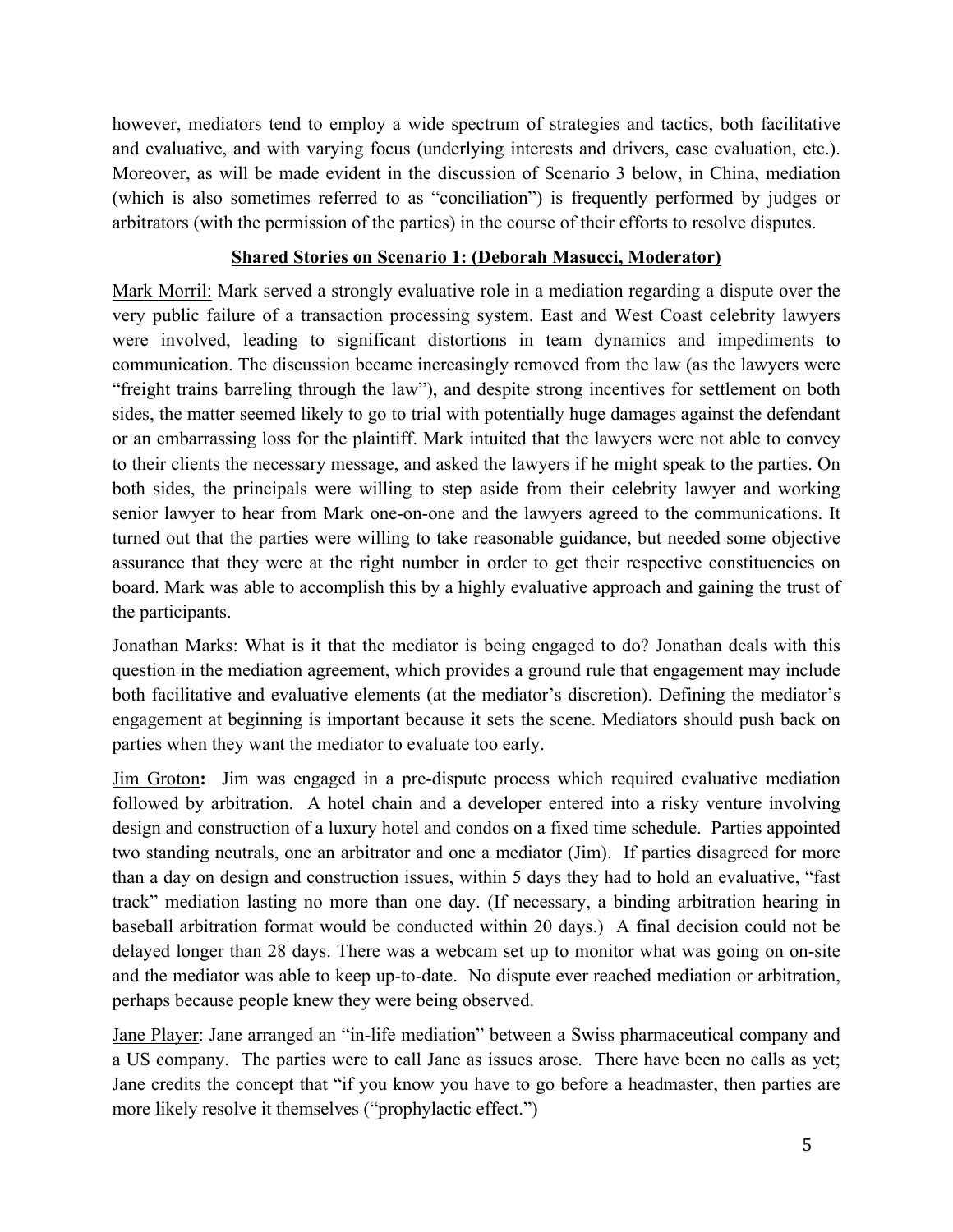Ellen Deason: Ellen participated as counsel in a mini-trial process between parties in a long-term relationship (pipeline operator and the State of Alaska). The dispute concerned rates for shipping oil through Alaskan pipeline. Corrosion had been discovered and the fix was expensive. The matter went before an administrative law judge ("ALJ"); there were lots of technical and legal issues. The ALJ encouraged the parties to settle and find an appropriate process by setting an aggressive timeline. It took a long time to negotiate ground rules. The format of process involved both parties making presentations and then mediating. If parties requested, the mediator was to write and deliver an opinion on the case. The mediator was a retired federal judge, and the prestige of neutral was important to parties. The representatives reached an agreement in the mediation phase but, out of curiosity, asked for the opinion. The latter favored the State of Alaska and the oil company became disillusioned by the process and lost confidence in the mediator. Moreover, the Governor rejected the mediated agreement on the basis that it was politically unacceptable. The parties finally came up with a collaborative process and eventually settled on terms similar to mediated agreement; the deal was approved by a new governor. In retrospect, it was not clear that the timing of the neutral's opinion was optimal.

Paul Mason: What do we mean by "evaluation"? It means different things in different situations and in different cultures. When Paul is in caucus with parties and there is an impasse, he asks parties whether they are interested in hearing a case evaluation along the lines of what an independent arbitrator might conclude (meaning a critical review of points that do not look as good parties think they do). At some point, moreover, he may ask the parties if they would like him to offer suggestions for approaches to resolving the dispute. He usually waits for the lawyers to give their OK. If they are, he may be able to suggest something they haven't thought of already.

Sukhsimranjit Singh: Two years ago, three brothers hired five lawyers (two with two lawyers each) to resolve disputes over jointly-owned blueberry farms. Sukhsimran was engaged as mediator, but it became clear through discussions that the parties did not understand the concept of mediation and also there were important cultural issues such as face-saving and honor involved. Sukhsimran eventually found it necessary to bring in an elder from their community to provide information and guidance regarding the concept of mediation and make sure the parties understood that it was not about adjudication and, moreover, that the mediator could be trusted.

#### **Instructions for Facilitated Group Discussion: Objectives and Priorities in Conflict Resolution as a Backdrop for Mixed Mode Practice (Moti Mironi)**

Our modern focus on dispute resolution has brought attention to the various goals or values that underlie and prompt the use of particular dispute resolution processes. Appreciating the process goals/priorities that parties bring to the table, through conscious choice or as a result of cultural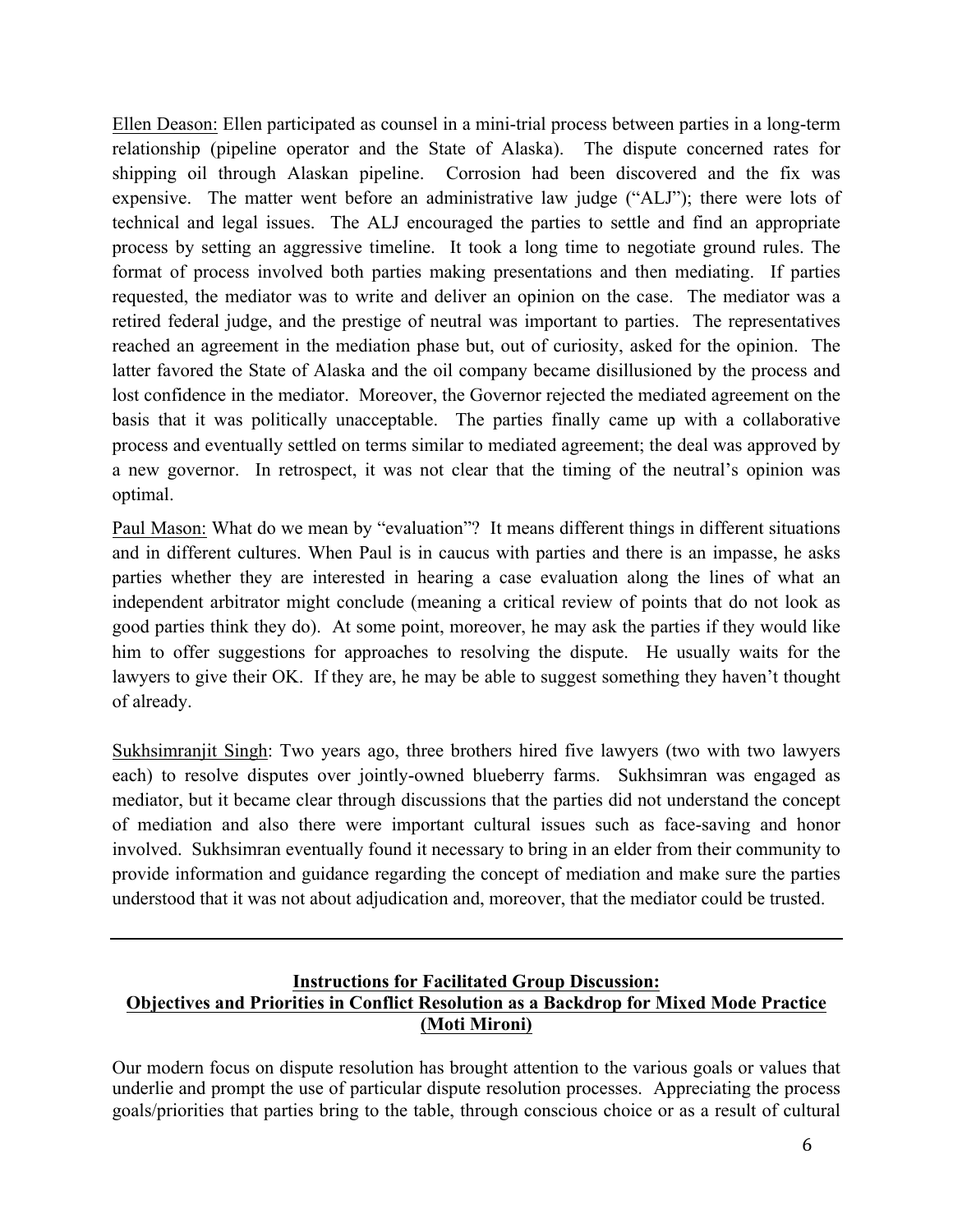preferences or other factors, is a critical step in understanding our varied approaches to mixed mode processes.<sup>2</sup>

Comprehensive list of process goals or criteria for selecting processes:

Process Criteria

- Party-controlled process
- Fair process
- Flexible / dynamic process
- Confidential process
- Inclusive process: possibility to include all stakeholders whose interests are affected
- Transparent process
- Efficient, cost-effective process
- Expeditious process
- Enhancing or promoting the likelihood of a negotiated outcome

• Neutral Criteria

- Competent and/or authoritative neutrals, i.e. neutrals with necessary skills and experience
- Independent and impartial neutrals

Outcome Criteria

- Fair outcome
- Legitimate outcome
- Clear rights and obligations
- Final, enforceable solution
- Creative solutions
- Feasible, practical solution
- Predictable outcome
- Maintaining or improving relationship
- Maintaining societal stability and harmony within the community

## **Facilitated Discussion Groups for Scenario 1**

#### **Scenario 1 Discussion Group A - Sukhsimranjit Singh (Facilitator)**

[Notes from discussion groups were captured at various levels of specificity; most are reflections of summary notes made on pads during the discussions. Commenters are not identified, in accordance with understandings among participants at the Summit.]

- What do we mean by "evaluation"?
- What does it take to be an evaluative mediator? What kind of preparation?
- Does the mediator need to be an expert or well-versed in order to "evaluate"?

<sup>&</sup>lt;sup>2</sup> For an extensive discussion of process goals and mixed mode processes, see Thomas J. Stipanowich & Veronique Fraser, *Developing International Practice Guidance for Participants in Mixed Mode Dispute Resolution Processes,*  FORDHAM INTERNATIONAL LAW JOURNAL (Symposium Issue) (forthcoming 2017).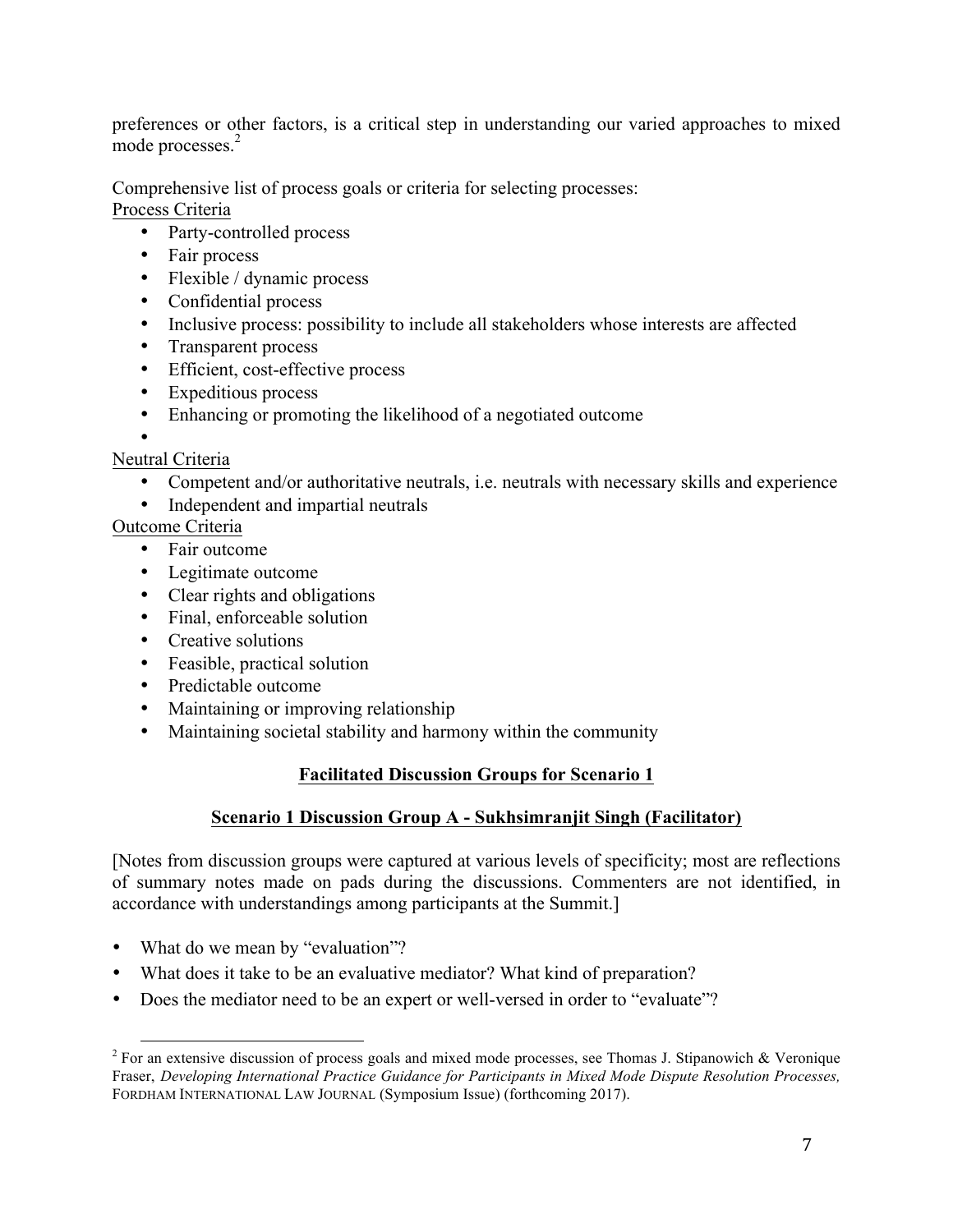- Issue of process choice vs. perceived partiality/impartiality
- Evaluating interests, or positions?
- Context matters:
	- o Power
	- o History
	- o Relationship /norms
- Whose dispute is it?
	- o Matter of perspective?
	- o Sales pitch?
- Whose process is this?
	- o Mediator?
	- o Parties?
	- o Lawyers?
- Regional differences:
	- o California more emphasis on caucus
	- $\circ$  Other it depends
	- o Regional culture vs. mediator
- Lawyer control
	- o Evaluation itself is different with perception
	- o Lawyers' agendas monetary focus vs. emotions, interests?
	- Lawyer used as a mediation tool: establish trust and reputation
	- Effective use of lawyers (coach them!) and parties (coach them!)
	- How do you do it? Communication / Personality / Style (all need trust)

## Process: being heard vis-à-vis mixed mode

- Influence of mediator?
- Depends on the goals of the parties
- Sometimes parties do not know what they need or what they want until they get there
- Parties also do not know what is available to them, what are the choices?
- Parties self-determination means being informed
- Evaluation can be not only on legal issues, but also on parties' interests and behaviors. Mediators can also evaluate the possible outcomes (options or alternatives) as to whether they will meet the parties' interests.
- Influence of culture on principles such as what it means "being heard". For some parties, after talking for 2 hours, parties still did not feel they had been heard.
- Impact of evaluative mediation: mediation becomes the central part and parties need to convince the mediator.
- Parties should know in advance mediators' styles [and potential scope of evaluation] prior to selection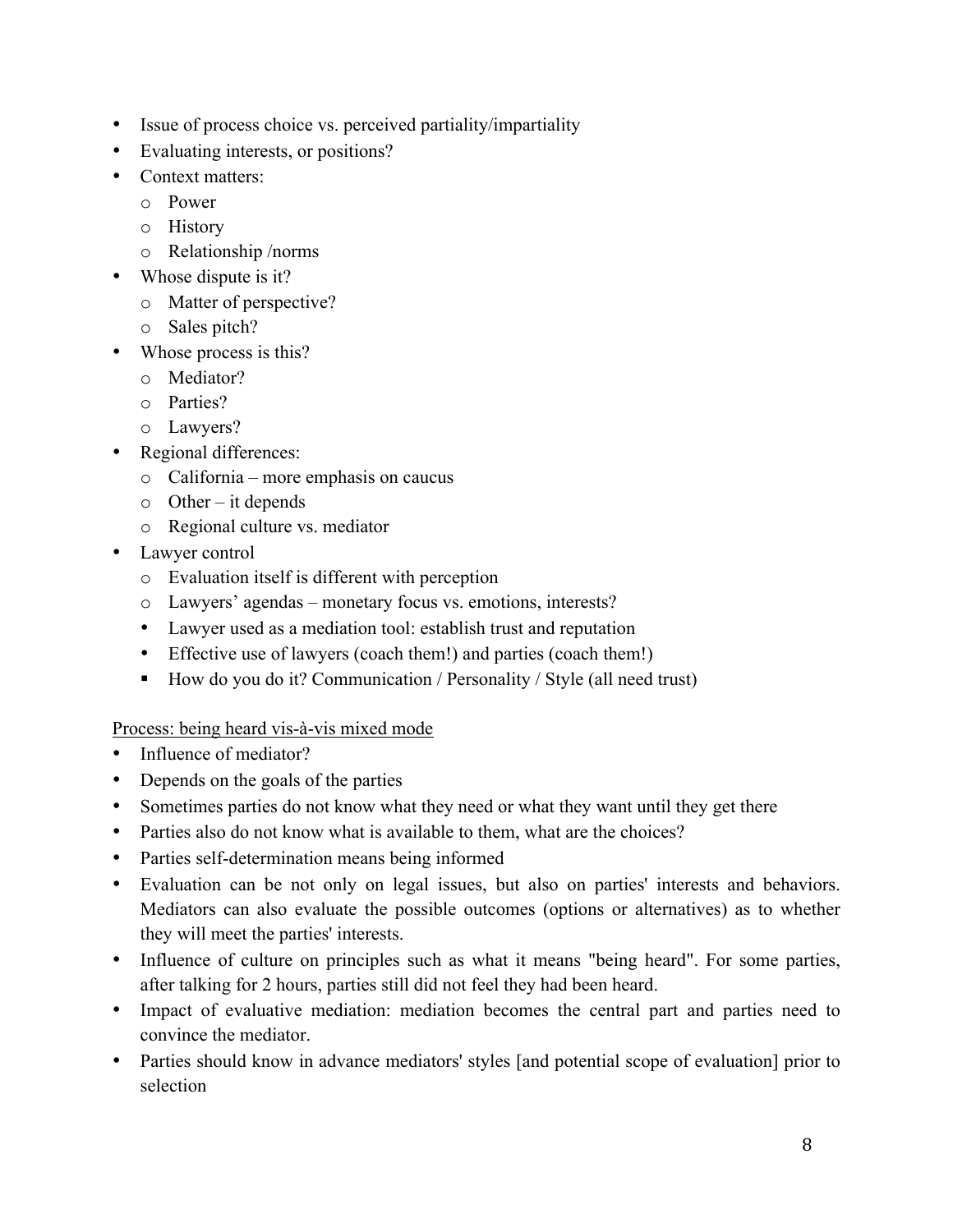- Avoid parties' manipulation of the mediator
- Clients see neutrals differently if they switch hats
- Involve big process questions
- You need to be well-versed to be credible as a med-evaluator
- Med-evaluator should ask permission to caucus with the parties

Dynamic of switching to evaluation in mediation

- We start in a win-win process, then we switch to evaluation
- How do we communicate our role?
- What happens when you have a relational situation?
- Dynamic has changed
- Management and timing
- Mediation in India is known as "compromised" it shows that you are not a fighter.
- Med-arb is prohibited in Brazil, but Brazil allows arbitrator to conciliate.

#### **Scenario 1 Discussion Group B - Ellen Deason (Facilitator)**

Attendees: Jim Groton, Vivian Gu, Cary Ichter, Jonathan Marks, Joyce Ndegemo (student), Jane Player, Nancy Vanderlip, Karinya Verghese (notes)

\*Important to know expectations of parties. Some want party control over process but also want evaluation. As counsel, need to manage parties' expectations. What does party control mean?

Q: Do you think parties know what "evaluation" will be?

\*"Nine out of 10 times after evaluation, I'm done. If you call it the way you see it. Cold shower/hot shower."

\*In caucus, you often have reality test – different from evaluation.

\*Mediator interventions – contain varying levels of evaluation

\*"Sliding scale of evaluation" – goes up closer to midnight

\*Joke that mediator "facilitative until 4.30pm"

\*I'm not sure that all mediators end with evaluation.

\*In my experience, need to use evaluation to advance settlement.

\*Most informed participants would expect these questions (Note: This is perhaps an Anglo-American perspective.).

#### **\*Spectrum of Evaluation: From least to most direct**

- **1. Questions: Non-leading Leading**
	- **Devil's advocacy**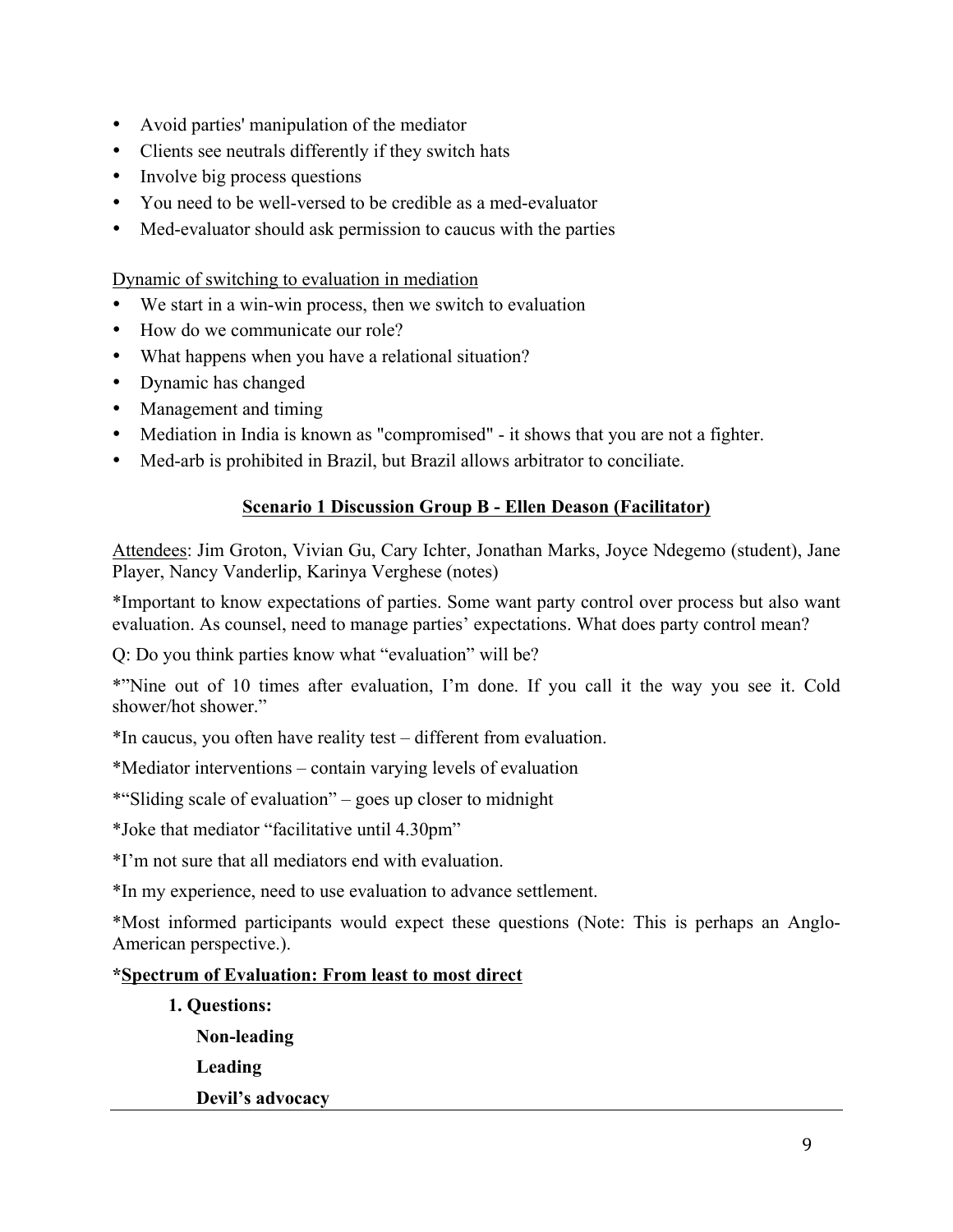#### **Pointed**

#### **2. Comments on sub-aspect witness etc.**

#### **3. Evaluation to one party**

#### **4. Formal Prediction**

\*Preparation is key – get "buy in." Permission – asking permission – so lawyer is not embarrassed.

\*Pathology associated with dispute. Try to learn enough about what the dispute is about. What are barriers to settlement? Design process – involving pre-session work. Use attorneys as partners.

\*Psychology and preparation are becoming more and more important.

\*As general counsel, I want an evaluation because often the other lawyer has oversold the case to the other side. I need mediator to speak to client to tell them weaknesses of case.

\*General expectations – non-leading questions: to gather information. Devil's advocate: to run case. Evaluation: to add sanity.

\*I want the mediator to set me straight.

\*If I could settle this case without giving you any indication of what I think, then I would. Also emphasizing need to keep relationship with lawyer.

\*I received a best-case evaluation of \$50,000 from a mediator. I walked out and got a judgment for \$750,000. Need to be careful of evaluations.

\*Different strata of evaluation for different issues. Would not move to formal prediction ever.

\*In joint opening session where other side has been "oversold" the case, she has seen the other side say, "I didn't know any of that" (after the opening statement).

\*Lawyers are notoriously terrible at predicting cases – producing very bad evaluations of cases. Can you say that as the mediator?

\*Significant impact of saying, "look at your former negotiating partner." Take time to look at this person that you haven't seen in a long time.

\*How can you do a formal prediction without sounding biased?

\*Let the other side pick the mediator. Good way to combat bias.

\*Even better if you offer to pay for mediator that the other side picks. Also, it would be good if you could move courthouse steps further upstream – because only 1% end up in court.

\*Let's have the discussion earlier, while motion for summary judgment is pending.

\*Mediators are never going to know everything about the case. Use dynamics: here's why it's possible, here's why it's not.

\*Give good background to litigation.

\*Success rate of mediation is very high in China. First, arbitrator then shift to mediator. Evaluation relates to how to deal with the case. Parties watch the reaction of the neutral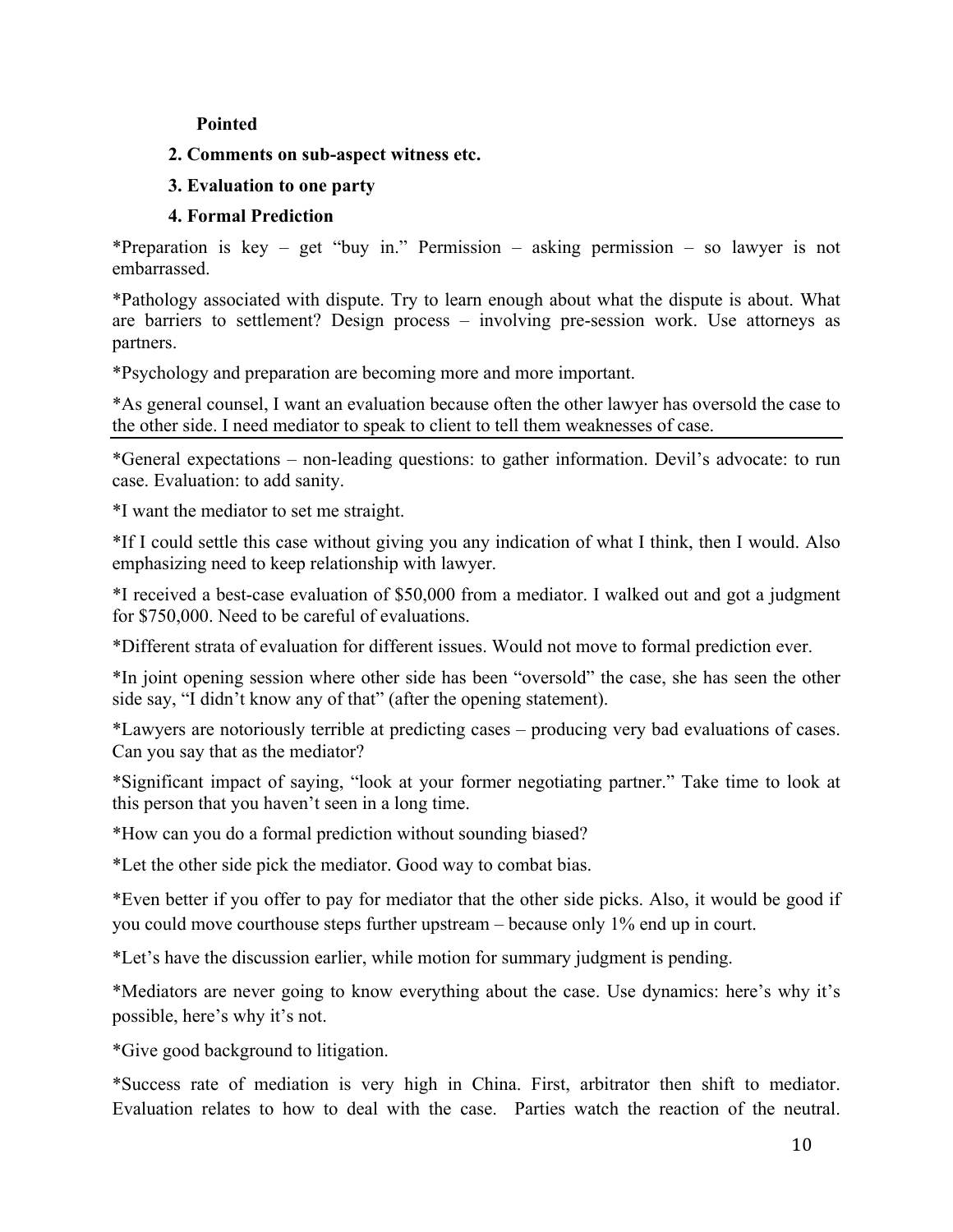Sometimes they will give an evaluation and parties accept it. Different levels of evaluation: "I would rule in this way." Lawyers don't like it though because they have less party control.

\*"I have not yet reached any conclusion, but it's difficult to ignore X, Y, Z so I would rule this way on this and that way on that…" "It seems to me on balance that you should be talking in this area…" Is this what happens in China?

\*Yes. In caucus, we put pressure on one side.

\*As a mediator, if I think side A is being more reasonable then I am likely to side with them. Those who are convincingly reasonable get an advantage over an unreasonable party.

\*Always want an opening – "give me a reason to be on your side." Consider the impact of style.

\*Sometimes opening statement can influence desire to come together at mediation.

\*Consider distinction between influencing vs. manipulating.

#### **Scenario 2: Mediators "Setting the Stage" for Adjudication and other Dispute Resolution Options**

Although discussions of the roles of mediators and other neutrals often focus on the resolution of substantive disputes, many experienced mediators bring their skills to bear on process management—not just in regard to the mediation process, but also with respect to alternative approaches that may be necessary or appropriate steps in the final resolution of disputes. In this way, mediators sometimes help "set the stage" for adjudication of a dispute by working with parties to tailor procedures for arbitration or litigation. This may take a variety of forms. Where mediation fails to resolve some or all of the issues in dispute, for example, a mediator is sometimes able to facilitate agreement on appropriate arbitration procedures or assist parties in selection of the arbitrator/s. In other situations, parties retain mediators for the sole purpose of facilitating the tailoring of an appropriate dispute resolution process. An example of the latter approach is "Guided Choice."

## **Shared Stores on Scenario 2 (Veronique Fraser, Moderator)**

Laura Kaster: Laura applied a Guided Choice process in a court-mandated mediation involving the sale of a dental practice. The parties were a professor at dental school and a student. There were allegations that the business had been fraudulently evaluated, and the purchaser was misled in the belief that she was buying a valuable practice but instead ended up facing significant claims from patients. Using the Guided Choice process, Laura was able to help the parties establish a novel process arrangement to deal with patient claims: it was agreed that a knowledgeable practitioner both parties trusted would evaluate claims and determine what amount should be paid [by the seller to the buyer] for its satisfaction up to a ceiling amount.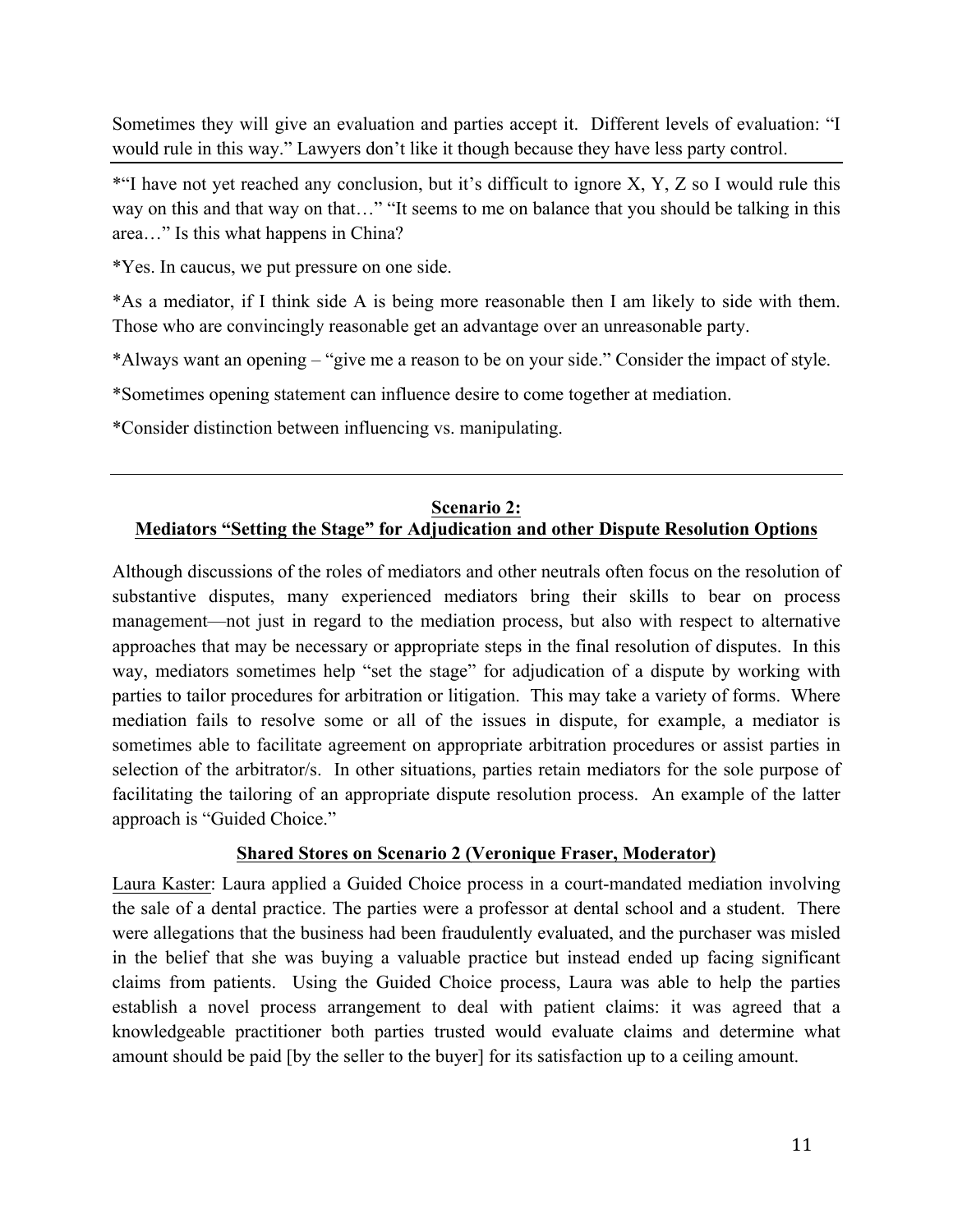Jonathan Marks: Jonathan provided a concrete example of the use of tailored arbitration to break an impasse in a case he was initially hired to mediate. When impasse loomed, Jonathan shifted from attempting to move the parties towards a settlement to mediating the arbitration process, providing neutral expert input on those procedures, and handling some administrative details.

The case involved a plaintiff suing its insurer and broker and a two-day mediation in the shadow of fully filed summary judgment motions. In plaintiff's view, both defendants were at fault; the plaintiff did not care who assumed responsibility for the claimed amount as long as someone paid. At the beginning of the mediation, the plaintiff demanded \$15m. The defendants negotiated with each other and with the mediator regarding who was to pay what. Jonathan explained that sometimes it makes sense for both defendants to jointly put a figure on table, such as a \$1m counteroffer on a \$15m claim. However, if it takes too long to chip away at the gap between the parties, the plaintiff may get frustrated. The mediator needs to focus on the defendants to get enough money to keep things moving. In this case, the defendants dug their heels in and got to a place where they could not raise enough money to get a settlement. (Assuming, for example, that a certain number seems like a reasonable settlement, how do we get there?)

At impasse, the insured was sending clear signals to the mediator that a \$7m deal could work. The insurer offered to put up 50% of \$6m, and the broker offered 20% of the same figure, but both sides were firm they had no more movement. The mediator worked with the broker and insurer to get them to agree to a total \$7 million contribution in order to end the dispute with the plaintiff. Ultimately, they agreed to each contribute 50%/50% of \$7 million, without prejudice, subject to their agreeing on an allocation process if the plaintiff agreed to take \$7 million. The mediator floated various arbitration options for resolving the allocation issue. The parties reacted positively but could not agree on details of the arbitration (lawyer vs. judge arbitrator, number of arbitrators, location of hearings, written submissions vs. oral hearings; nature of decision).

The mediator then sent out a "stalking horse" single text arbitrator protocol and invited the parties to think about how it might be satisfactorily modified. Meanwhile, negotiations continued on the claims. Although it took time and multiple telephonic interactions with each of the plaintiff, the insurer and the broker, the mediator was able to get a binding settlement agreement signed to resolve the Plaintiff's claim for \$7 million and a separate arbitration agreement signed to allow the insurer and broker to resolve their allocation dispute. The mediator effectively acted as administrator of arbitration and help select arbitrators and arrange other aspects of the arbitration process, but then turned over the matter to the arbitrators for resolution. The mediator did not talk to the arbitrators during the arbitration process. There came a point when one of the arbitrators had to be replaced after four months, at which point there was "substantive water under the bridge." In these circumstances, contact was made on an *ad hoc* basis to get the arbitrator replaced. (It should be noted that in this case, there was no prior agreement between the parties regarding arbitration, so the mediator was not intruding into the realm of a chosen institutional provider.)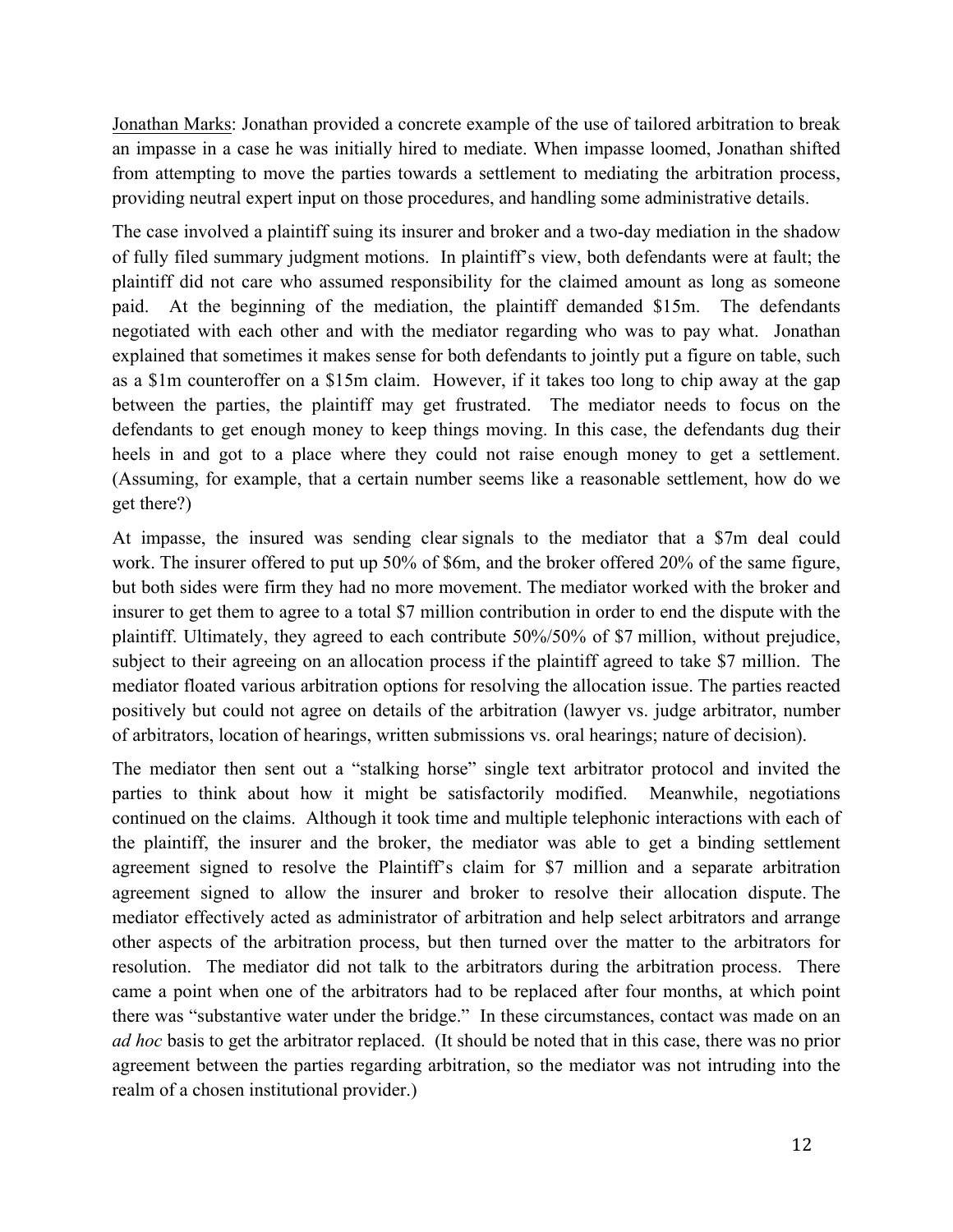Tom Stipanowich: As a mediator, Tom has sometimes discussed procedural options as a technique for bridging impasse and keeping the conversation going. This usually occurs in caucus discussions. On a few occasions, both parties have expressed an interest in a particular procedural options and Tom has been able to assist in facilitating agreement on an arbitration process. For example, Tom was mediating a case involving insurance coverage associated with a mine disaster that had been stuck in federal court for a decade. The parties were tired and wanted a resolution. Tom was able to make substantial headway on dollars, but the parties were at loggerheads late in the afternoon. Tom raised with each party the possibility of teeing up a final offer arbitration to resolve the matter, and both parties expressed interest in the idea. Tom then put the parties together to discuss the idea, and they came back with a request that Tom be the arbitrator. After Tom and the parties discussed the practical and legal concerns, the parties conferred again and confirmed their intent to have Tom arbitrate. Tom agreed and helped them set up a process, and within two weeks the matter was finally resolved.

A second example involved Tom acted as standing mediator on a construction project, facilitating weekly or bi-weekly discussions about emerging issues from a date mid-way through construction to the end of the project. He was able to help the parties to prevent issues from turning into legal disputes and keep the project on track. However, the foundation for a major delay claim had been established before Tom's appointment. Tom approached counsel and asked if he might be able to help resolve the claim. The parties were far apart, but agreed to have Tom help them create an arbitration procedure to resolve the matter. (There was no arbitration provision in the contract and neither was enthusiastic about an institutionally-administered arbitration.) Each side had very different preferences for arbitrators, and they ended up with a three-member panel in which each party picked a wing arbitrator. But the approach was novel because Tom helped them find arbitrators based on what they wanted, but, after discussing the matter with the parties, Tom made the approaches to the potential arbitrators so the latter did not know who picked them. This "screened" approach has been incorporated as an option in the CPR Non-administrated Arbitration Rules.

John Sherrill: John gave an example of a scenario involving a dispute over the construction of an airport in which the mediator helped set the stage for adjudication. Sherrill represented one of the parties. During a two-day mediation early in the litigation, the parties asked the mediator for an in-depth evaluation on both procedural and substantive issues, taking advantage of a specific provision in the mediator's retention agreement. Although the parties recognized that such an evaluation would probably be the mediator's "final shot," meaning that the mediator would no longer be in a position to serve as neutral in the case, the parties employed his evaluation as blueprint to enter into discovery to get it resolved. The judge co-operated with the parties by not enforcing standard fast-tracked discovery procedures. The case was settled. One of the lessons of the case, according to John, was that if you ask a mediator for an evaluation of the case, you should also seek procedural advice as to what is needed to go forward. This can be very help at an early stage in the litigation process. John now seeks to act in a dual capacity as a neutral: as a special master for discovery purposes, and a mediator as well.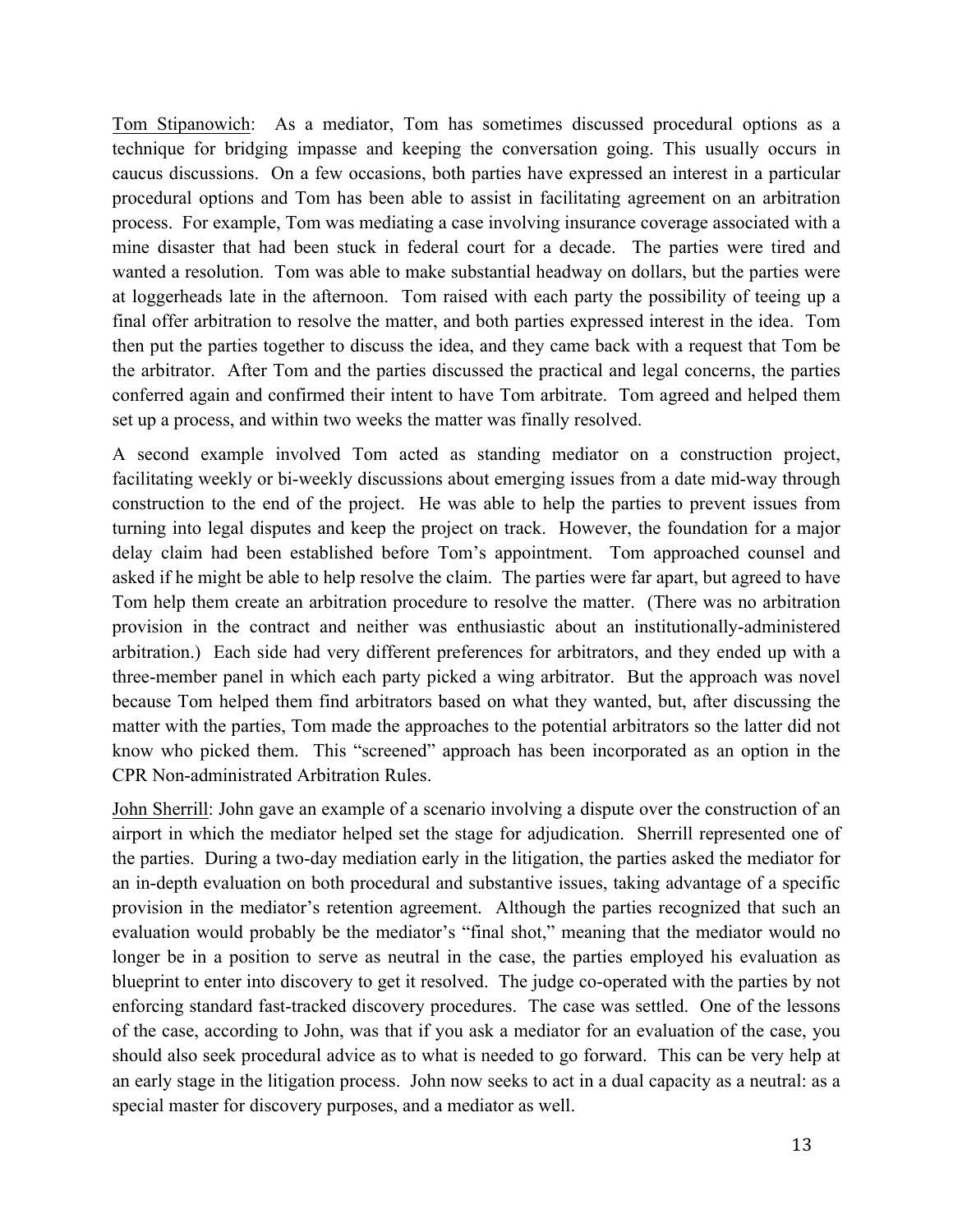## **Scenario 2 Discussion Group – Deborah Masucci and Jackie Nolan Haley (Facilitators)**

Pre-process issues

- Develop trust by establishing a relationship
- Styles of parties
- Who should attend mediation
- Agreement to mediate
	- o Should specifically mention mediator may address process elements
- Do a lot of the work before we sit down process
- Note: Take care to consider how this jives with the process function of the institution, if any
- Are we talking Guided Choice, which may be incorporated as a component of, for example, AAA procedures, or a regular mediation process?
- Is mediation the right process for "Guided Choice"?
- If using the mediation process to design a mixed mode process then need to jibe the process and end product with party expectations
	- o Who brings up the process points mediator, parties, both? And when?
	- o Going into process issues may help keep people talking and they go back to substance/impasse
	- o Result might include dispute resolution clause in settlement agreement
	- o Result might include real-time approaches like dispute board
- This all sounds good but does an arbitration administrator go too far by suggesting or requiring alternative or complimentary dispute resolution processes like mediation?
- Isn't the arbitrator better suited to do this?
- Be careful not to become lawyer for the parties
- Isn't suggesting a set of rules enough?
- In the process of Guided Choice or process-oriented mediation, all the options should be well explained.
- But remember benefit of keeping them talking
- But is this enough to justify ethical risks or liability risks?
- Important to make sure the parties understand the process
- According to French case law, the consequence of commencing an arbitration in disregard of a mandatory mediation clause is the non admissibility of the claim See Société Nihon Plast Co. v. Société Takata-Petri Aktiengesellschaft, Paris Court of appeal, 04 March 2004, *Rev. Arb*. 2005.143; Cass. Mixte, 14 February 2003, *Les cahiers de l'arbitrage / Paris J. of Int'l Arb.*, vol. II, p. 197.
- Ethical duty to be in the right process with the right person before signing the mediation agreement
- Timeline setting the stage when? Establish a time line before the mediation session begins and not during the mediation process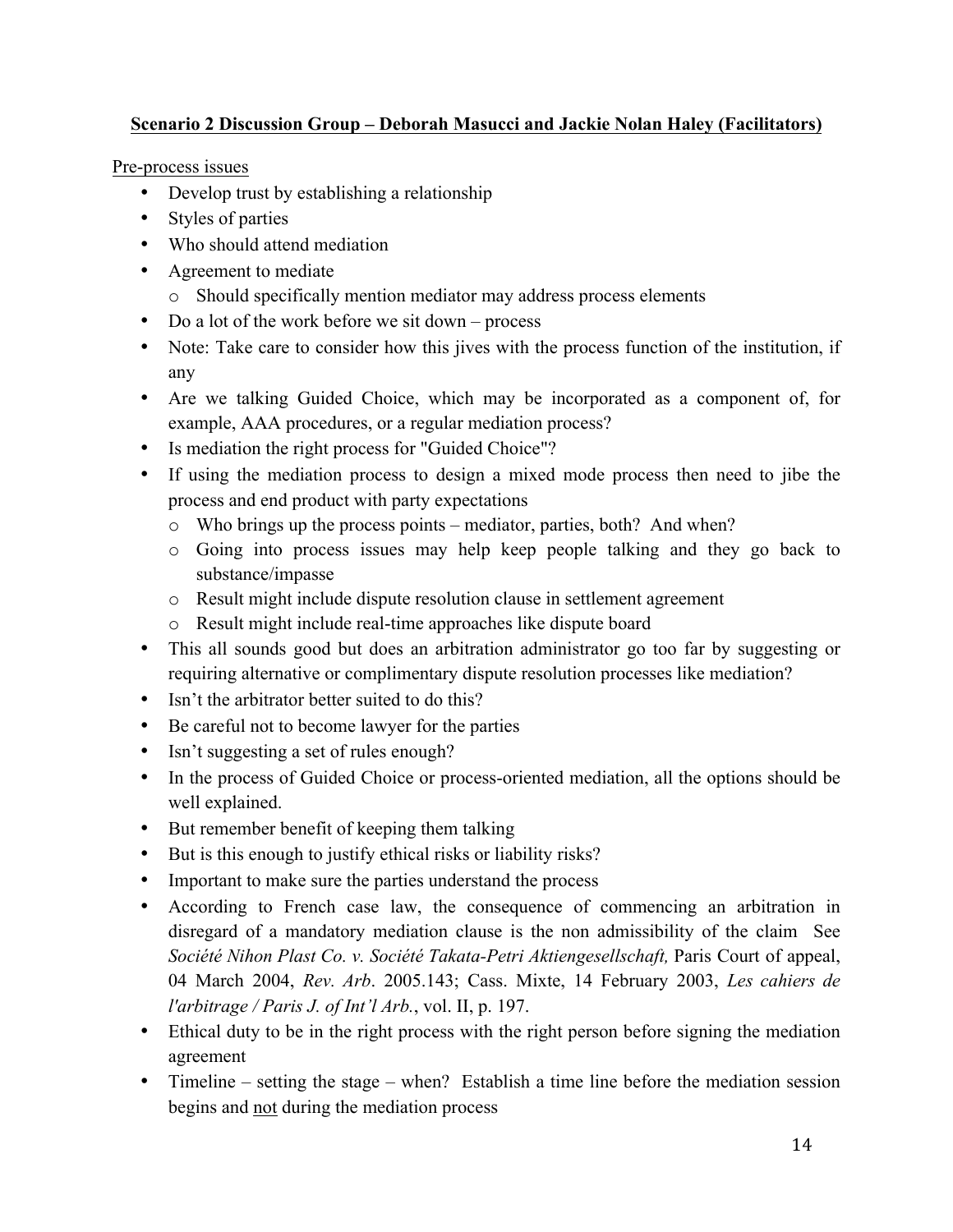- Note that in final offer (baseball) arbitration, or bracketed (high-low) arbitration, parties may not want arbitrator to know the amounts of the final offers or high-low numbers.
- Doesn't need to be in mediation agreement
- More rounded
- Will arbitrator feel more restrained by recently negotiated arbitration agreement that has just been entered into pursuant to mediation? E.g. preliminary issue – you think the claim is a loser – what to do? Do you suggest the case has settlement possibilities? Or do you proceed to make a decision taking the resolution out of the hands of the parties?
- What role does a mediator have in dealing with 20- year-old mediation agreement?
- Conclusion:
	- o In favor of mediator facilitating the parties setting the stage
	- o But what boundaries?
	- o Goal is to help parties reach agreement, which may be agreement to future process
	- o Assisting parties:
		- o Should mediators be giving instructions to arbitrators
		- o Concerns about ethical or legal issues
		- o Different countries, different perspectives
	- o What about where the dispute has already been adjudicated either in court or through arbitration?
- Four possible scenarios:
	- 1. When we begin the mediation
	- 2. In the middle of mediation at impasse bifurcate the proceeding and send an issue to be arbitrated. Once that issue is resolved through arbitration, then the remainder of the case can settle
	- 3. Settlement agreement crafting
	- 4. Re-crafting arbitration agreement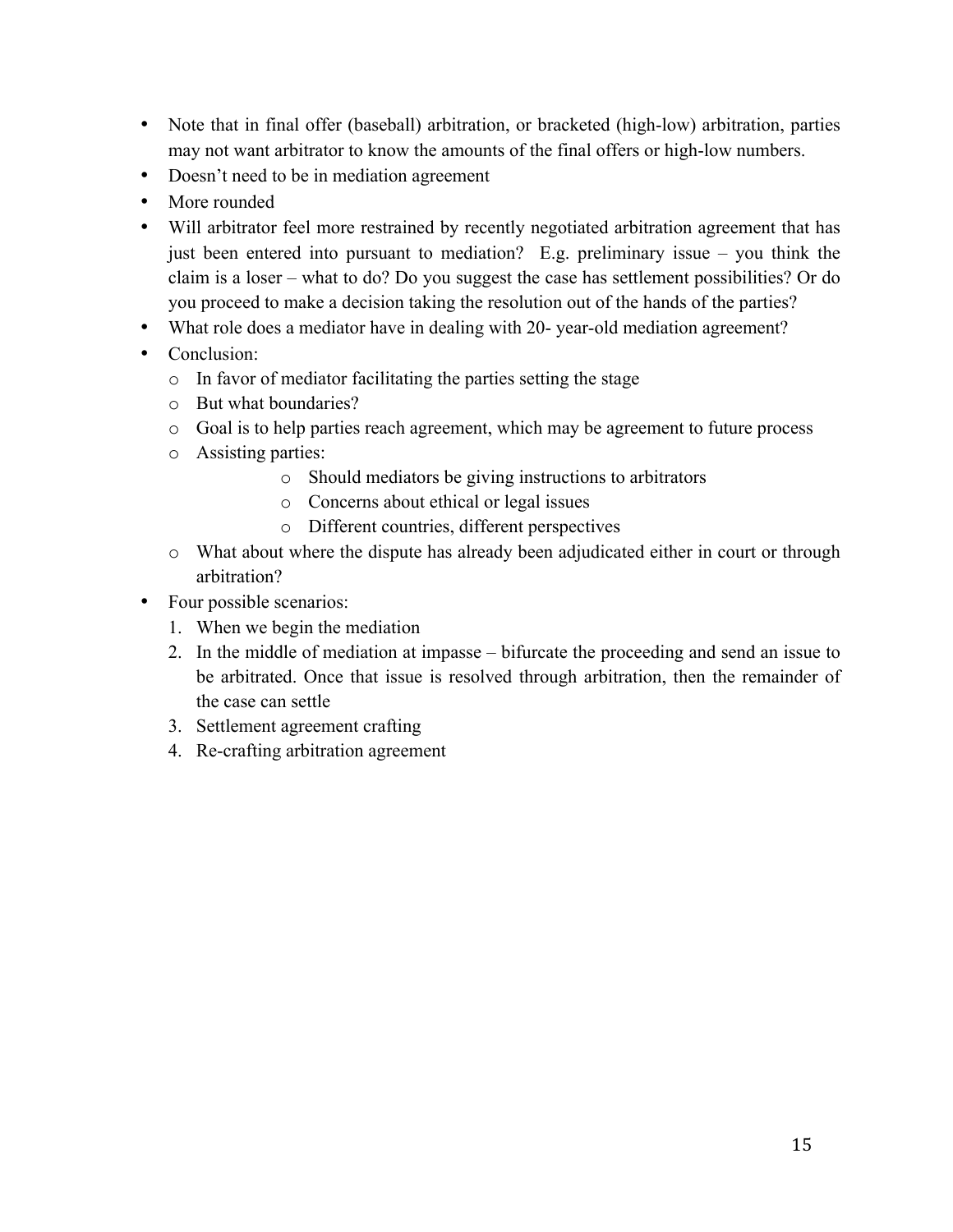#### **Scenario 3:**

#### **"Changing Hats": Mediators Shifting to the Role of Arbitrator, or Arbitrators Shifting to the Role of Mediator or Conciliator**

Of all of the forms of mixed mode processes, none have stirred more debate than those in which neutrals who are assisting parties in a settlement oriented process shift roles and become adjudicators, or vice versa. Perceptions of these approaches, moreover, are heavily colored by cultural traditions.

Sometimes, a mediator charged with facilitating the settlement of disputes shifts to the role of adjudicator. For example, where mediation is unsuccessful in resolving some or all disputes, mediators sometimes "change hats" and take on the role of arbitrator in order to render a binding decision—a process often referred to as "med-arb." Such procedures include variants such as mediation and last-offer arbitration ("MEDALOA"), in which the arbitral discretion of the neutral is limited to adopting one or the other of the parties' final offers in his/her award.

In other cases, an arbitrator (or judge) shifts to the role of mediator (a scenario sometimes designated by the acronym "arb-med") or "conciliator." (The terms "mediator" and "conciliator" are sometimes used (or translated) interchangeably, but in some cases refer to different activities.)For example, in some arbitration proceedings arrangements may be made for the arbitrator to switch hats and act as a mediator or conciliator in order to try to help the parties attain an amicable settlement of disputes; if mediation or conciliation fails to produce a full resolution, the neutral may in some cases be authorized to resume the arbitral role (a process sometimes referred to as "arb-med-arb"). In one form of arb-med, the arbitrator does not shift to the role of mediator until after hearings are concluded and an award is written but not yet published or disclosed to the parties.

In some situations, the possibility of the neutral shifting roles is agreed to by participants before the neutral is engaged. Sometimes the approach is enshrined in well-established procedural rules, such as the Chinese practice of "conciliation within arbitration" as defined by the rules of official arbitration commissions such as CIETAC and BAC. In other situations, a "change of hats" is requested by one or both parties or proposed by the third party neutral during the course of dispute resolution.

Attitudes toward an outright shifting of roles are heavily colored by the cultural traditions of participants. In China, for example, longstanding emphasis on the stability and harmony of the society and on deference to authority have underpinned the practice of conciliation by arbitrators or judges. In jurisdictions such as the U.S., on the other hand, heavy emphasis on individualism, and personal autonomy and related concerns about assent, self-determination and procedural due process lead many attorneys and neutrals to forgo the use of med-arb or arb-med-arb. Even in the U.S., however, there is evidence that many neutrals have been given opportunities to employ such approaches, and they often accept the challenge.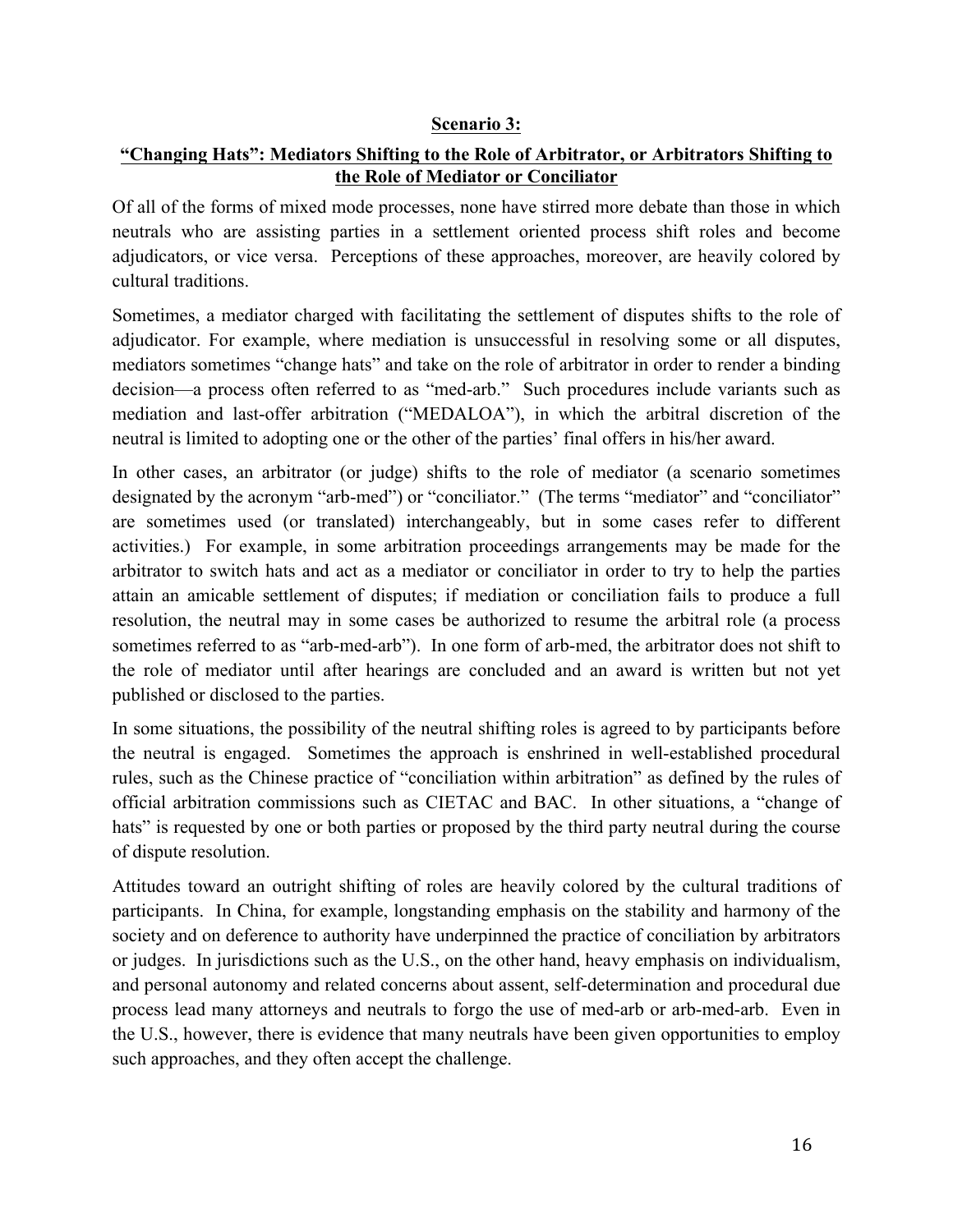#### **Shared Stories re Scenario 3: (Moti Mironi, Moderator)**

Shahla Ali: [Based on submitted paper, Shahla F. Ali, "Example of Scenario 3: Neutrals Changing Hats - The Legal Framework for Med-Arb Developments in China: Recent Cases."]

Article 51(1) of the PRC arbitration law provides that an arbitrator may at any time attempt to conciliate with consent of parties. It is estimated that 20-30% of disputes in greater China are resolved through arbitration-conciliation process. The benefits of this procedure include:

- flexibility;
- forward-looking;
- non-legal possibilities;
- congruence with traditional values (cultural):
	- o harmony
	- o moderation/good person values
	- o avoid litigation at all costs
- easier to enforce when parties have autonomy.

Article 47 (9) of the CIETAC Arbitration Rules states that the opinions, views or statements shared by any parties in the process of mediation cannot be invoked as grounds for any claim, defense or counterclaim in the subsequent arbitration proceedings, which may help to mitigate potential adverse consequences of med-arb. However, some are concerned about whether such a practice is feasible in reality. Such concern is highlighted by the Hong Kong case *Gao Haiyan v Keeneye Holdings Ltd* in 2011, in which one of the arbitrators and the General Secretary of the Xi'an Arbitration Commission acted as mediators in the arbitration proceeding. That is to say, they adopted a kind of med-arb procedure. In that case, mediation failed and the arbitral tribunal resumed arbitration proceedings and rendered an award that was much lower than the proposed settlement amount put forward during the mediation. The enforceability of the arbitral award was challenged on the basis that the arbitrators acted with bias to penalize the losing party with an adverse judgment for their failure to cooperate in resolving the dispute through mediation. Although the Hong Kong Court of Appeal finally allowed the enforcement of the arbitral award, this case indicates some of the inherent challenges associated with procedures in which individuals serve as mediators and then arbitrators.

Dawn Chen: Dawn was involved in the resolution of three disputes. She had been appointed arbitrator in one dispute over the rules of the Beijing Arbitration Commission. After conducting arbitrating hearings, she asked the parties (who had an ongoing relationship) whether mediation might be appropriate. The parties agreed, and Dawn helped them arrive at a settlement. The parties then advised that they had two other disputes that were due to be heard in court, and it was agreed that Dawn would also attempt to settle those disputes. With her help, settlement was reached in those cases as well.

Dawn indicated that in such circumstances a mediator sometimes acts as an evaluator, sometimes not. Mediators need to incorporate a lot of techniques – a combination of different skills.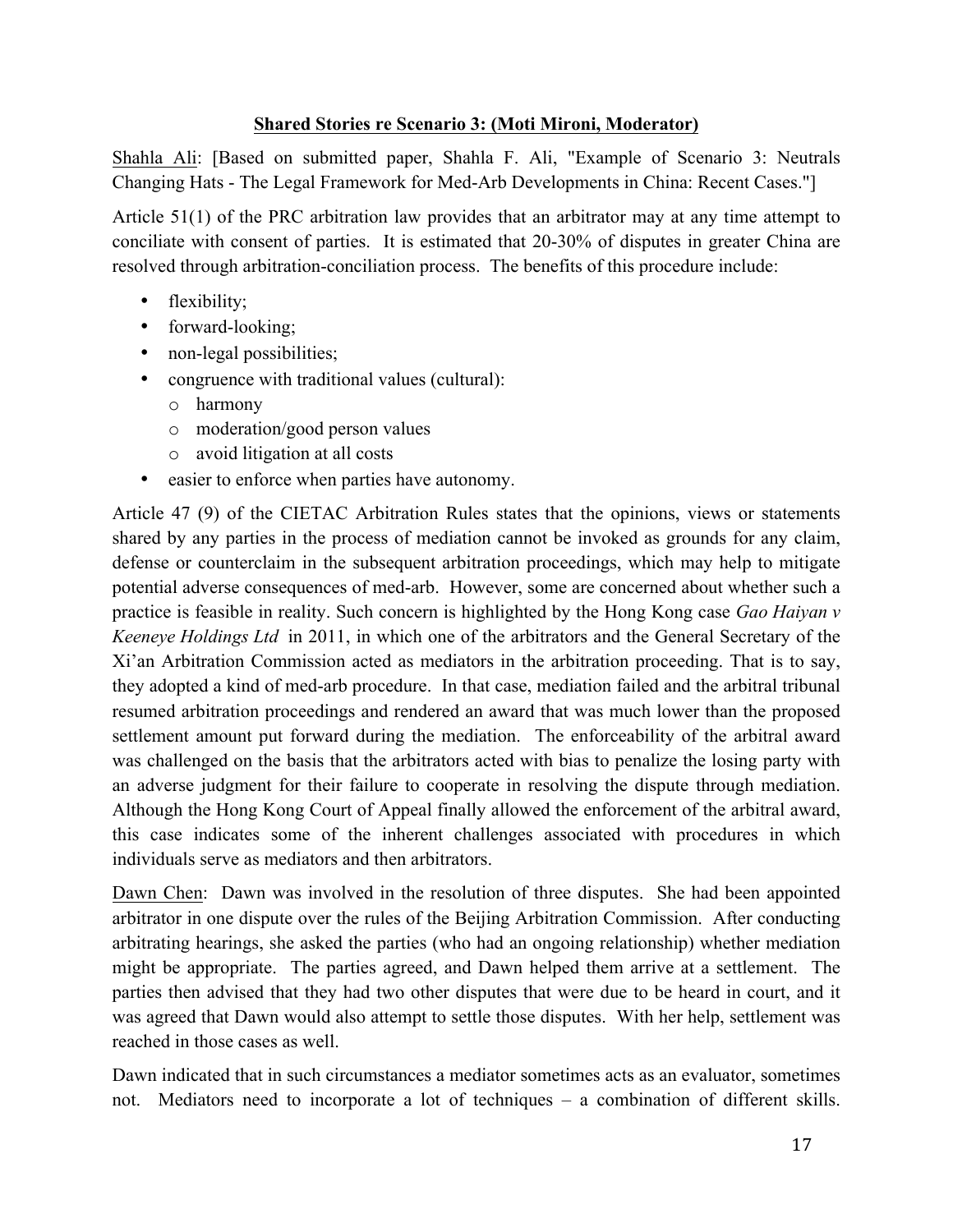Sometimes the participation of third party experts is called for, although, they are very expensive. Dawn says that it is important to provide the parties with an opportunity to mediate in caucus. No record is maintained of the mediation process, unlike arbitration.

Xinbo Liu: Xinbo Liu also spoke of med-arb-med in China. He noted that experienced arbitrators have ability to understand issues. Mediation can be undertaken at any stage during arbitration. If mediation is unsuccessful, arbitration will continue. Arbitrators can try mediation several times throughout process. Arbitrators can get more information during the mediation, helping them to know the dispute better. As mediators, arbitrators may issue preliminary findings of fact, conclusions of law as part of the settlement process.

Tom Stipanowich: Tom started mediating in the early 1990s, even before mediation was well established as a regular element of the pre-trial and pre-arbitration-hearing process in certain regions of the United States. In those early days, on a number of occasions in which he was appointed as an arbitrator, he would discover that parties had not taken the opportunity to negotiate in advance of the hearing. On several occasions he agreed to leave the room while the parties discussed the dispute between themselves, and on at least two occasions they made progress and asked if he could help them by mediating. On both occasions, after a discussion with the parties about the potential legal and practical issues associated with being a mediator as well as an arbitrator, he agreed to act as mediator with the parties' written consent. In both cases he was able to successfully mediate the disputes without caucusing with the parties (thus avoiding concerns about ex parte discussions should Tom have ended up arbitrating). The parties' agreements, both of which contemplated some elements of future performance, were both converted into arbitration awards.

In another, more recent case, Tom was an arbitrator in a case involving the split-up of a closely held corporation. The owners had asked that the arbitration be bifurcated, with hearings regarding valuation preceding hearings regarding a dispute over alleged breaches of contract. During the course of the first set of hearings, the parties approached Tom and said they were making progress toward a negotiated settlement, and wondered if he could assist by mediating. After a mutual discussion of the pros and cons of this approach and the signing of appropriate waiver language, Tom did mediate. Again, however, everything was done with all parties present. The settlement was converted into a consent award on valuation. Some months later, Tom arbitrated the other, remaining issues.

Tom has never had bad experiences in the few cases where he has personally "switched hats" as a neutral, perhaps because he has tried to take great care in managing such process. But he was once called in privately to advise one of the parties on a matter involving a very large and complex case in Texas in which an arbitrator's desire to "change hats" created serious problems. The multi-party contract included an arbitration clause that called for the arbitrator to be appointed by a court if the parties could not agree, and when a dispute arose among the parties it was necessary to apply to a judge to appoint the arbitrator. The appointee had apparently never arbitrated, but was a highly successful mediator. From early on in the arbitration proceedings, he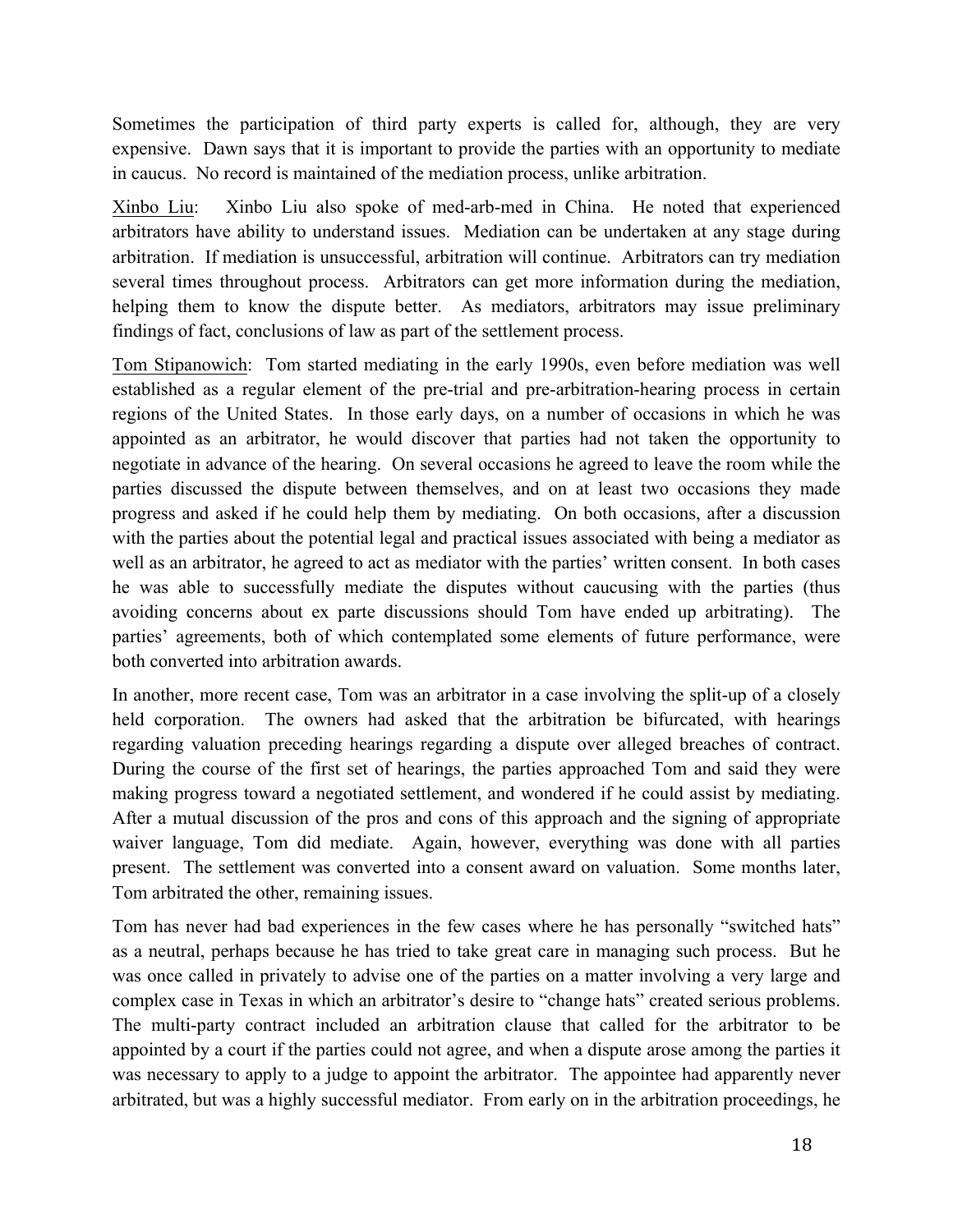urged the parties to allow him to let me switch to the role of mediator and resolve the case through settlement. Tom was called in by one of the parties to discuss the resulting dilemma; the party was very reluctant to allow the arbitrator to mediate, but were afraid that if they did not agree to let him do so they would offend him and hurt their chances for a favorable result in arbitration. They eventually agreed to mediate. Tom was of the view that the arbitrator's actions were ethically improper and undermined party autonomy.

Merril Hirsh: Merril had an experience involving a proposed arrangement to mediate after the conclusion of arbitration hearings. The idea was that the parties would agree to engage in arbitration hearings, after which the arbitrator would place the arbitration award in a sealed envelope. The parties, too, would submit final offers in sealed envelopes, after which they would engage in mediation with the arbitrator as mediator. If mediation failed to produce an agreement, the parties would open the envelopes at 5:00 p.m. and whichever party had a number closest to the arbitration award would prevail. One of the parties (having previously expressed great confidence in its case) ended up coming up with more flexible offers that led to a resolution rather than risk this process. The proposal succeeded in putting pressure to be reasonable in bargaining.

Moti Mironi: Moti played three different roles—mediator, conciliator, and arbitrator—in regards to a commercial dispute between an Israeli company who was an exclusive licensor for hearing aids company located in Vienna. The parties had a long-standing relationship. The Viennese company went through a series of mergers, which meant frequent changes in policies and negative consequences for the long term business relationship. The Israeli company failed to understand and implement the new and ever-changing marketing programs. The Viennese company said the Israeli company was playing games and severed the relationship. The Israeli filed a claim for compensation and injunctive relief since the Viennese company had stopped delivering spare parts that the Israeli company needed for its clients holding warranty contracts.

The court referred the dispute to Moti as mediator. It was agreed that the mediation would be conducted over two days in Tel Aviv. The Viennese company sent its VP Legal to represent it in the mediation. During the first day of mediation the parties arrived at what seemed to be an excellent value-creating solution. However, the Viennese company's representative could not commit because he was not sufficiently familiar with the business. (The circumstances demonstrates the importance of having the right people at the table.)

The process continued to a second day, at which point Moti switched hats to act as a conciliator. In this role he felt free to be evaluative and give proposals. At noon, the parties appeared to be an impasse. Moti suggested they consider final offer arbitration as a way of resolving the issues that were still open. The parties agreed and submitted their final offers. With the two sealed envelopes in hand Moti explained the advantages of open final offer arbitration in which the parties get to see the final offers and have opportunity to negotiate a settlement. The parties agreed to try. After 25 minutes of negotiation, the parties asked Moti (now as arbitrator) to make a decision to resolve the dispute. Moti did and the parties were very satisfied with the flexibility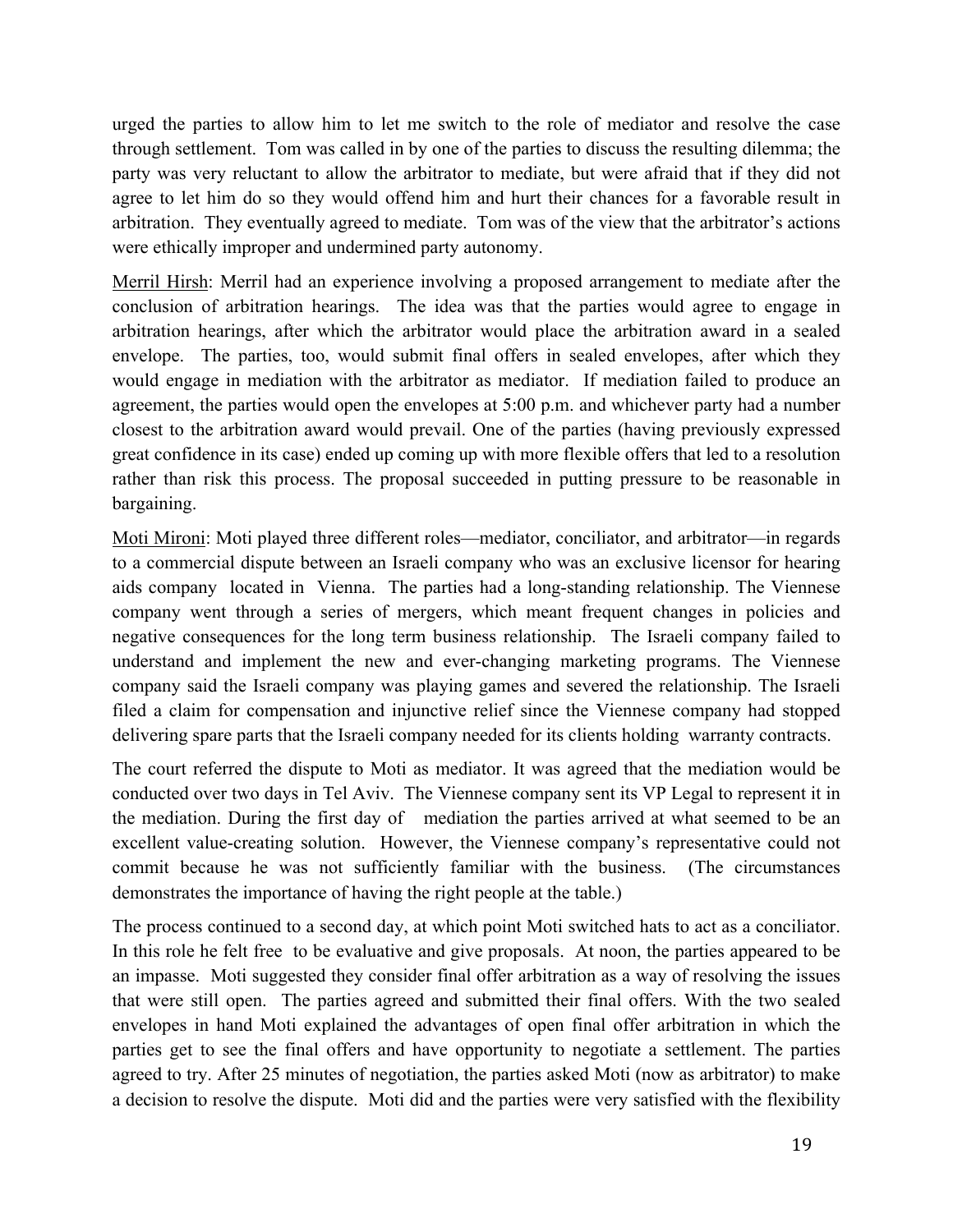effectiveness and finality of the process. For all it was the first experience with final offer arbitration.

Only Moti felt frustrated because it was clear that what was decided in the arbitration was not the best solution for both parties [see his article]. Sometime later he ran into one of the lawyers who told Moti that one year later, the parties decided to implement the deal that had been discussed during the first day of the mediation and resumed their business relationships under a new model.

Edna Sussman: Edna was involved in case in which she was appointed as the arbitrator which evolved into an arb-med-arb process relating to a dispute between a Chinese party investor in a tech startup and a U.S. party. The Chinese party claimant wanted a recommendation from me as the arbitrator as to the resolution. As he said, he might not like the results but he would accept it no matter what the recommendation was. That this might be the approach at the arbitration hearing was anticipated and an informed consent was executed by the parties before the arbitration hearing started. The morning was spent hot tubbing the fact witnesses and the afternoon was spent going back and forth between the parties on an ex parte basis. The parties accepted the recommendation and a consent award was then entered on the basis of the agreed result.

In another case relating to a dispute between a firm and an ex-employee over the alleged theft of financial advisory algorithms for hedge funds an agreement on the process for resolution was reached at the mediation, but it was necessary for a neutral person to review the ex-employee's by-subscription-only digital platform to see where it infringed on his former employer's digital platform. This was unusual in the sense that I served, not exactly as an arbitrator, because all communications after the mediation were ex parte because the parties did not want to share their digital platforms with one another, but I did review the platforms and direct such changes as were required and confirmed to the former employer that directions for changes had been given and executed. It was the only way to get that matter resolved. Again informed consent was delivered by the parties.

In another case the matter came in as a mediation between a Canadian and US party, which involved manufacturing activities in China and thus required enforcement in China. Because of the need for enforcement in China I recommended we enter into an arb-med-arb process so that if resolution were reached, it could be entered in the form of a consent award, and so be enforceable. Because I had made the suggestion the informed consent to the process provided that either party could elect to have someone else serve as the arbitrator if the matter did not settle. However, the matter did settle and a consent award was entered based on the agreement reached.

In another case arb-med-arb, Edna agreed to mediate a case in which she had been appointed as the arbitrator concerning a dispute over the termination of a member of a partnership. Edna successfully mediated the dispute on the basis of numbers and never got into the merits with the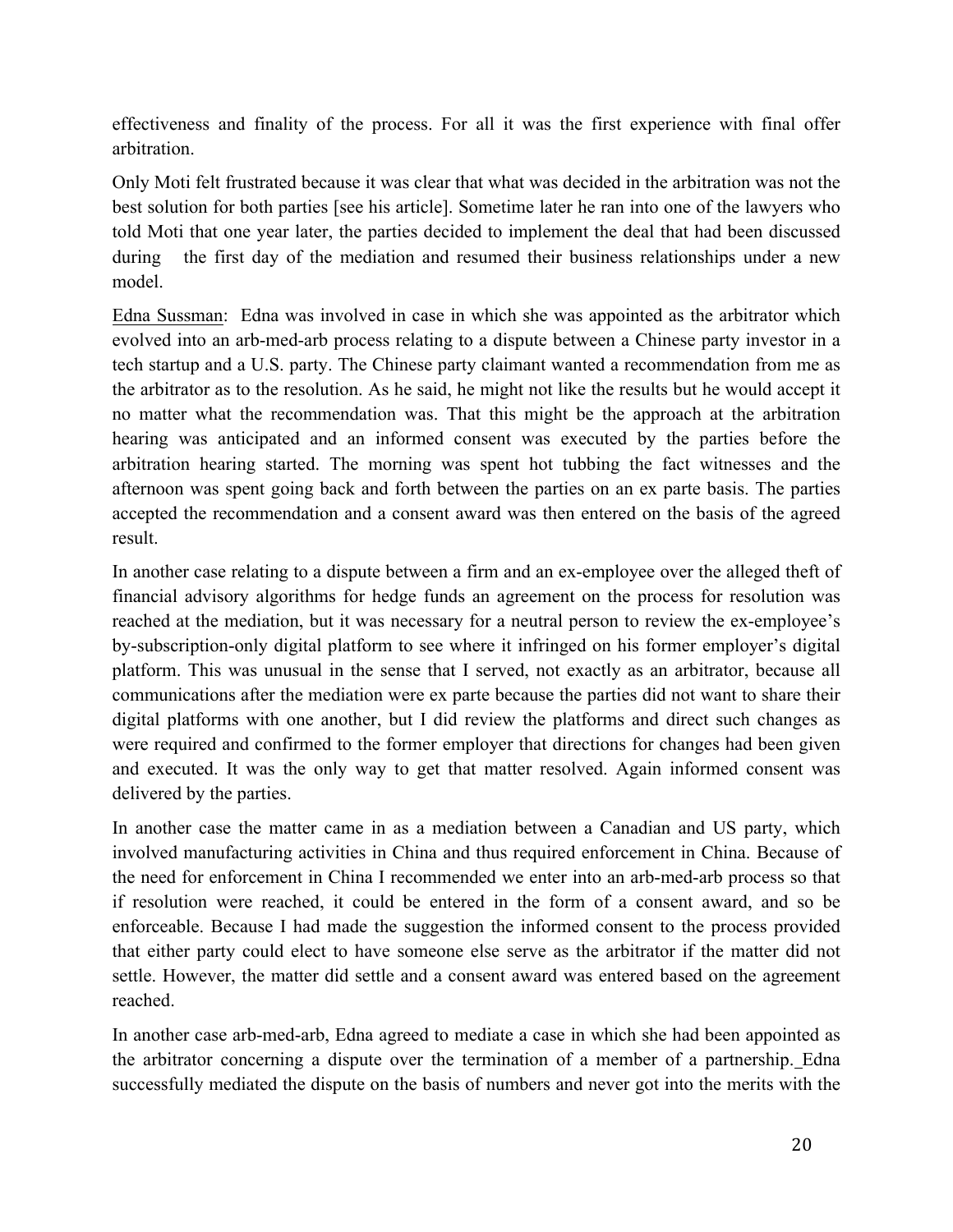parties. Under the circumstances, she would have been OK had she needed to move on to the arbitration stage.

Edna has also seen some contracts that specifically provide for an arb-med-arb process, especially in contracts coming from California. Under those contracts only the arbitrator can withdraw if not comfortable proceeding to the arbitration phase, something that is required in any case, by ethical obligations. The parties must accept same neutral as the mediator and the arbitrator pursuant to their contract. Be careful of public policy issues in potential enforcing jurisdictions if conducting ex parte sessions in the mediation phase- see e.g. Keeneye case in Hong Kong which ultimately upheld after reversal an award issued in China where such discusssions took place. .

Kathleen Paisley: Kathleen was an advocate in a complex dispute between two major technology companies. Although the procedure devised by one of the arbitrators to resolve the technology issues was promoted as a success, Kathleen indicated that her own perception is that the parties ultimately settled the dispute because the time and costs of the complex, multi-step procedure were too much to be borne; the parties sought to stop the bleed and the loss of time. Kathleen believes that the parties may have felt better served by a straightforward AAA arbitration process, which is what they originally agreed to. The story illustrates that sometimes, complex solutions are inferior to simpler and more straightforward processes.

## **Scenario 3 Discussion Group A – Moti Mironi (Facilitator)**

#### Same neutral

- In some countries, it is illegal for mediator to play a role as an arbitrator during postsettlement implementation stage.
- When neutrals are "switching hats," waivers should be encouraged (what type of waiver?).
- Informed consent is paramount and ongoing throughout process.
- The transition from mediation to arbitration is too difficult
- . After mediation, need different neutral.
- In China, med-arb-med is possible, with no additional consent/waiver required. In this case, the award and arbitral capacity is only based on evidence.
- Possibility of review of arbitral award (in South Africa) if award is based on information not submitted in evidence.
- Easier for same neutral in med-arb to issue consent award, because they are a party to the mediation.
- People/market have need for protocols/best practices (we don't want rule where you can't object).
- Q: If same neutral for med-arb, is there increased likelihood of settlement?
- Moti Mironi on med-arb, "I will use everything said during mediation in rendering an award and if that is not acceptable to the parties, I will refuse to act as arbitrator."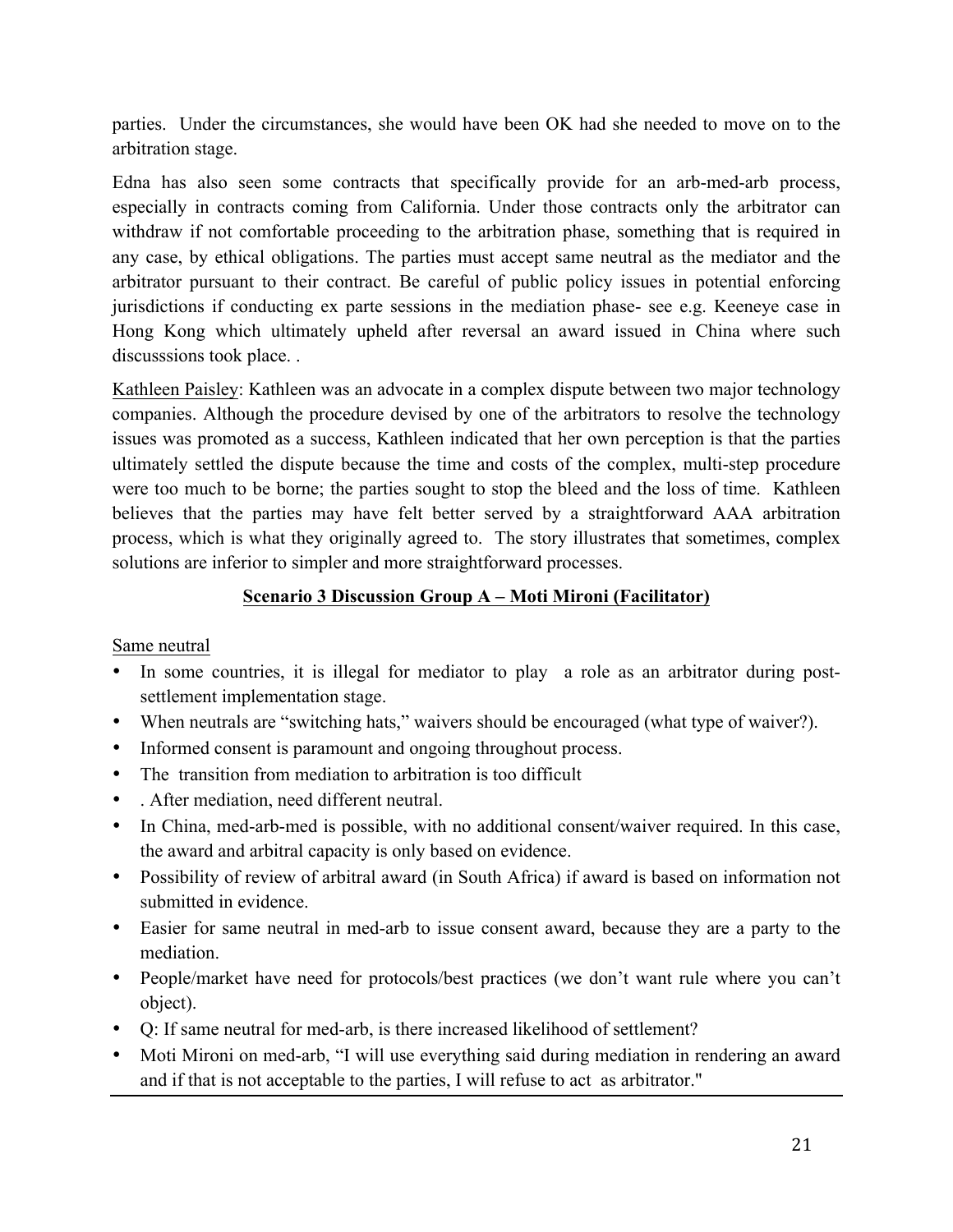- If award is not reasoned, then concern is that award is based on information obtained during caucus.
- Consider, as option, med-arb where mediation portion has no caucus.
- Mediation pertains to different form of justice (e.g. interests, values, beliefs)
- Issue with fitting mediation (new paradigm) into arbitration (old paradigm)
- Mediation may be considered as a form of negotiation
- Some would not give consent to arbitrators saying they would take everything that was said at mediation into account. Issue: what was discussed in caucus of other party would not allow clients to be candid in mediation.
- Consent: If we move to arbitration, I will base my award on law and fact. I will not take into account other information…

Cons of Arbitration-Mediation

- Issue with adversarial nature.
- Consider evaluation only in caucus.
- Some would still not want evaluative mediator as decision-maker.
- Processes are fundamentally inconsistent to be married together.
- Protocols to address conflict between two processes: e.g. no caucus, "Moti Model", i.e. all information taken into account.
- Consider statutory "checks and balances."
- Consider form of disclosure, issues for clients to sign off.
- Issues with waiver, depending on jurisdiction (e.g. Europe, USA etc.)
- List of questions (checklist) that mediator should ask regarding process issues.
- Flow chart of what to consider at each stage.
- Document to hand to the parties.
- Need for nuanced protocol e.g. if anything concerns evidence in caucus. Should be put to other side (not subjective issues and interests).

#### **Scenario 3 Discussion Group B – Tom Stipanowich (Facilitator)**

#### Party control:

\* Party decision-making and self-determination are important here.

\*It makes a difference whether the parties are agreeing to a procedure before disputes arise or before a neutral is appointed, or are instead making procedural changes in the middle of a mediation or arbitration process

\*Parties need to take into account the potential concerns and consequences of switched roles: cost/benefit analysis.

\* What is the advantage of integrating mediation and arbitration (i.e. med-arb) instead of having mediation and arbitration running in parallel with separate neutrals?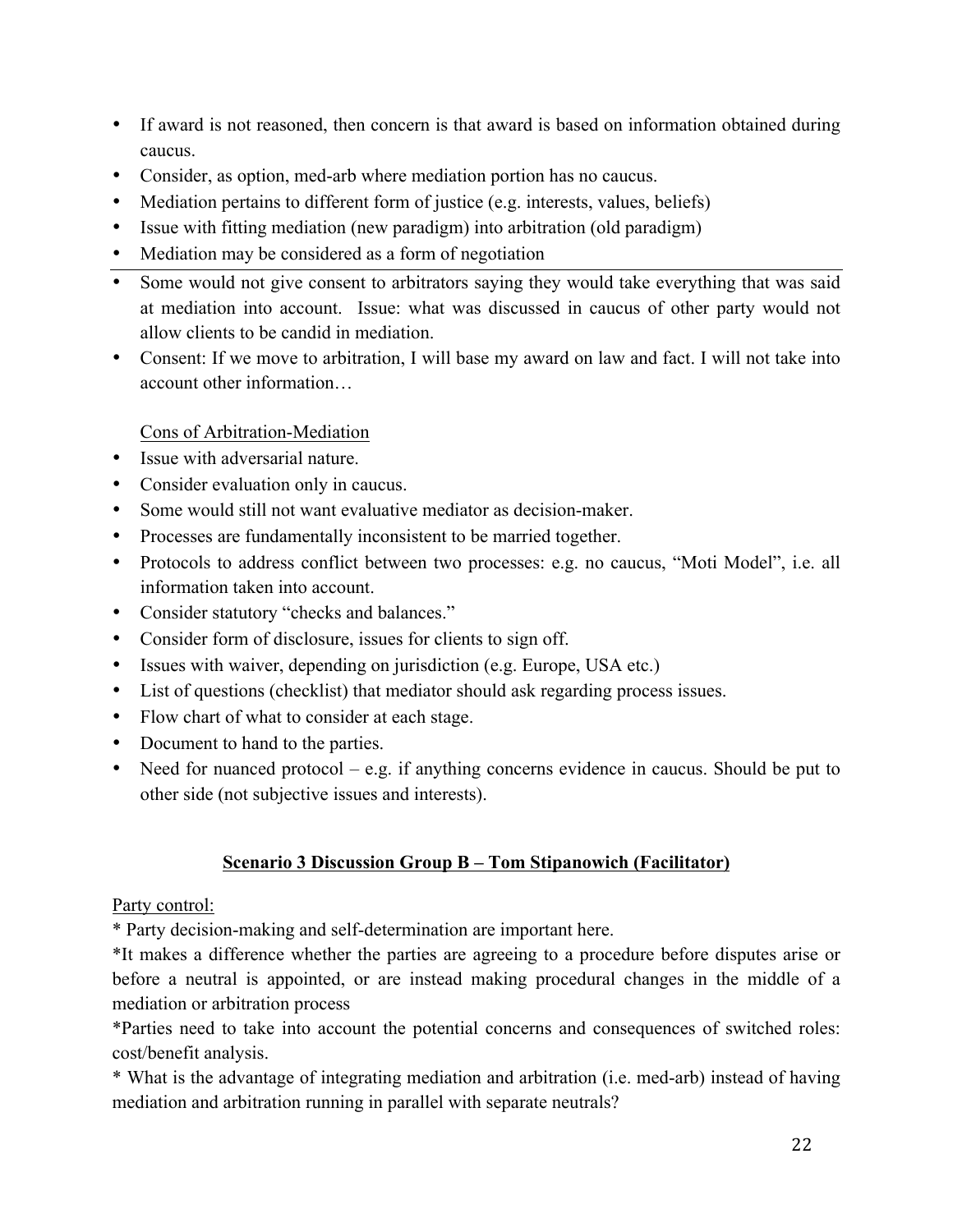\*If both parties agree that a neutral will switch roles, isn't it a new dispute resolution contract? \*It is important that the agreement makes it clear when you are in mediation vs. when you are in arbitration.

\*Note: importance of custom and related process goals and values….

• In China, arb-med-arb is established by law, custom...societal harmony, adherence to authority, avoidance of adjudication.

1. Where the agreement is reached on the front end, before a neutral appointed

- Should be arms-length
- Can any agreement pass muster, or are there limits under applicable law, etc.?
- Issue for neutral?
- Can this process work?
- Need in the record in writing: what parties agree as a process and they agree that the arbitrator-turned mediator will continue as arbitrator if the case does not settle.
- Options:
	- o Parties have the ability to opt out of med-arb even if they had previously agreed to do so. Or may ask that neutral not continue.
	- o Arbitrator should also have the ability to opt out.
	- o There should be no caucus in the mediation process in order to avoid "contamination."
	- o The arbitrator can agree to mediate or to help find somebody else to mediate the disputes

2. Where the agreement is sought midstream – arb-med or med-arb is suggested by both parties during the course of dispute resolution

See elements above.

Contrast judicial settlement conference

- Power situation/ official imprimatur
- Uzbekistan judge can initiate mediation. Consider cost savings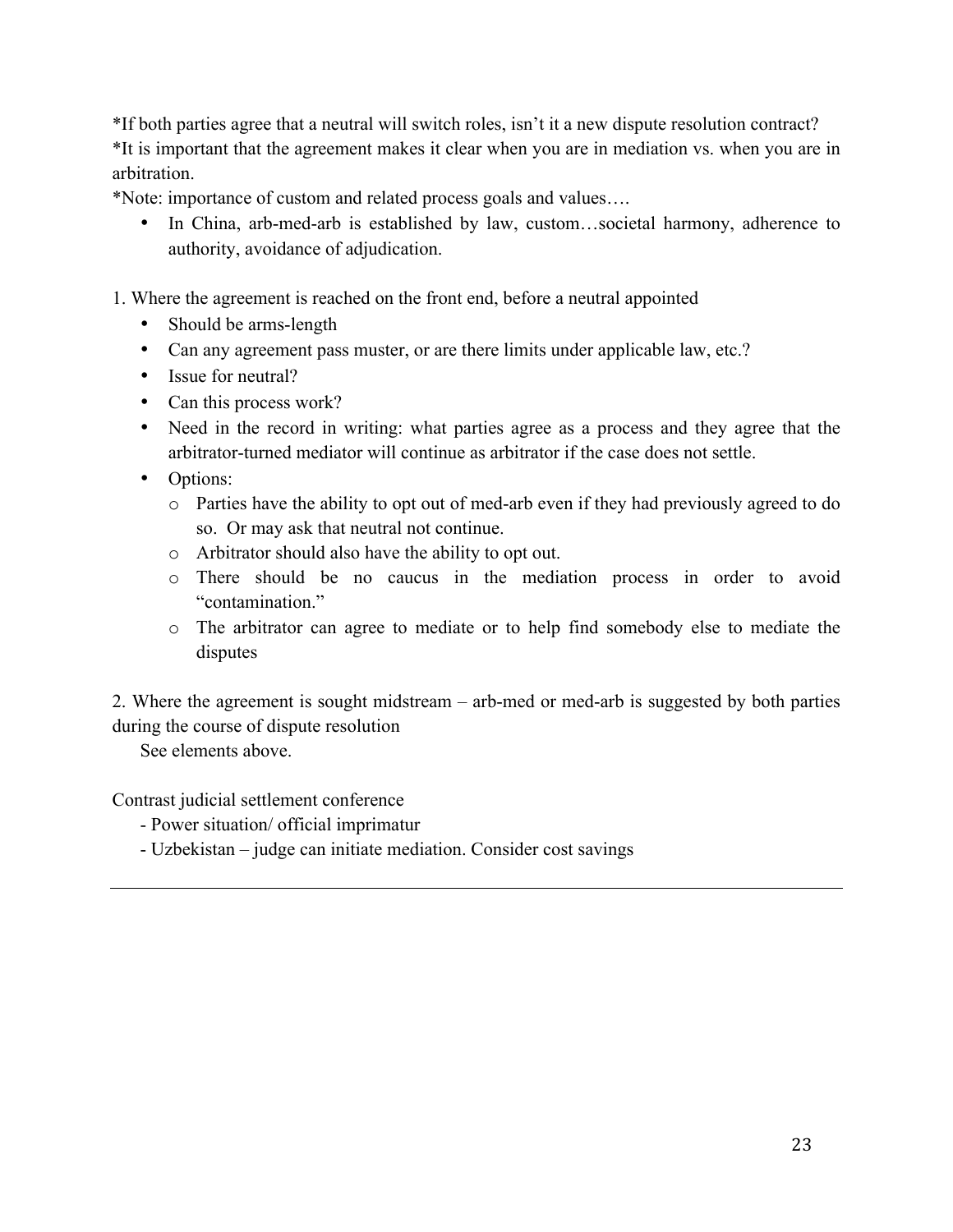#### **Scenario 4: Arbitrators "Setting the Stage" for Settlement**

It is generally understood that arbitrators have wide authority concerning the handling of procedural matters in arbitration. A recent study of experienced arbitrators surfaced a good deal of information regarding the role of arbitrators in facilitating (or, as some arbitrators indicated, "mediating") discussions between counsel in the course of helping to "flesh out" the agreement of the parties respecting arbitration procedures; in the event no agreement can be reached on a particular issue, arbitrators typically resolve the issue by making a decision.

The precise dynamics of arbitrators' management of procedural matters might be better understood; in particular, there are important questions surrounding the roles of arbitrators (or judges) in helping to "set the stage" for settlement through negotiation or mediation. Such activity may take a variety of forms. Arbitrators and other adjudicators are sometimes able to enhance the possibility of settlement by making decisions on discovery/information exchange issues, or by ruling on motions which dispose of some aspect(s) of the dispute. Moreover, adjudicators sometimes advance the use of mediation by working with the parties to arrange "mediation windows" in the adjudication timetable. Others may go so far as to suggest, encourage or even order mediation or some other non-adjudicative procedure to promote settlement. Finally, adjudicators in some jurisdictions have been known to encourage settlement by offering parties preliminary views on issues in dispute or issuing preliminary findings of fact or conclusions of law. However, many arbitrators view their role strictly as a matter of preparing a case for adjudication, and regard settlement as a collateral prospect. The role of arbitrators in setting the stage for settlement has been a focus of discussion only recently, and is ripe for thoughtful deliberation and debate. Specific scenarios involving arbitrators include the following:

## SCENARIO 4.1: Arbitrators Setting the Stage for Settlement of Substantive Disputes by Handling Key Procedural Issue(s)

Responses to a recent survey of experienced U.S. arbitrators indicate that generally speaking, arbitrators are perceiving increased settlement rates in the cases they arbitrate in recent years. Moreover, many arbitrators see a connection between their process management activities, particularly at the pre-hearing stage, and the possible settlement of the underlying dispute. Arbitrators regularly work with parties to identify and address important issues to be decided including key discovery issues and dispositive motions; some arbitrators perceive that the way they address these issues sometimes plays a role in settling a case, while others do not.

SCENARIO 4.2: Arbitrators Setting the Stage for Settlement of Substantive Disputes by Promoting Use of Mediation

In jurisdictions where mediation is an established element of the dispute resolution landscape, arbitrators often include mediation on the agenda for a preliminary hearing or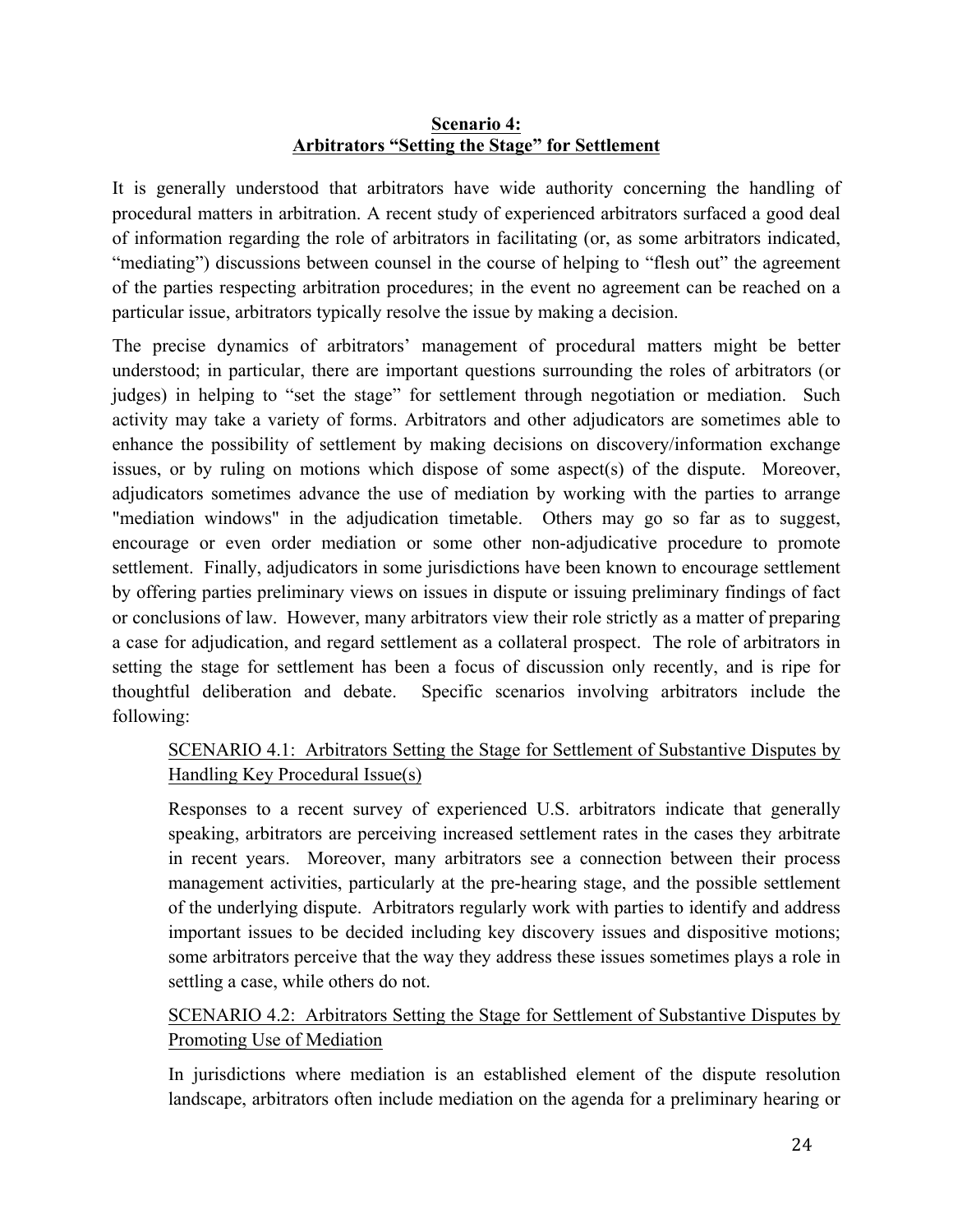prehearing conference. The resulting timetable for the arbitration process may include one or more windows for mediation. Some arbitrators may go so far as to encourage or order parties to mediate the dispute, although others regard such activity as inappropriate.

## SCENARIO 4.3: Arbitrators Setting the Stage for Settlement of Substantive Disputes by Issuing Preliminary Views, Etc.

*[Note that Scenario 4.3 involves conceptual overlap with Scenario 3, since activities undertaken by arbitrators in this kind of situation may fall within the categories of functions that are sometimes identified with mediators or conciliators.]* Whether arbitrators should offer parties preliminary views on issues in dispute, including information regarding what additional proof the arbitrator believes might be necessary for a party to make its case, is another question that provokes very different responses. So is the question of whether arbitrators should issue preliminary findings of facts and conclusions of law. Although the final report of a commission convened by the Centre for Effective Dispute Resolution (CeDR) offered affirmative support for such activities, there are indications that arbitrators in some jurisdictions may be extremely reluctant to take such steps.

#### **Shared Stories re Scenario 4 -- (Tom Stipanowich, Moderator)**

Xinbo Liu: [Re Scenario 4.3] [See discussion of med-arb in China in connection with Scenario 3. He notes that arbitrators may issue preliminary findings of fact, conclusions of law as part of settlement process.]

Jan Schaefer: [Re Scenario 4.3] [A member of the Task Force from Germany who provided information in written form.] Jan explains,

"[German] judges normally take the facts submitted by the parties, feed them into their "Relationstechnik" and provide the legal analysis. They openly share their legal analysis, including the strength and weaknesses of the parties' respective legal theories (but usually do not use decision-trees etc. but simply present things orally). Typically, judge raise doubts about aspects of the claim and the defenses, respectively, in order to encourage settlement (who would settle if the judge tells that the claim or defense will win?). Often judges then throw out specific numbers that they suggest for a settlement amount without having really digested the numbers (let alone having had the benefit of a witness or expert examination). To obtain a more or less obscure number is not really what parties usually appreciate but still many amicable settlements are brokered by the judges in this fashion. In the German Code of Civil Procedure it is stated that judges shall at any moment in the proceedings try to encourage a settlement. I think it would be interesting for you to find out the background to this provision. German arbitrators tend to align with judges and, for instance, the rules of arbitration of the German Institution of Arbitration contain a rule similar to the statutory rule for judges that encourages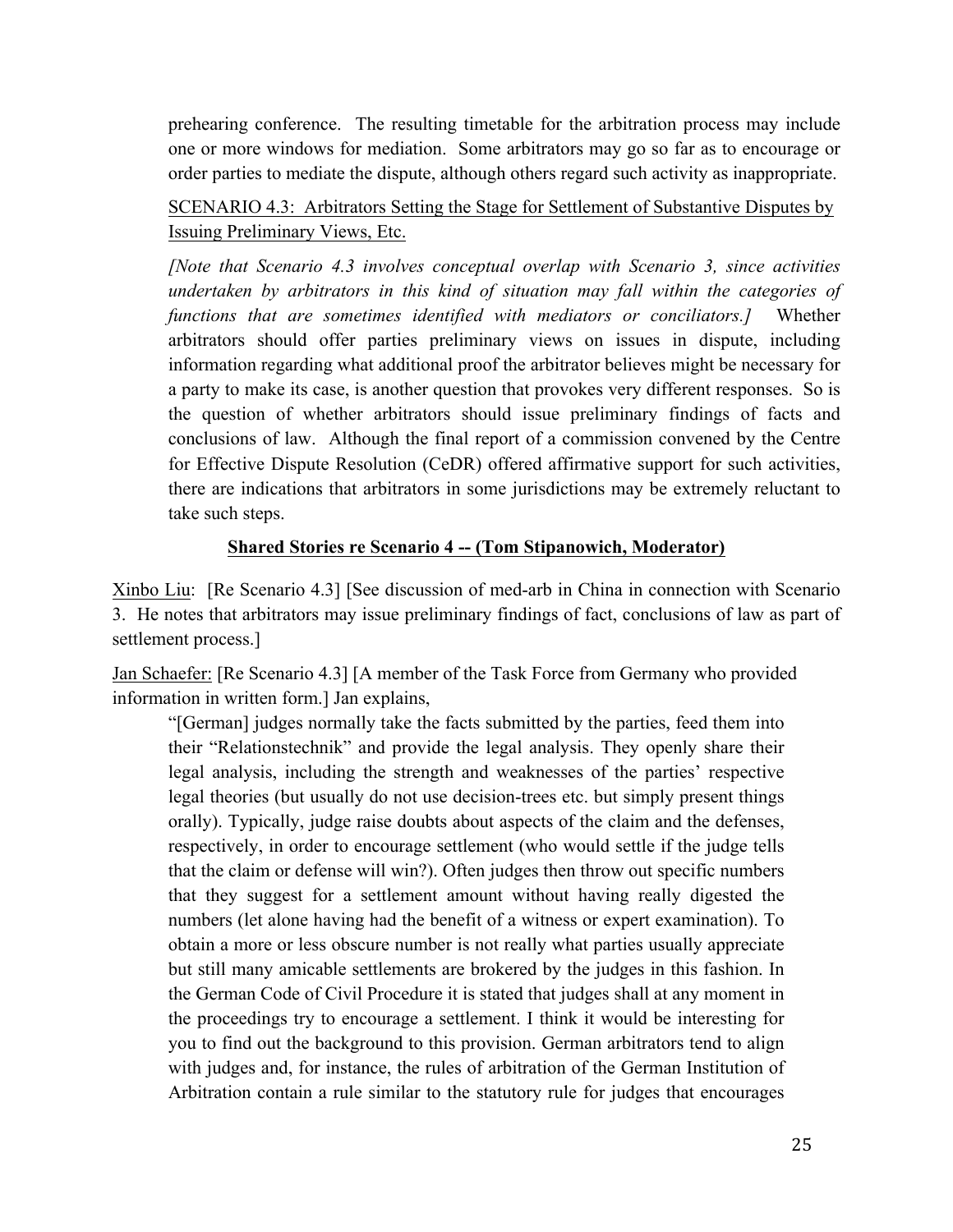arbitrators to seek a settlement. However, arbitrators are less blunt that judges. They will only suggest a settlement or alternative approach if both parties agree and they typically try to fully understand the commercial background before putting any number on the table. However, they also do not wait for the examination of witnesses or experts (which trigger further costs) before they engage in helping parties to settle."

Patrick Green: Patrick Green: Patrick acted as an arbitrator in a dispute of the distribution of value in a significant family business and gave parties clear directions: (a) File an agreed list of issues you want to arbitrate. (b) File an agreed list identifying three issues that would be most likely to decide the case. (c) File cost estimates, that is, an estimated budget for arbitration. (d) File with the arbitrator a statement of the lowest amount under each head of claim, lowest amount parties would be willing to recover, in a sealed envelope, to be referred to only in the event that the arbitration proceeded and then only in relation to costs. During a 4-week stay for mediation, the parties settled.

Comment: In France, you run the risk of challenge for lack of due process due to caucus –  $ex$ parte communications.

Comment: Informed consent is essential for this kind of approach.

Question: Should an arbitrator in such a case have a duty to inform the parties that he is trying to facilitate settlement through the use of various techniques?

Comment: Might you ask parties, at start of arbitration, have you considered mediation? AAA Rules were amended in October 2013 to allow for concurrent mediation. Presented as default option; not forced but rather as an opportunity. Difficulty is that it takes more than an optional rule to influence. Whose role is it to encourage it? Administrator or arbitrator? Case managers take pause – but they are not presenting it to the parties as the default. Rule may actually be discouraging mediation because arbitrators are not encouraging it – leaving it to case managers who may or may not be encouraging it.

Comment: In the initial prehearing conference, one Task Force member points out rule that under AAA Commercial Rules parties must opt out of mediation (include in scheduling order). This only applies to domestic arbitrations, not ICDR rules.

Comment: Note, Randy Kiser cites information from studies of lawyers that suggests U.S. attorneys are less likely to engage in unassisted negotiation because they are waiting for the formal mediation window/process.

Jim Groton: Jim recommends requiring arbitrating parties to precisely state issues/ positions/ material facts early on. Once each statement is filed, he requires parties to join issues. It is practical to ask parties to submit issues early to promote settlement.

Comment: Arbitrators often taken Jim Groton's approach but not necessarily overtly. Rarely does someone specifically identify the settlement issues vs. the adjudication issues.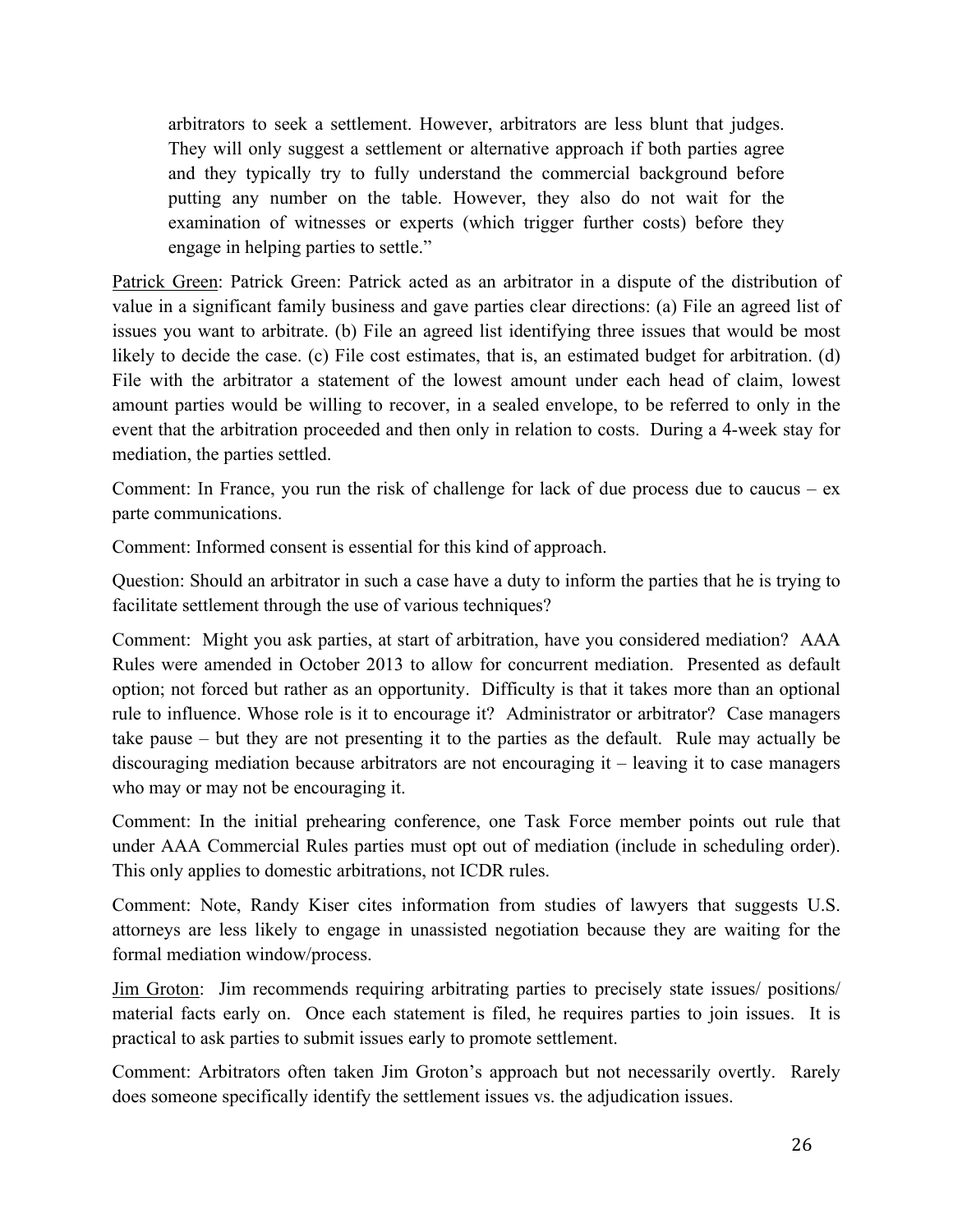Comment: Clearly, there is a division among U.S. arbitrators regarding their role in promoting settlement. Some view their role as strictly to adjudicate, and prepare the case for adjudication.

Cary Ichter: Participated in class action – mass tort action involving release of toxic gas. Defendant chemical company's defense was based on alleged overreaction of first responders. There was a critical issue relating to expert testimony. The expert was challenged through a Daubert motion. The arbitrator excluded the expert, and within two months the case settled. The point is that who is in and who is out often gets you further down the road to settling.

Paul Mason: Anecdotally, arbitration cases are settling. The cost/benefit assessment has changed. High value cases proceed with arbitration due to cost/benefit analysis. Paul advises that he acts differently when he acts as arbitrator and when he acts as mediator. There is a different mindset between being decision-maker instead of facilitator. He affiliates with organizations like AAA, and operates on the assumption that there will be others working to promote settlement. Paul advises that to promote settlement, arbitrators can consider (a) discovery limits, and (b) dispositive motions (with due process in mind).

Comment: The settlement dynamics may change during the course of arbitration. Every time a brief is submitted, arbitrators are potentially swayed.

Patrick Green: Patrick Green: Case concerned U.S. Co and start up. Bifurcated ZOPA, effectively two ZOPAs in which settlement might be reached depending on the outcome of one issue, upon which no agreement could be reached. Needed arbitral answer on a term of agreement which would kick in if they were unsuccessful in reaching an agreement. Neither party was prepared to settle without resolution of that issue. That issue was briefly arbitrated by the mediator during the time allocated for the mediation, and the case then settled.

## **Facilitated Discussion A re Scenario 4 – Richard Mainland (Facilitator)**

- Is it appropriate for arbitrators to set stage for settlement? Difficult question because longer cases mean more money for arbitrators (we need to acknowledge this unconscious bias).
- Is it the arbitrator's role to set stage for settlement? Yes maintain neutrality but some arbitrators have no problem signaling views without compromising neutrality.
- Role as arbitrator is to get to best decision.
- Secondary role is to get the parties to settle and conserve fees.
- Process used:
	- o Comprehensive brief with all arguments
	- o Arbitrator has one week to review and develop questions
	- o Deliberate with co-arbitrators
	- o Arbitrator sends questions to parties
	- o Brings about settlement by focusing parties to face case early and often.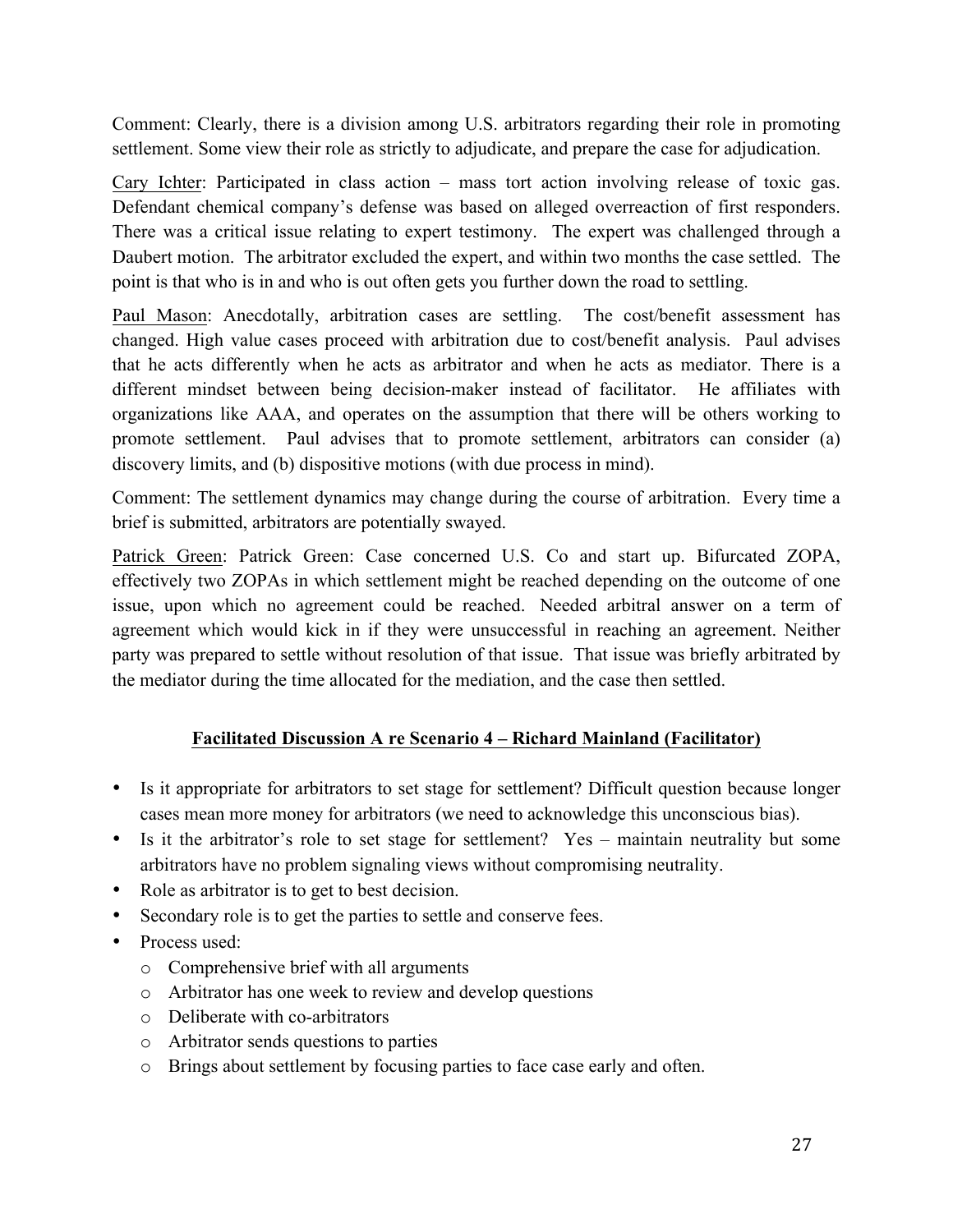- o Arbitrators are explicit in the beginning about what are the issues that can lead the parties to settlement.
- o Work to enhance arbitration efficiency and economy.
- o Prompt and firm hearings dates.
	- o Limited tolerance for discovery disputes.
- Adjudication system (statute) (construction)
	- o UK statutory adjudication. Procedure produces a "provisionally binding" decision in 28 days. This decision becomes final unless a party moves to arbitrate or litigate.
- Staging reflects strength of arbitrator.
- Procedure can exert a lot of pressure on parties.
	- o Swiss procedure in Commercial Court, the parties set forth their case before three judges state who wins and then go before a five-member judicial panel that includes the three. Sometimes a different decision is reached.
- Preliminary views on merits:
	- o In USA, it may not be a good idea to do this
	- o Ok in China. Arbitrators provide tentative views then mediate. 50%+ settle. Chinese like to communicate through electronic means, so difficult to gather evidence.
	- o Rule requiring mediation gives arbitrators cover.
	- o Most people are uncomfortable with arbitrators giving preliminary views, except for China and Germany.
- Mediation windows
	- o Generally they are a good idea
	- o We need to keep in mind that the hearing date is the hearing date
	- o Often cases settle in mediation windows.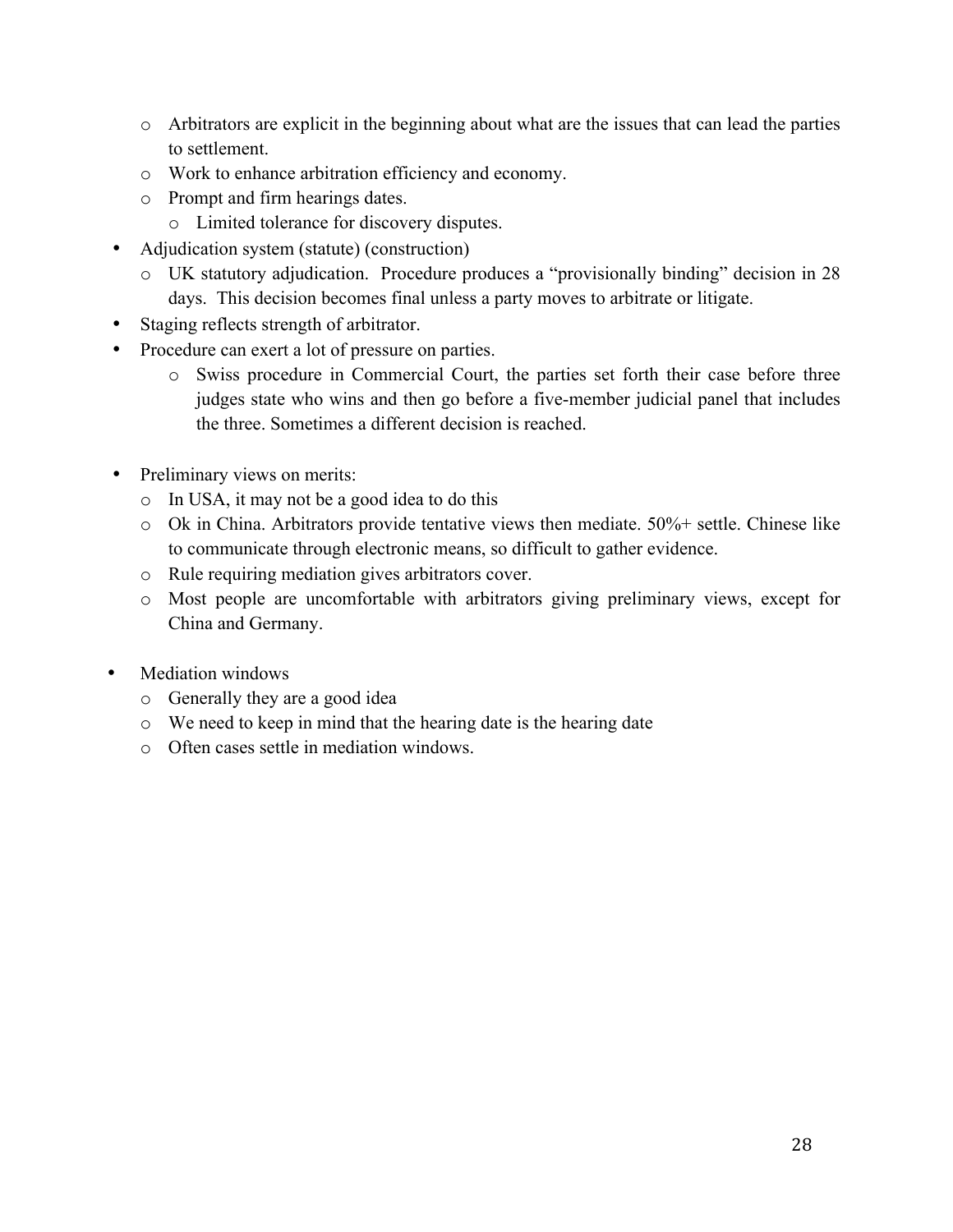# Mixed Mode Summit - Day 2 – September 24, 2016

#### **Introduction & Plan for the Day (Tom)**

Day 2 was devoted to sharing stories and conducting facilitated discussions regarding Scenarios 5 and 6. In addition, there was a brief discussion of so-called "relational platforms" aimed at managing conflict within long-term relationships, most notably construction projects.

The proceedings concluded with facilitated discussions of next steps, including the formation of Working Groups, the gathering and analysis of information from exemplary countries around the globe, and the creation of educational materials / practice guidelines.

#### **Scenario 5 – Arbitrators Rendering Decision Based on Settlement Agreement (Consent Award) (Kathleen Paisley, Moderator)**

Arbitrators sometimes encounter requests from parties that have reached a negotiated settlement agreement to incorporate or convert the terms of their settlement into an arbitral award—a consent award. This step may afford parties the opportunity to avail themselves of the enforcement mechanisms under arbitration law. However, depending on the circumstances, such arrangements may raise questions of enforceability and even public policy.

Kathleen Paisley (Moderator and Presenter):

It makes a great deal of difference when the request or arrangement for a consent award is made. Four main scenarios:

- 1. Ongoing dispute is being arbitrated; the parties reach a settlement and ask the arbitrator to incorporate the settlement in an award.
- 2. In mediation, parties ask mediator to shift to role of arbitrator or appoint an arbitrator to issue award based on settlement.
- 3. Parties settle a dispute and appoint an arbitrator for the sole purpose of issuing consent award based on settlement.
- 4. There is no dispute; the parties appoint an arbitrator solely for purpose of enforcing a contract

Issue arise under the NY Convention: Arbitration is intended to settle all or any differences, which have arisen or may arise between the parties. In other words, it appears there needs to be an existing dispute.

One prospective approach to avoid problems of enforceability under the NY Convention would be for the parties to provide in their settlement agreement reached as a result of the mediation for expedited arbitration (for example, with a sole arbitrator) of all disputes arising under the settlement agreement and that the terms of the settlement agreement are binding as to all issues. This arbitration clause would be binding under the New York Convention, and likely would result in quick inexpensive enforcement.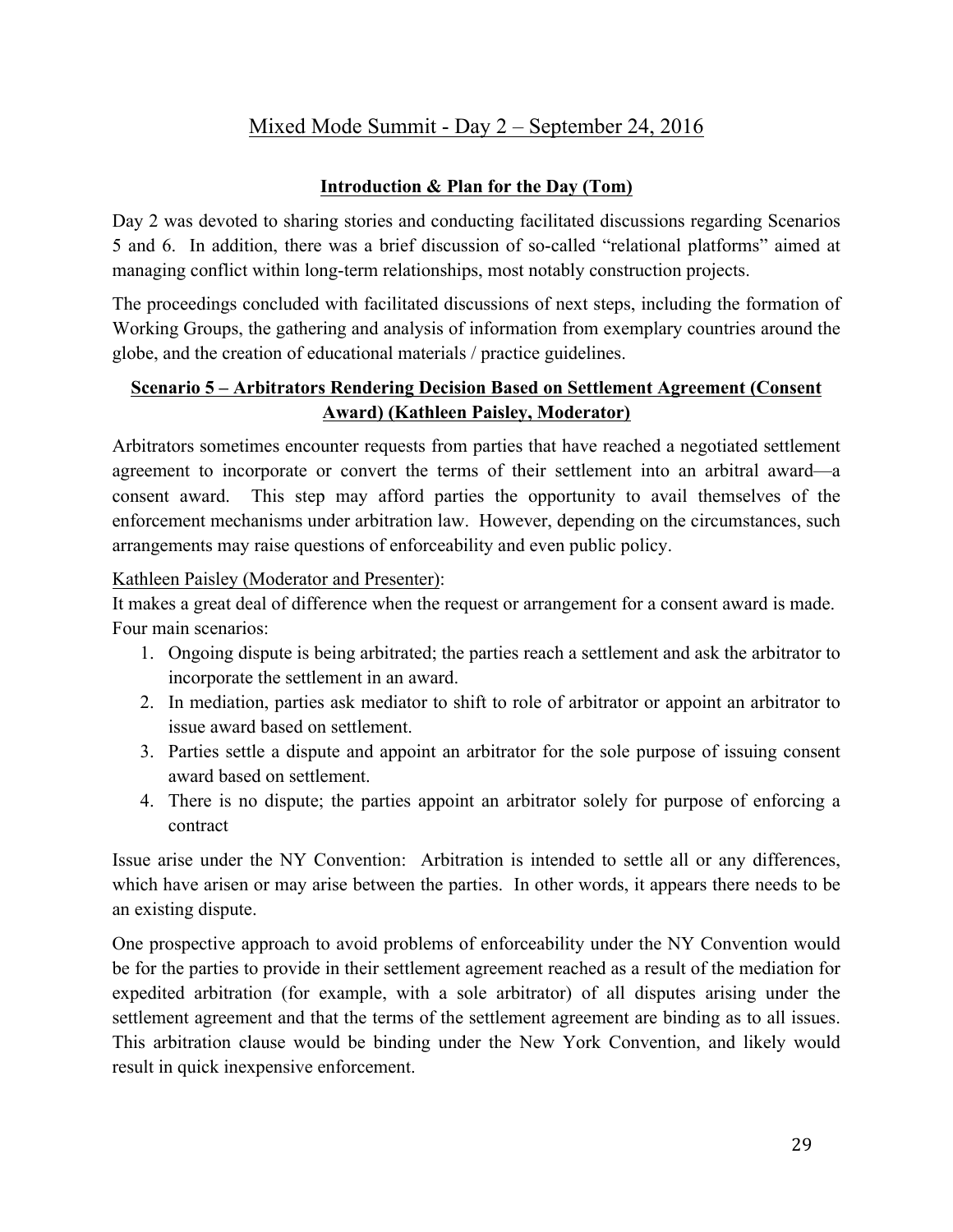Malik Dahlan (Presenter): Malik has extensive experience as an attorney and dispute resolution professional in dispute resolution, and helped set up systems in parts of the Middle East for infrastructure. He is familiar with the landscape of dispute resolution in 6 Gulf countries, and identifies three essential issues in the region:

- 1. Enforcement of awards.
- 2. Life cycle of deal/dispute doesn't end or start once arbitrator is appointed. Who manages it? Case manager? Registrar of Court in Qatar – in charge of mediation and arbitration.
- 3. Court backed? Complications arise with AAA, ICC providers.

It is critical to understand the importance of officially registering a dispute, giving it legal status. This process sets certain expectations for the dispute and enforcement issues. This provides a causeway between two UAE countries, but limits the ability of parties to enforce mediated agreements as awards.

Gary Benton (Presenter): Gary was engaged in international litigation involving a Hong Kong bank with assets in the Philippines. There were concerns regarding the possible need for court enforcement of a settlement agreement against the bank's assets. The parties elected to convert the settlement agreement into a consent award so that it was enforceable under the NY Convention. They enlisted a discovery referee, a retired judge, with no experience with international law as arbitrator. Gary sees fundamental issues with enforcement of consent award, including issues of enforceability and public policy, and the potential for fraud and money laundering.

Edna Sussman (Presenter): There is a difference across jurisdictions. Will an award issued to record a mediated settlement agreement reached before the appointment of the arbitrator be enforceable under NY convention? The New York Convention is ambiguous and whether you can appoint an arbitrator after the dispute is resolved varies across jurisdictions. Maybe you can get around that issue by a picking law where it is permissible (e.g. Germany) to govern the settlement agreement. Assuming the arbitrator is appointed before the agreement is reached and apart from questions such as money laundering and other abusive uses of the forum, a consent award should be OK. But I note according to the UN Secretariat working with the UNCITRAL working Group on the convention for the enforecement of mediated settlement agreements so far there has been no court anywhere that has ruled the enforceability of consent award.

Comment: The ICC said that it wouldn't enforce an award where the settlement preceded arbitration. The dispute had to be a current one at the time of appointment. There is a debate in the IBA over this issue.

Christopher Miers (Comment): Comment: [Miers] Case of Singapore Court of Appeal – 'Persero', *PT Perusahaan Gas Negara (Persero) TBK v CRW Joint Operation (Indonesia) and another matter* [2014] SGHC 146. A failure by a party promptly to comply with a decision of a Dispute Adjudication Board constituted under the standard provisions of the FIDIC 'Red Book' (Conditions of Contract for Construction) may be referred directly to arbitration; and an Award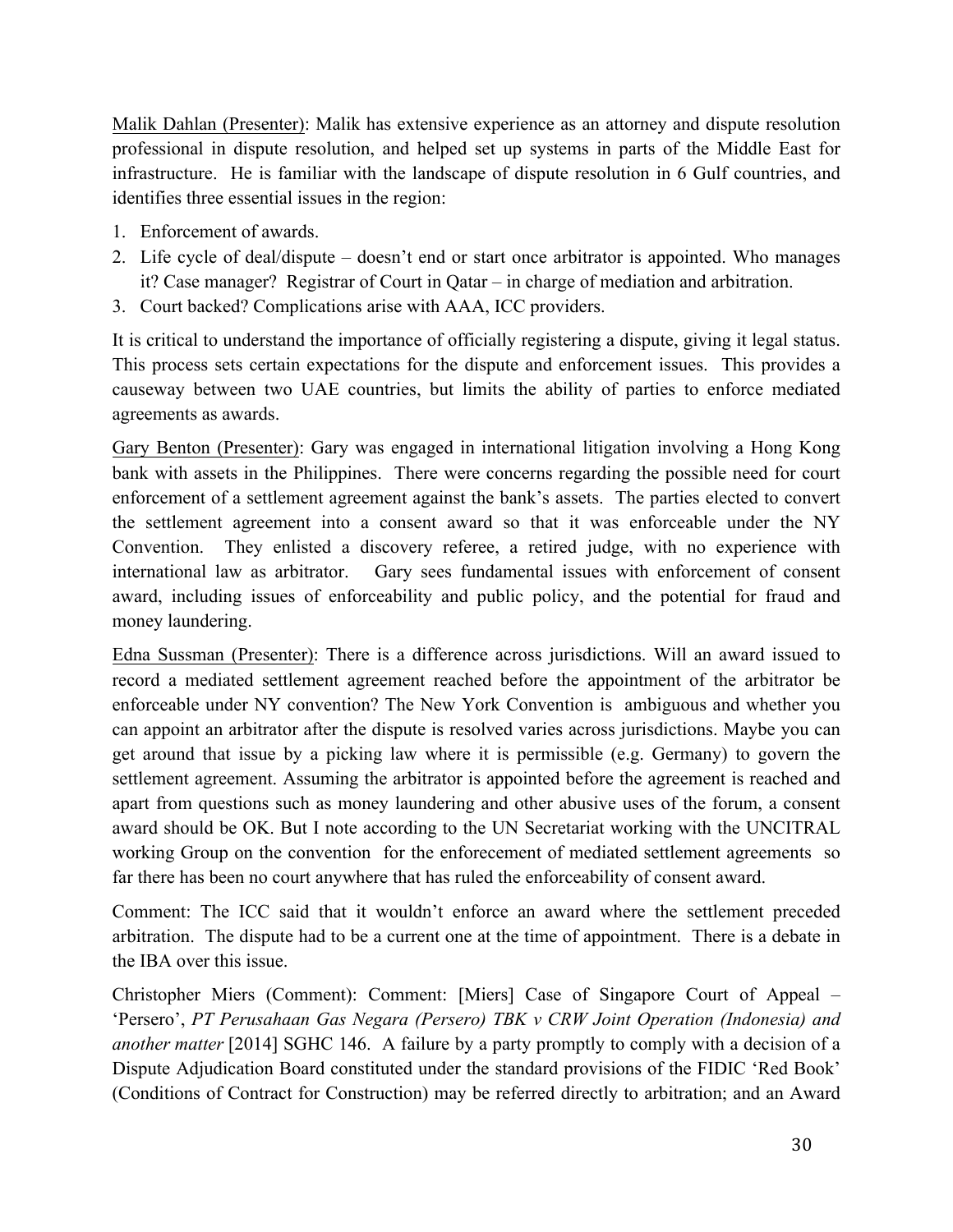rendered by an Arbitral Tribunal hearing such a dispute will be enforceable as an Interim or Partial Award (depending on the jurisdiction) as final and binding on the issue of the obligation promptly to comply with the DAB decision

Comment: Another option would be to negotiate or mediate to establish upper and lower limits on the arbitration award, and then appoint arbitrators to make the award.

Laura Kaster (Presenter): A new NJ statute will permit enforcement of consent awards under the NY convention.<sup>3</sup>

Laura had an experience with converting a mediated settlement of a court case to a consent award by dismissing the court case and issuing the award. She was a mediator appointed by the court to address a claim for business interruption issued under an insurance policy; confidentiality was a key concern so that no precedent would be set. The mediation was successful in attaining settlement. In order to foster confidentiality, the mediated settlement included a provision that the court case would be dismissed and a bare arbitral award would be entered based on the settlement agreement. Laura was then asked to enter the arbitral award.

Comment: Liability insurance may not cover new neutral signing off on consent award.

Ann Robertson (Presenter): Ann told the story of a client who obtained a Texas judgment against an Indian company. Her client, however, couldn't find many assets in the U.S. The Indian company asked her client to give them time to obtain funds for payment. The parties agreed to the mechanism of a consent arbitration award using an ad hoc arbitration procedure. The parties submitted the agreed number and interest rate top the arbitrator, who within fifteen minutes satisfied himself regarding disclosures, waivers of conflicts, etc. There was never an issue regarding the enforcement of the consent award because the Indian company paid the amount of the judgment.

Comment: There is debate in the labor law area regarding consent awards because of the prospect of a rigged award and potential money laundering. If case comes from the court, there is no issue because it goes back to the court. However, the commenter has been asked to sign a consent award on basis that he was the mediator. However, he will not switch roles for this purpose.

Question: Should arbitrators be allowed to issue rubber-stamp consent awards? Whether international or domestic, the ethical issues are the same.

The NY Convention applies to *foreign awards*. It doesn't matter whether the awards are international or domestic. Is it appropriate to turn any settlement agreement into an award? And under what circumstances?

## **Facilitated Discussion Group for Scenario 5 -- Ann Robertson (Facilitator)**

 $\overline{a}$ 

<sup>3</sup> The statute has been enacted: *The New Jersey International Arbitration Mediation and Conciliation Act*, Title 2A: 23-E 1 (2017).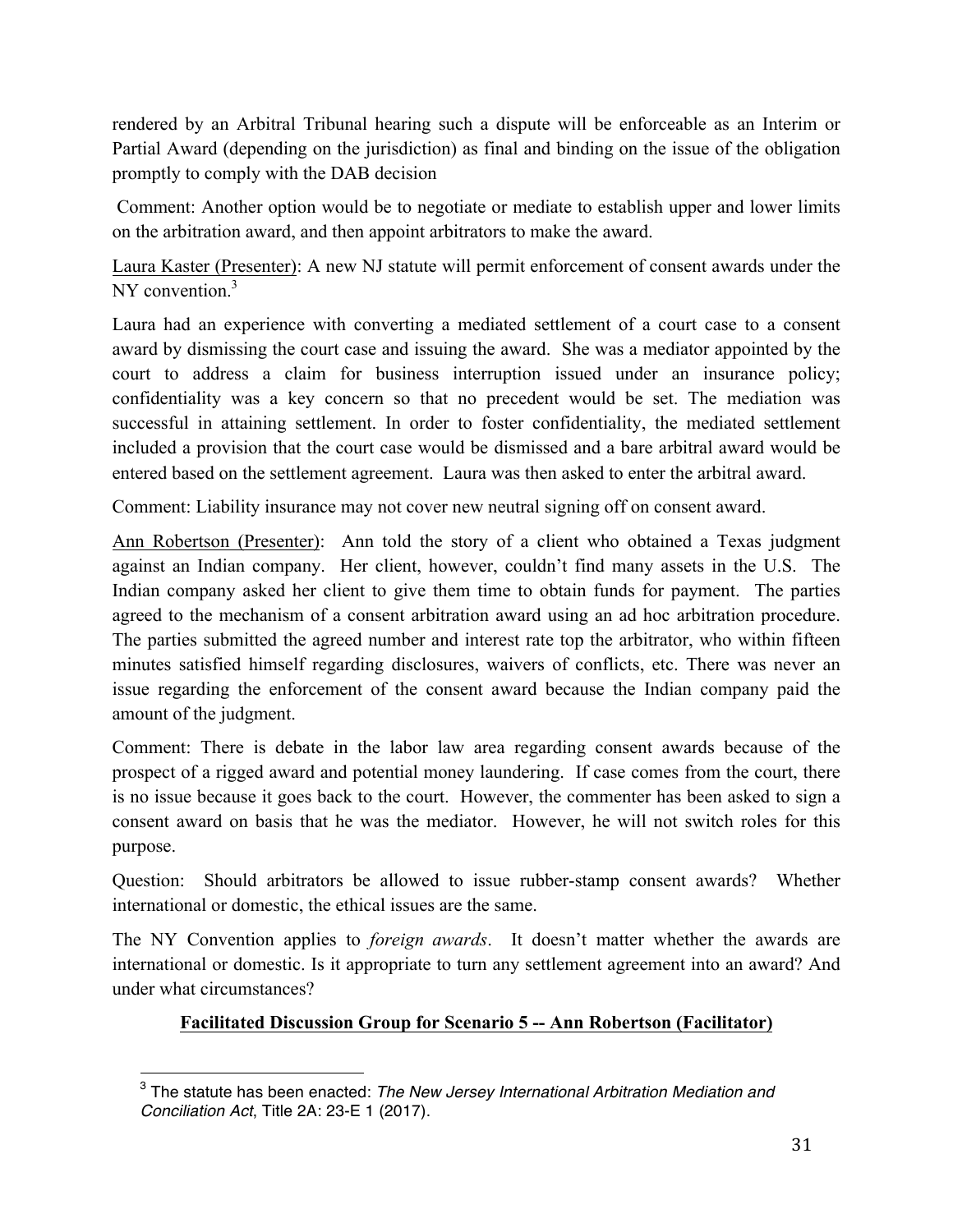[Notes misplaced.]

## **Scenario 6 – Other Kinds of Interaction between Evaluators, Mediators and Arbitrators (Edna Sussman, Moderator)**

When multiple discrete dispute resolution processes, each involving separate neutrals, are being employed in the course of resolving a particular dispute, what special opportunities and concerns come into play? Much depends on the nature of the processes, the roles the neutrals play, the relative timing of their activities, and their level of interaction.

#### SCENARIO 6.1: Interplay between Nonbinding Evaluation and Mediation or Arbitration

For example, parties sometimes agree to a nonbinding evaluation of some kind in order to promote settlement of disputes between parties; examples of such approaches include: advisory appraisal, advisory expert determination, advisory/nonbinding arbitration, early neutral evaluation and mini-trial.<sup>4</sup> In such situations it is appropriate to consider what relationship, if any, such activities have, or should have, to discrete efforts to mediate or to arbitrate the same matter, and what level of interplay, if any, is appropriate between the respective processes or the neutrals.

#### Scenario 6.2: Interplay between Mediation and Arbitration

Similarly, it is appropriate to consider the potential interplay between mediation and arbitration, and the level of interaction between mediators and arbitrators. Where mediation is an accepted element of commercial dispute resolution, mediation may precede arbitration or take place during the course of arbitration proceedings. In some cases, special arrangements are made to coordinate the activities of mediators and arbitrators. Again, questions abound.

Edna Sussman (Moderator and Presenter): Regarding Scenario 6.2, Edna had an experience in which she was appointed as an arbitrator in a law firm breakup. One of the parties was aggressively litigating with a constant stream of long complicated submissions making it difficult for the individual lawyer on the other side to maintain his practice and livelihood. She felt strongly that the case should be settled and persuaded the parties to use the emergency arbitrator who had a handled the case as the mediator. She would have liked to tell the emergency arbitrator/mediator what production of documents would be helpful in the mediation. However, she felt constrained from communicating with the mediator and did not do so. . The case did not settle with the emergency arbitrator/mediator. She ended up taking over the mediation and serving as the mediator and settling it but with an informed consent which would allowed her to serve as the arbitrator if it did not settle.

<sup>&</sup>lt;sup>4</sup> Although third parties are sometimes retained by a single party for the purpose of providing a confidential evaluation to that party in the course of preparing for dispute resolution, our focus here is on nonbinding evaluations provided to both/all parties.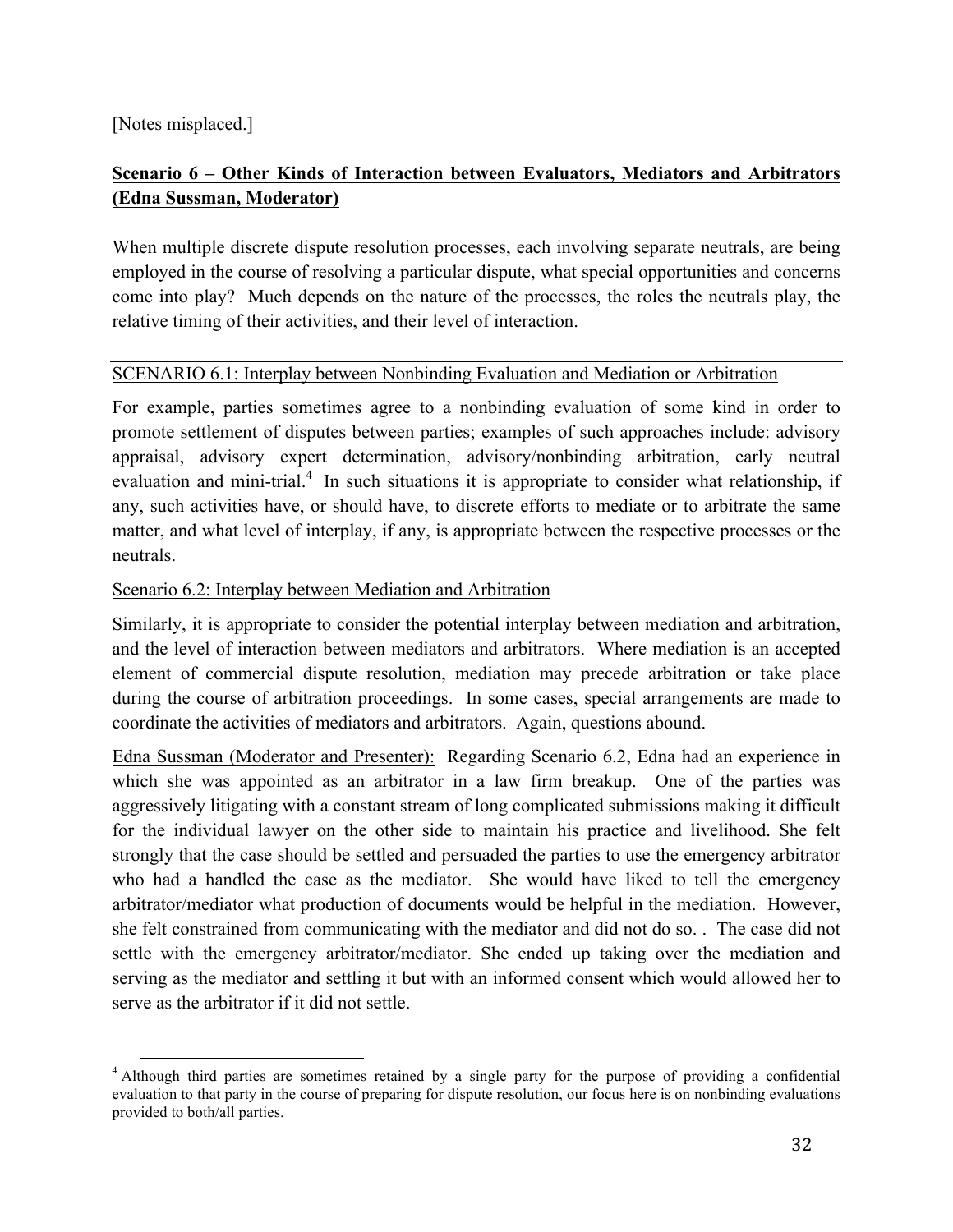Edna A mediator handled case involving billions of dollars in Argentine debt held by hedge funds. The mediator worked "hand-in-glove" as he described it, with the judge, who issued rulings to assist the mediation process and set deadlines for consequences in court of parties did not resolve. The judge and mediator were in constant touch and working together for settlement, and all but one dispute was settled.

Edna In another case, however, a judge issued a ruling which counsel felt was wrong and only issued to force settlement, and it was reported that the parties were unhappy as a result.

Jonathan Marks (Presenter): Jonathan is sometimes specifically authorized to have some level of interaction with the judge on procedural issues. Jonathan co-mediated the Microsoft antitrust case with Eric Green, in which the judge forced mediation into a certain timeline; there was no interaction on substance. In the Microsoft Visa case, the mediators gave progress reports to the judge from time to time. Jonathan also offered two other examples that offer creative ways of addressing barriers to resolution and moving the process forward:

*Case #1*: Jonathan mediated a case before a state court judge in Atlanta involving twenty institutional plaintiffs aligned against an accounting firm. During an initial day of mediation, the plaintiffs were at 9 figures, while the defendant was in the ballpark of 7 figures. The differences hinged in part on differing expectations regarding how the judge would handle summary judgment motions.

Over several months, Jonathan spoke to the parties, both of whom had confidence in their jury focus groups. He proposed that the parties go to the judge and ask for a summary jury trial. The judge agreed, and a two-day process was convened for the purpose of selecting two advisory juries. The lawyers made 4-hour presentations based on video testimony, and the judge gave the juries truncated instructions, including two interrogatories. After a mixed verdict, the parties returned to mediation, which closed the gap but did not produce a settlement. There were still different views among the institutional plaintiffs. Jonathan suggested one more mediation session with all plaintiffs and representatives. Arrangements were made to have the judge conduct a settlement conference mediation—she received approval for the parties to pay her expenses. Up to the point of the summary jury trial, there were no communications with judge. Then open kimono communications. She was careful not to say how she was going to rule. Resolution??

*Case #2*: As mediator in a multi-party construction case, Jonathan's agreed protocol for mediation indicated that he could communicate with the judge regarding process issues but not substantive issues. Sometimes, it is hard to draw the line between process and substance. Jonathan was asked by the judge to help appoint an independent expert to be available to offer views on pertinent issues. Jonathan worked with the parties to design a process to resolve the dispute. Issues included (1) selection of expert; (2) possibility of early settlement; (3) scope of expert's role (assisting in mediation phase only, or available to testify in front of jury?). The judge indicated he would be pleased if the parties could agree on the role of the expert.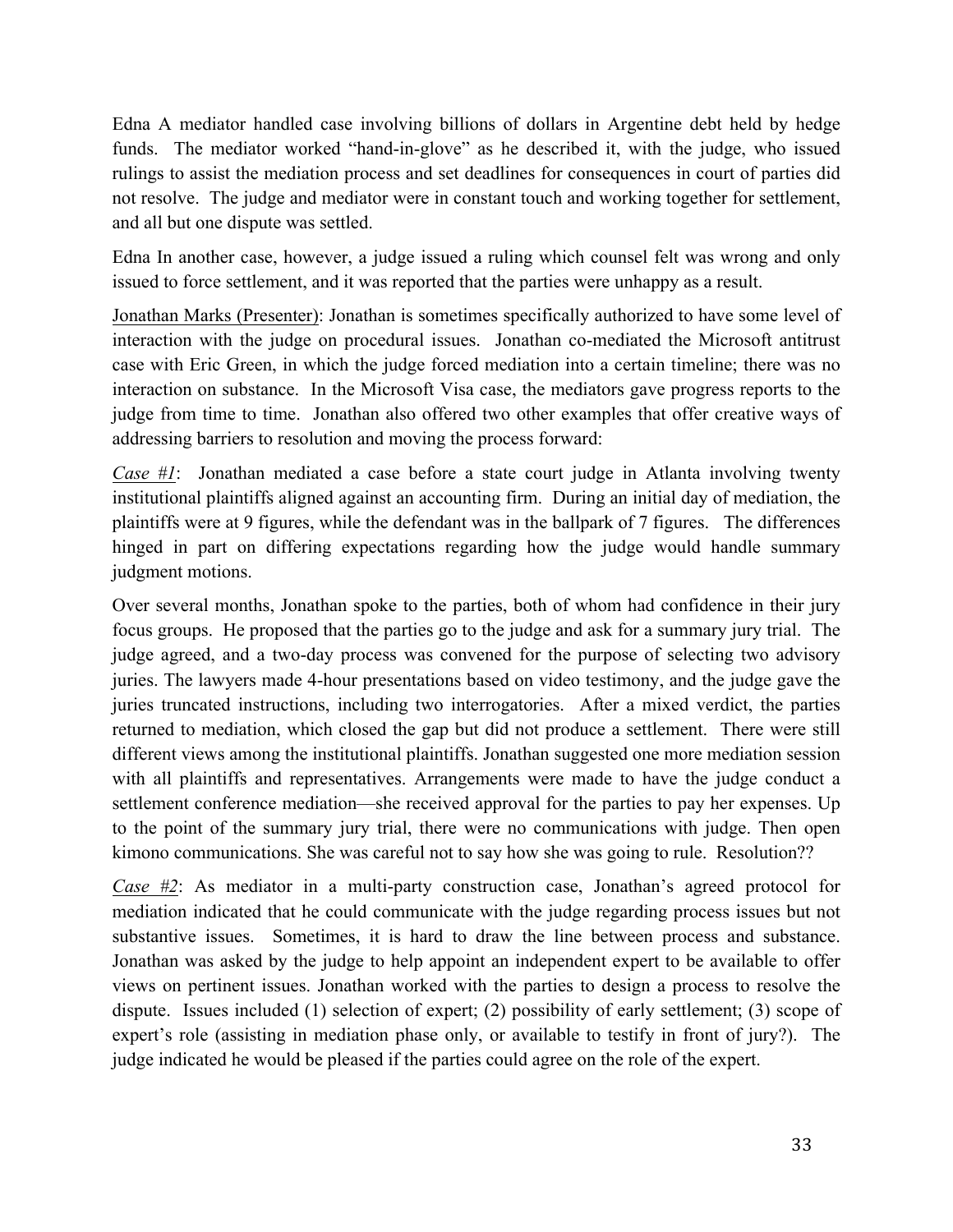Merril Hirsh (Presenter): In federal courts in the U.S., special masters could play an important intermediate role between judge and mediator in the course of managing a case. The order empowering the special master could specify the authority of the special master in a way that might not simply replicate that of a judge. For example, the special master might be able to communicate ex parte with parties, and also with the judge, in order to help create a procedure to set the stage for settlement. The special master could explore whether selective discovery could spur settlement discussion, perhaps through a focus on damages, or perhaps identify issues that, if resolved, could encourage broader resolution. Special masters may be able to perform these functions better than judges.

John Sherrill (Presenter): U.S. judges are not permitted to correspond with a mediator, except in writing and with copies to counsel.

Considering same issues as district judge. Still working on case, as he was not advised otherwise. Rule on issues before me. Called the judge's clerk re status update. Issued a decision based on one issue before the court. Remainder of dispute sent to him as arbitrator.

Another judge calls John and asks re conflict with counsel/parties. 2-3 weeks asks for status on process. City in Georgia did not want to settle and City Council had to approve \$20m settlement. Mediator's proposal for less than original decision. Two days later gets request for status update. I have mediator's proposal out – requested to give presentation. City attorney had to listen to presentation because judge asked that it be done within 2 weeks. City attorney said we will accept if other side has. Public would have known about it if they didn't accept.

## **Facilitated Discussion Group A for Scenario 6 – Jonathan Marks (Facilitator)**

- What "structures" are used/possible?
	- o What rules (mandatory/party adopted)?
	- o What best practices / guidelines? (Existing, appropriate, party modification)
- Should we promote settlement in arbitration?
	- o What about role of mediation?
	- o Current practices: institutional providers or arbitrators (CCA)
	- o What changes? Rules, practices, education, clause generator
	- o What constraints? Ethics, communications, rules, statutory constraints
	- o Party autonomy Informed consent
	- o Clause generator
	- o How do you make it the parties' decision?
	- o Implications of priorities of choices. Ex: CEDR Commission proposals were dominated by one cultural preference
	- o Awareness of pitfalls and constraints
- Is it ever appropriate in a mediation window to have any interaction between a mediator and an arbitrator?
- Has anyone heard of a situation where the mediator and arbitrator are having interaction?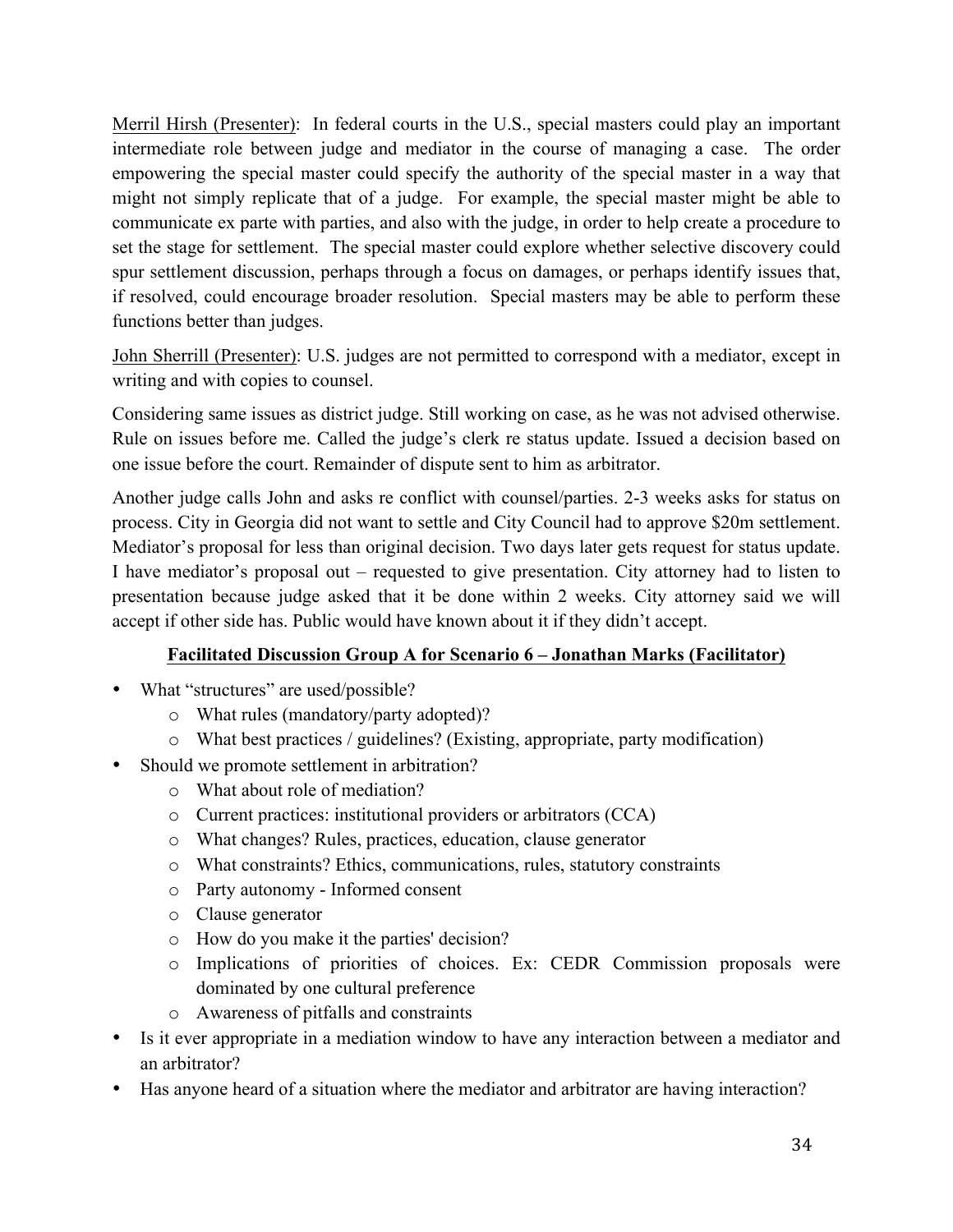- Another form of interactions: Mediators sitting in arbitration shadow mediator sitting and watching the arbitration.
	- o Makes the communication easier.
	- o Should arbitrator also sit in mediation?

#### 2 situations:

- 1) Judge as process director communication is less questionable
- 2) When judge is decision-maker, then it is more questionable.

## Dubai:

Influenced by Asia.

- National policy if you have authority at the high level, committee different from panels, preside over by an enforcement judge.
- Group of mediators trained in Singapore
- Mediator is external, ad hoc, and reports directly to a judge (called counsel). Judge allows sound decision-making to be made so process does not start.

#### Mediation in the shadow of the court or arbitration

- What structure we envisioned as possible?
- What kind of best practices can we come up with there?
- What kind of rules or guidelines best practices exist or might be appropriate? Ought to be the default.
- What kind of parties' modifications ought to be appropriate?
- Question: do you wish to regulate?
- Cautious about rulemaking in this area danger of unintended harm.
- Value in the rules that institution have?
- We are beginning to see the use of mediation being mandatory in some rules
- Are there ways where one can think of modification of institution rules that would create better use of rules?
- Court will have to rule about those things
- Conversation about best practices should take into account specific process goals and priorities
- Parties won't develop these things by themselves, they need institutional support in the form of choice templates, etc.
- Lack of awareness
- Who are the actors or players to decide this process, who is the orchestrator?

#### **Facilitated Discussion Group B for Scenario 6 – Edna Sussman (Facilitator)**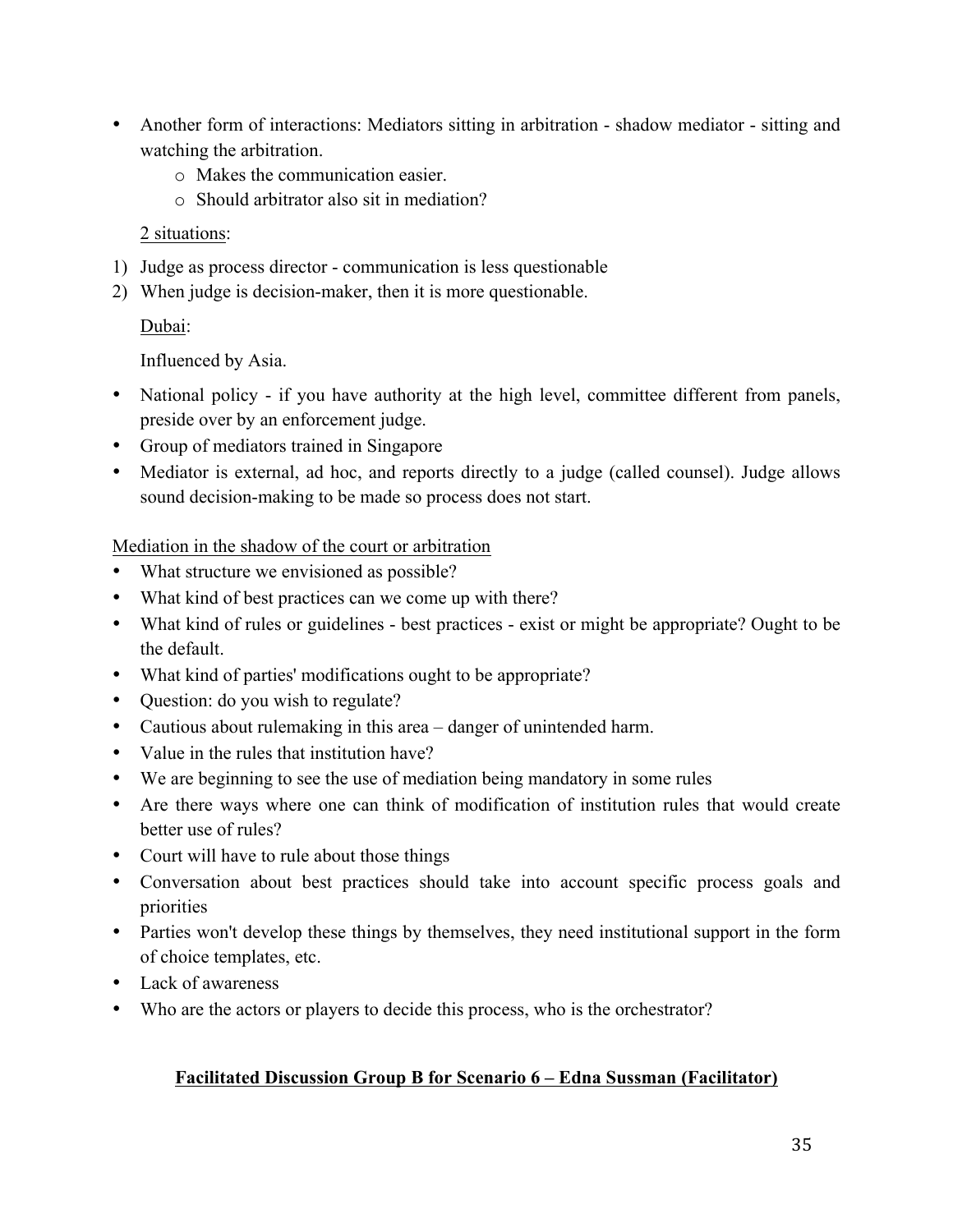- What communications can there be between arbitrators and mediators in parallel track processes? What is in the public interest? Settlement?
- What are constraining factors?
	- o Public policy money laundering, corruption, access to justice
	- o Interests of parties
	- o Integrity of process
	- o [In the above cases, parties' consent should not be required to communication between arbitrator and mediator]
	- o EU directive overriding public policy
- Exception to mediation confidentiality for purposes of enforcement of agreement
- Distinction between interaction on procedural issues vs. substantive issues (especially for purposes of making process more efficient)
- What is line between procedural and substantive issues?

#### Court-ordered mediation

- Consider timing (timeline imposed by court or arbitrator for mediation) abusively short vs. short enough to promote settlement
- Court-ordered mediation: indicate settlement to court (yes/no) --but what else can be divulged?
- In the introduction to court-ordered mediation: two types of confidentiality  $-1$ ) confidentiality within ex parte caucus and 2) information that should remain confidential from court
- UK: dividing line between court and mediation slight "breakdown" due to concern, question of "good faith" in negotiations
- Interaction between court and mediator should be to facilitate settlement
- Issue guidelines for countries where there is no interplay between court and mediator
- Are mediators in different position from court due to informed consent?
- "Open kimono" communications with courts OK provided there is informed consent and party autonomy
- Do parties know about the interplay/communication between mediator, arbitrator and judge?
- Consent:
	- o Ongoing/open-ended/front-end consent; or
	- o Specific consent on case-by-case basis (i.e. for certain issues)
- Bifurcated ZOPAs consider where public policy intersects with parties' interests
- Issue with limitations of mediation/arbitration is that they don't develop precedents
- Assumption that mediation provides access to justice
- Need to be able to trust the mediator to hold confidentiality
- Need guidelines to determine what can/cannot be shared (cannot simply rely on the conscience of mediator)
- Obtaining consent different by judge? Arbitrator? Mediator?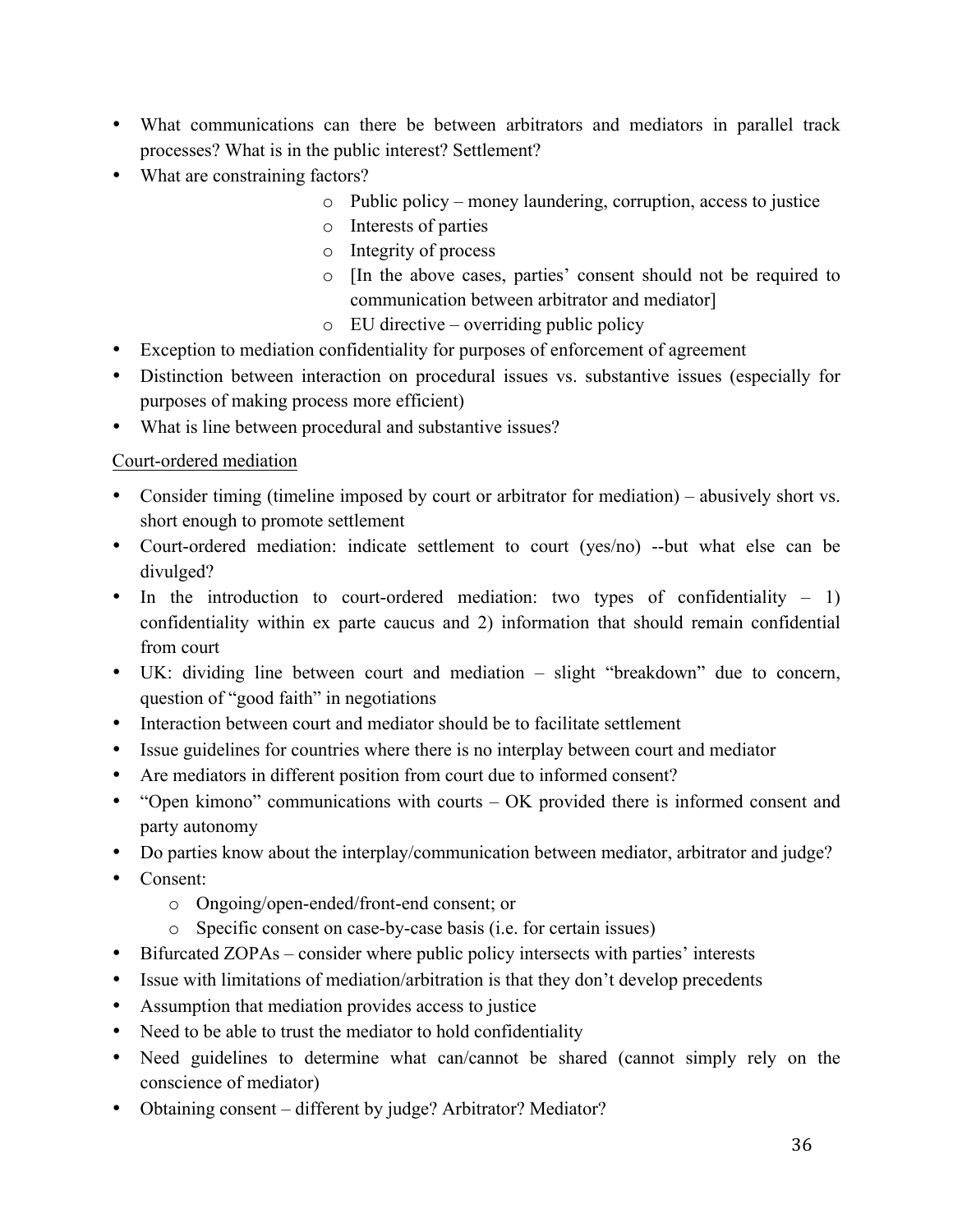- BP case mediator appointed to ensure that practices were changed to prevent further issues
- Ability to withdraw consent at any time?
- Court could pose questions and be put to parties as to whether information be divulged by mediator/arbitrator
- Mediator/arbitrator could show "draft answer" to parties before sharing with judge
- Consider difficulty in creating protocols/best practices vs. guidelines

## Pros

- Promotes settlement
- Autonomy
- Informed consent
- Open-ended
- Specific (once parties know what has been divulged to court)

## Cons

- Disclosure of parties' position
- Parties less forthcoming in mediation
- "Shadow disclosure" possibility to infer other issues from permitted disclosure duty of mediator to warn parties about this – make an additional disclosure
- Rulings perceived as coercive from the court

## **Special Considerations Involving Relational Platforms**

Finally, there are approaches that place special emphasis on addressing conflict in the course of commercial relationships—that is, in "real time"—and may even promote greater trust and respect among business partners or co-venturers. Much more needs to be understood about the operation and potential benefits of these relational platforms, including opportunities to use these mechanisms to tailor other appropriate dispute resolution approaches.

## Standing Neutrals

Standing neutrals or neutral panels are sometimes employed on construction projects. "The appointment of a "standing" dispute resolution professional to mediate issues as they arise during the course of a construction project has proven valuable in keeping the job on track and helping to limit the number of claims that must be subjected to more formal and expensive dispute resolution procedures.<sup>5</sup> As discussed below, standing dispute boards frequently offer advisory

 <sup>5</sup> *See* NICHOLAS GOULD, CLAIRE KING AND PHILIP BRITTON, MEDIATING CONSTRUCTION DISPUTES: AN EVALUATION OF EXISTING PRACTICE at 17 (Centre of Construction Law & Dispute Resolution, King's College London, 2010)(discussing project mediation in the United Kingdom and CEDR's Project Mediation package). *See*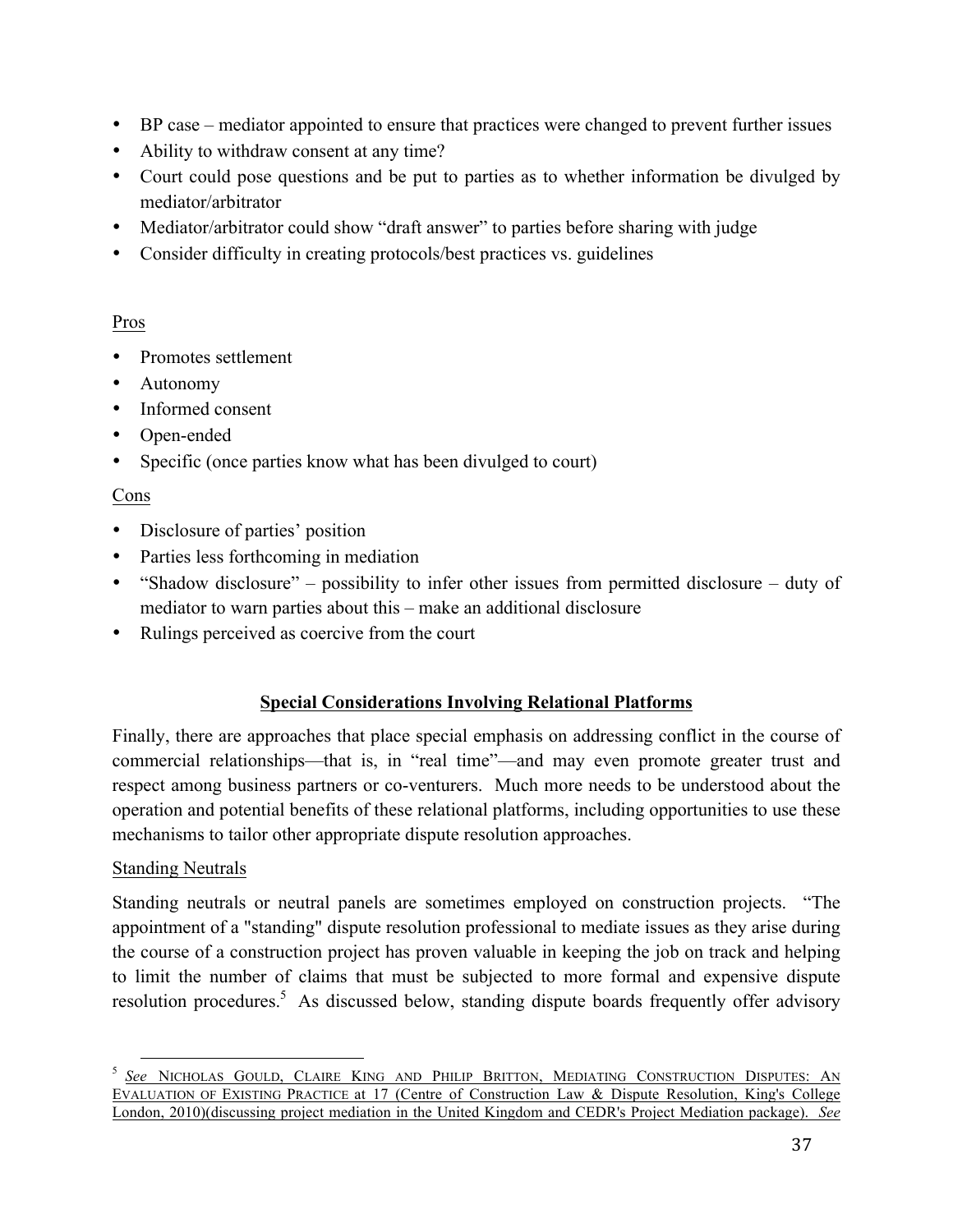decisions or preliminarily binding decisions on current controversies affecting major infrastructure projects.

#### Project Partnering and Other Platforms

Construction projects also furnished a setting for other approaches aimed at proactive management of conflict within commercial relationships. Project partnering, a concept borrowed from the manufacturing and distribution sectors and pioneered by the U.S. Army Corps of Engineers, was designed to encourage collaboration and team work by deliberate early efforts to create an atmosphere of trust and cooperation on projects. Facilitated partnering workshops were commonly conducted shortly after contract signing and attended by owner representatives and key members of the design and construction team. The aim was stronger individual bonds, better understanding of each other's objectives and expectations, and non-adversarial approaches for resolving problems on the job.<sup>6</sup> There were also indications that partnering might be useful in other kinds of long-term commercial relationships. However, partnering usage has not expanded beyond its early roots.

Another exemplary relational conflict management platform was a customized program with tight time frames for jobsite decision making and handling of claims, and a flexible, dynamic dispute resolution system centered upon the figure of a Dispute Resolution Advisor (DRA), a construction expert with dispute resolution skills who would remain throughout the project. The DRA first met with job participants to explain and build support for a cooperative approach to problem solving. Thereafter, the DRA made monthly visits to the site to monitor the status of the job and facilitate discussions regarding emerging issues. If negotiation failed, the DRA could make arrangements for mediation, mini-trial or expert fact-finding. Although the DRA model has apparently not been widely replicated, many of its benefits may be achieved through the use of an approach like Guided Choice.

## **Shared Stories about Relational Platforms**

Christopher Miers (Presenter) (Dispute Boards): One common form of early dispute resolution method is the dispute board. Dispute boards allow for resolution of issues in collaborative way before they escalate, and are commonly used on large public infrastructure projects. Two models:

- 1. US model (dispute review board, or DRB): DB can make recommendations, or advisory opinions, as standing neutral.
- 2. The U.K. and much of rest of world embrace a "dispute adjudication board" model in which the board's decisions are preliminarily binding—that is, they binding on an interim basis, and become final and binding unless a party decides to take the dispute on to arbitration or court.

 $\overline{a}$ *also* James P. Groton, *The Standing Neutral: A 'Real Time' Resolution Procedure that also Can Prevent Disputes*, 27 ALTERNATIVES 177 (December 2009).<br><sup>6</sup> ADAM K. BULT ET AL, NAVIGANT CONSTRUCTION FORUM, DELIVERING DISPUTE FREE CONSTRUCTION PROJECTS:

PART III – ALTERNATIVE DISPUTE RESOLUTION (June 2014) at 9.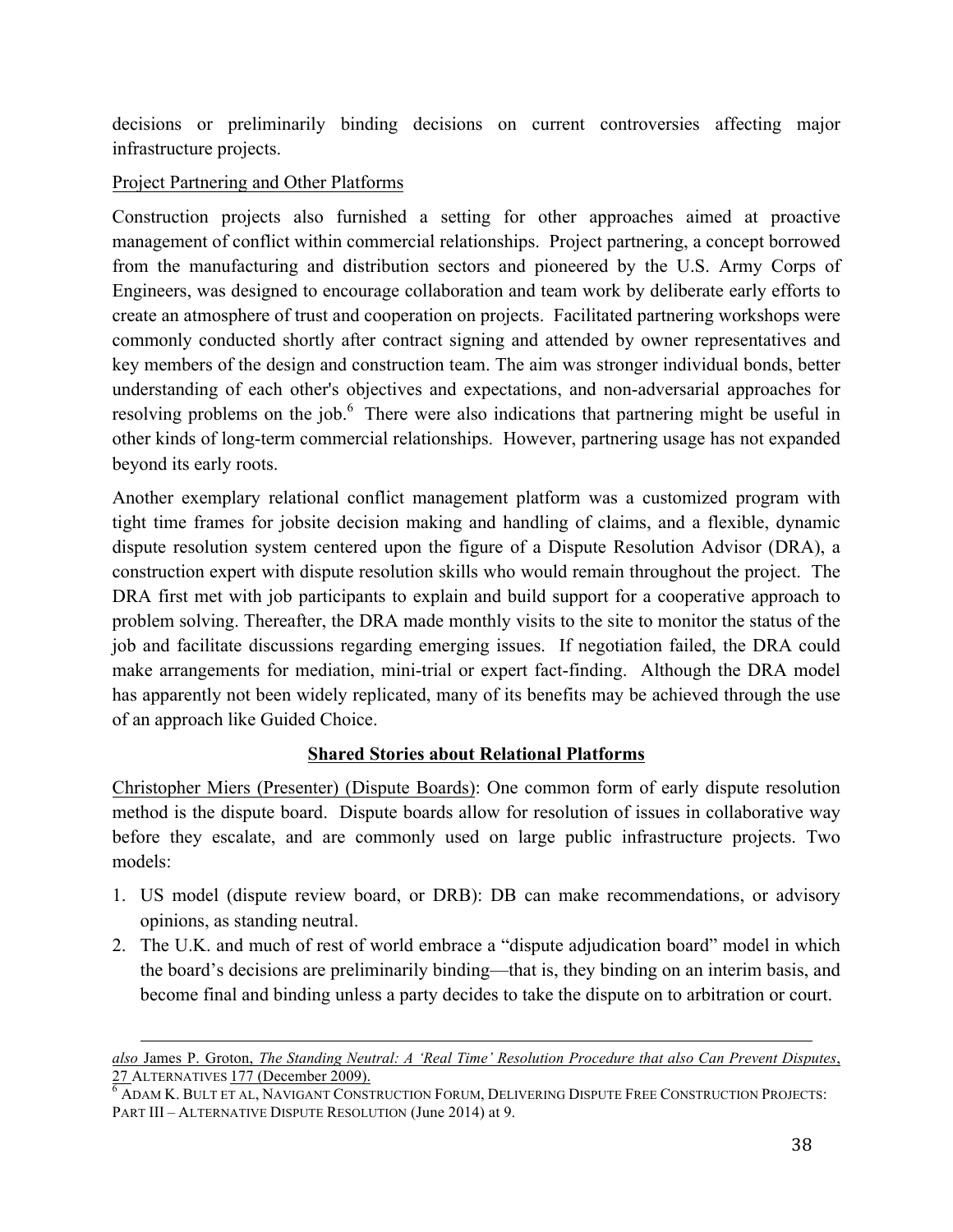Dispute boards usually meet with parties onsite every 3 to 4 months, and have authority to provide informal assistance to help parties resolve issues. The process is designed to produce a factual review and recommendation or decision regarding contractual rights or payment within a short time, often guiding a resolution of the dispute and allowing the parties to continue working together.

Hypothesis: Early decisions are often a stimulus to drive people to settlement. This explains some of the appeal of med-arb, but is also a function of dispute boards which may work better in some ways.

*Example #1*: One example of a dispute board involves a long-term project to produce fusion energy involving a 500MW prototype. The collaborative process involves various stakeholders including China, Korea, the EU, Russia, India, Japan and the U.S. Construction is taking place in France.

The project features a six-member dispute board before which parties make informal presentations. The board can recommend, inter alia, that the parties have a series of meetings to see if they can resolve matters, in order to move from confrontation to collaboration. The support of the board to set the agenda and the timetable for such meetings allows the board to facilitate a new level of communication.

*Example #2:* Africa, tower building – shopping center. The DB attended the site 13 or 14 times. The parties were unable to resolve an issue regarding maintaining and cleaning the high-rise building, and the issue threatened to escalate into a major dispute. The DB engaged with the parties jointly in a constructive and controlled environment, without prejudice to their right to bring claims. The DB gave a preliminary opinion, confirmed in writing, based on a review of the contractual requirements and evidence. The parties could either take or leave the opinion, allowing them the opportunity to resolve the dispute amicably. Process empowers parties to move forward, in circumstances that can be very disempowering. Eighty percent of the DB's effort is to prevent issues from escalating. If there is escalation, the DB will give interim binding decision between 84 and 90 days.

Patrick Green and Christopher Miers (Presenters): There is a new software tool/service, ResoLex's RADAR, that monitors trends and stakeholders' concerns, in order to allow the parties to predict and prevent disputes on infrastructure projects by examining perceptions of risk. It is currently being employed on some infrastructure projects in the U.K., and Christopher is one of a panel of experts (along with an experienced project manager and a team psychologist). One description of RADAR explains,

Risk on projects is often addressed solely at a technical level, i.e. construction, whereas the areas of projects that most commonly cause disputes are the inter-personal and interteam dynamics, leaving projects at best sub-optimal, at worst in failure.

Combined with an effective traditional risk management process, ResoLex's RADAR approach improves delivery team engagement and management by giving the programme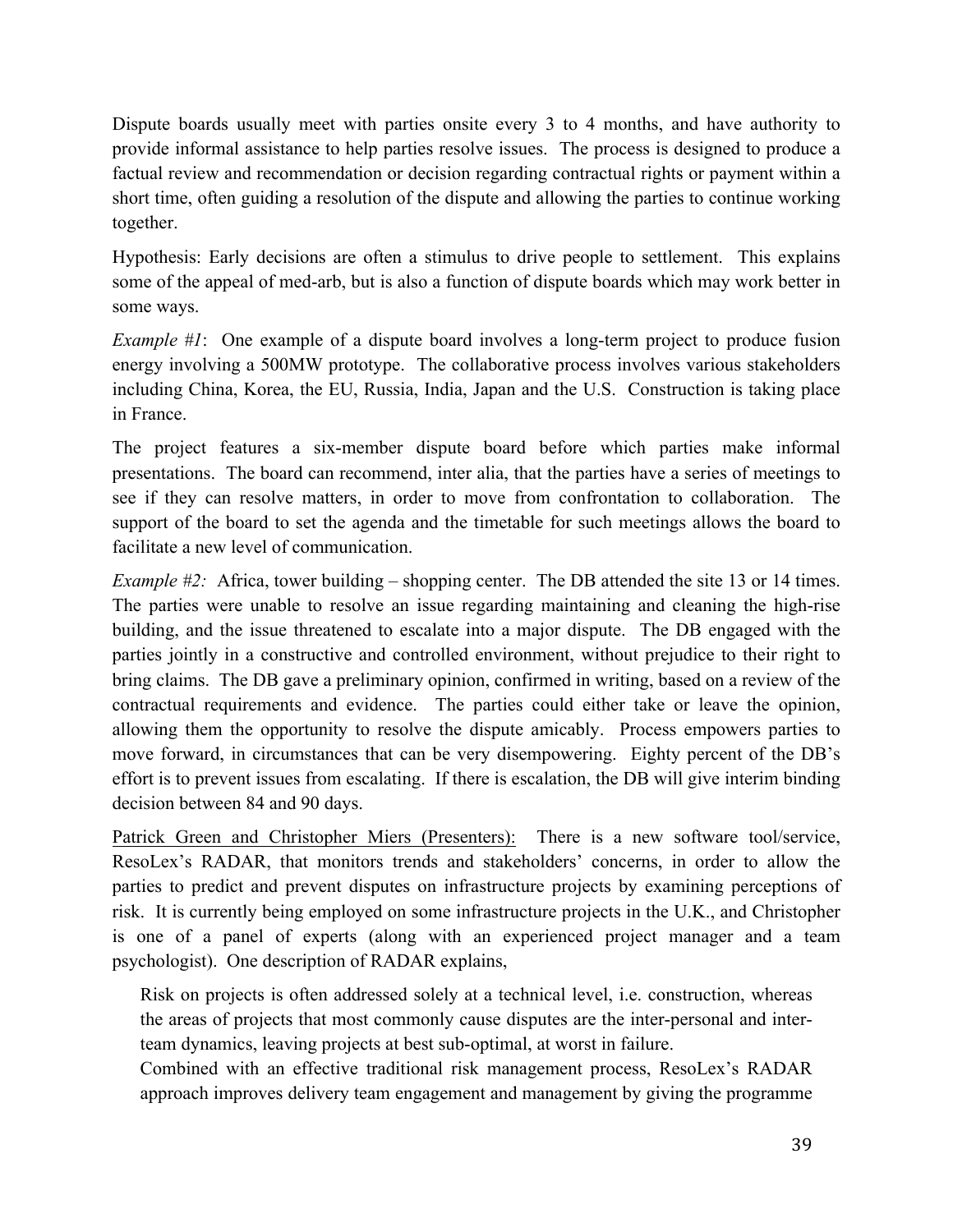leadership team an understanding of the differing perceptions of project concern and risk amongst the stakeholder base and enabling a team by team approach to project communication and dispute avoidance.<sup>7</sup>

The RADAR process consists of seven steps:

*The Seven Steps in the RADAR Process*

- *Steps 1-3 enable the setting up of the monitoring process*
- *Steps 4-7 form a monthly loop*
- *At progressive project stages, Steps 1 & 3 may be repeated.*
- 1. Generate initial risk list

Undertake a confidential risk assessment with all key project personnel and assimilate the results into a grouped project risk list. This list is anonymous at the point of delivery back to the project but open for the ResoLex team to understand the context surrounding identified areas.

2. Panel selection

From the initial understanding of the project and more detailed exercise of understanding the areas of concern from the team risk review, a selection of a project RADAR panel will be made. This may be a fixed panel for the duration of the project (typically a panel of three experts of mixed disciplines) or, depending on size and complexity, may have a larger pool to draw individual skill sets from as a project changes stages. i.e. business case and briefing, design, value engineering, construction, team psychology.

3. Implementation Workshop

Facilitate a risk workshop using the results of the online risk exercise as base risks to explore. This workshop is essential in building the team's understanding of why they are tracking individuals' perceptions across the team. The team explores the root causes that lie beneath the risks identified in the previous exercise. As teams work through this root cause analysis exercise they identify for themselves just how much 'soft risk' i.e. interpersonal behaviour, impacts the project.

The result of the workshop is an agreed set of potential risk areas that will then be tracked over time.

4. Use RADAR to monitor changing perceptions and complete feedback loop with stakeholders.

 $7$  Ed Moore & Christopher Miers, RADAR (Unpublished Word document, 2016).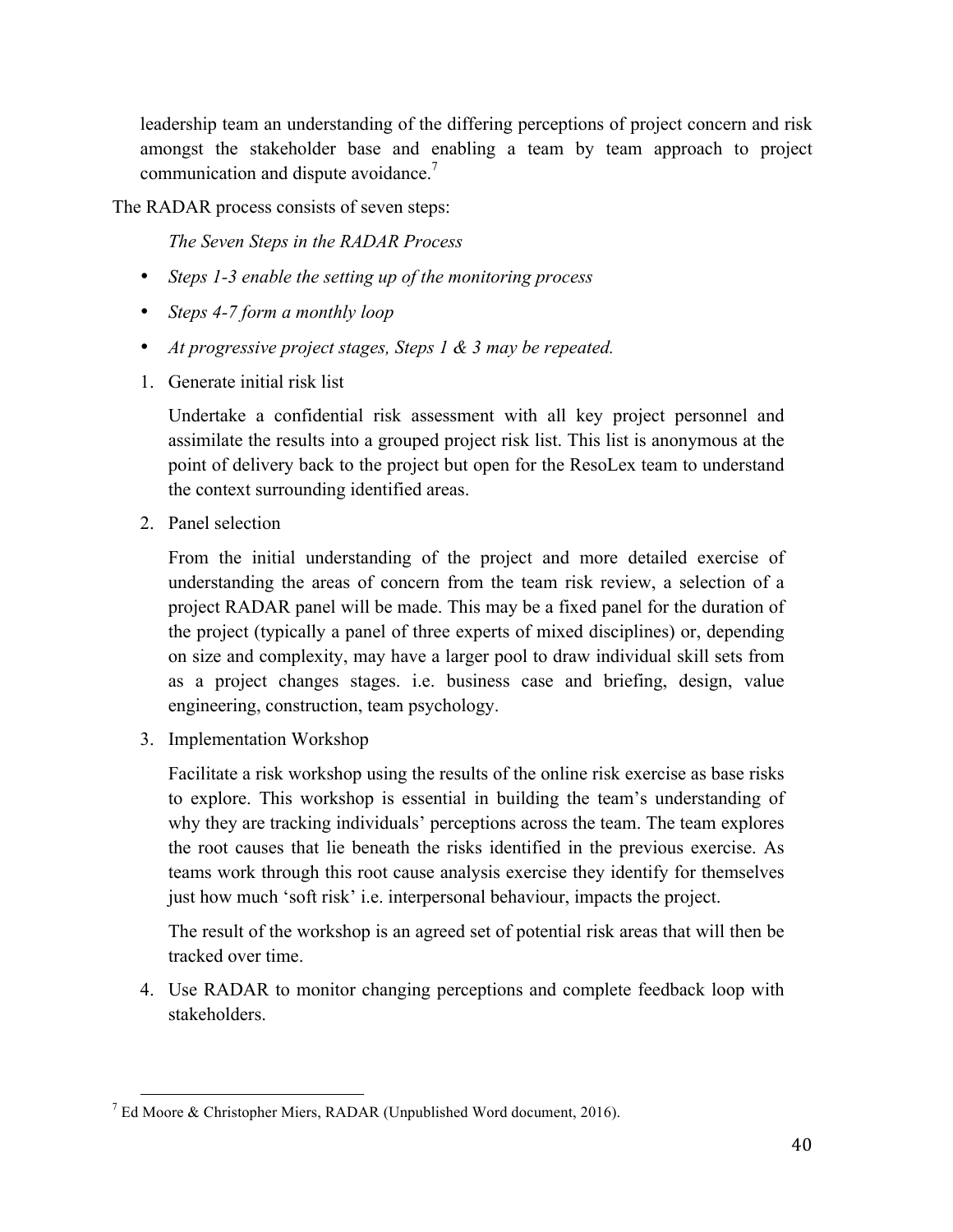On a monthly basis, team members are invited to respond to an online evaluation exercise. This is a short questionnaire, the initial feedback of which is confidential between the respondent and ResoLex, and tracks the identified areas of risk but also allows individuals to identify new areas of concern that they have.

5. Panel review

The chosen RADAR panel reviews the monthly feedback via a software system that promotes a specific workflow:

Contextual overview, understanding the overall trends in the identified risk areas. Successes, reading what team members are identifying that is working well. Concerns, reading what the team members are identifying as particular concerns to them.

In-depth analysis, studying the individual questions and the breakdown of answers by company, role on project, hierarchical placement of individuals. All looking for signs of divergence amongst any part of the project team.

6. Report

The RADAR panel produce a report including narrative summary from the panel and graphs to represent answers display trends. The report is distributed across the team to all those invited to contribute. A RADAR panel member will also often join the project leadership team in the monthly meeting to go through the report.

7. Action and feedback

Notes are taken during the monthly project leadership meeting of the actions that are agreed as a result of discussing the report. These actions are shared with the project team as a "you said – we did" feedback loop. Thus cementing the link between giving feedback and instigating change on the project.<sup>8</sup>

Question: How do you identify and value emotions? Emotion is reflected within responses to questions. Responses capture more emotional reaction than contract-based reaction. Reports are disclosable - without prejudice. Part of ongoing mediation process. Anonymous report about soft perception about progress and risk.

Comment: This could be used outside the construction arena. It would also be useful for projects involving telecommunications and technology, and on other long-term contracts, including joint ventures more generally.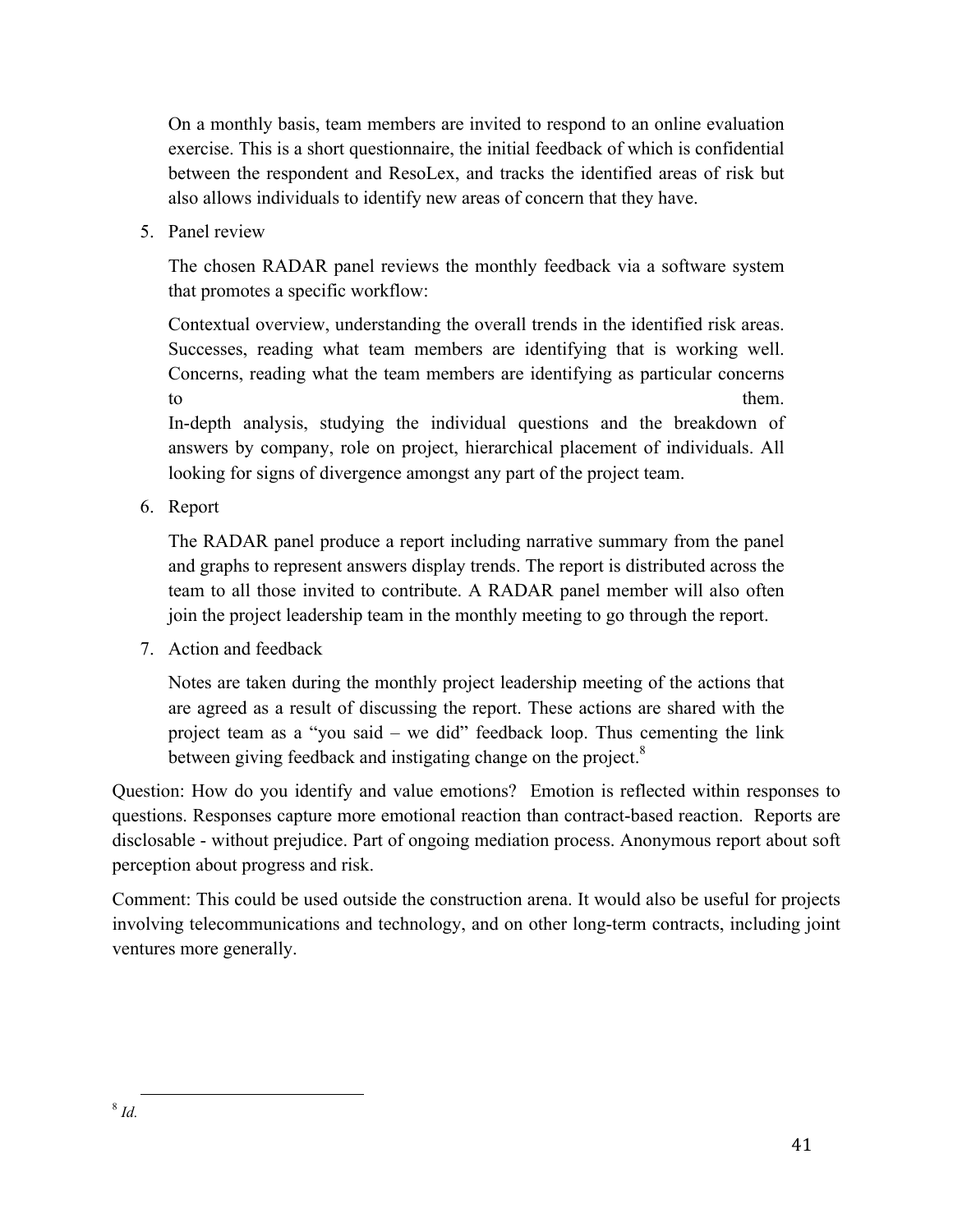## **FINAL DISCUSSIONS REGARDING NEXT STEPS**

The final segment of the Summit was devoted to small group discussions of next steps, considering:

(1) What additional information do we want to collect to better understand current practices and possible practices?

- What is going on in different countries?
- What would you like to know?
- Existing rules that may affect rules-based constraints?
- Court-annexed dispute resolution processes?
- Survey, interview methodology? How to best use a survey follow ups with interviews? What do we want?

(2) Looking ahead, what kinds of information and guidance are we interested in developing as a Task Force?

• What kind of guidelines or practice-oriented materials do we want to develop?

The following are summaries of three small group discussions on next steps.

## **Final Discussion Group A -- Debbie Masucci (Facilitator)**

- Report with descriptive information.
- Model guidelines or best practices standards and criteria for neutrals who practice in this area
- Forms
- Database
- Stories
- Commentary will have cultural context
- Training modes that assist with conducing
- Ethical guidelines: for whom? Neutrals; advocates contract drafters; providers models; courts
- Encourage updates
- Focusing on your jurisdiction
- Determine whether hybrid practices are suitable for investor/state dispute settlement (may be regulated) *[Group is negative regarding developing guidelines for investor/state, or employment, or consumer]*
- Be informed about practices in other areas that may be adopted here (EEOC workplace)
- Legal framework:
	- o Consent awards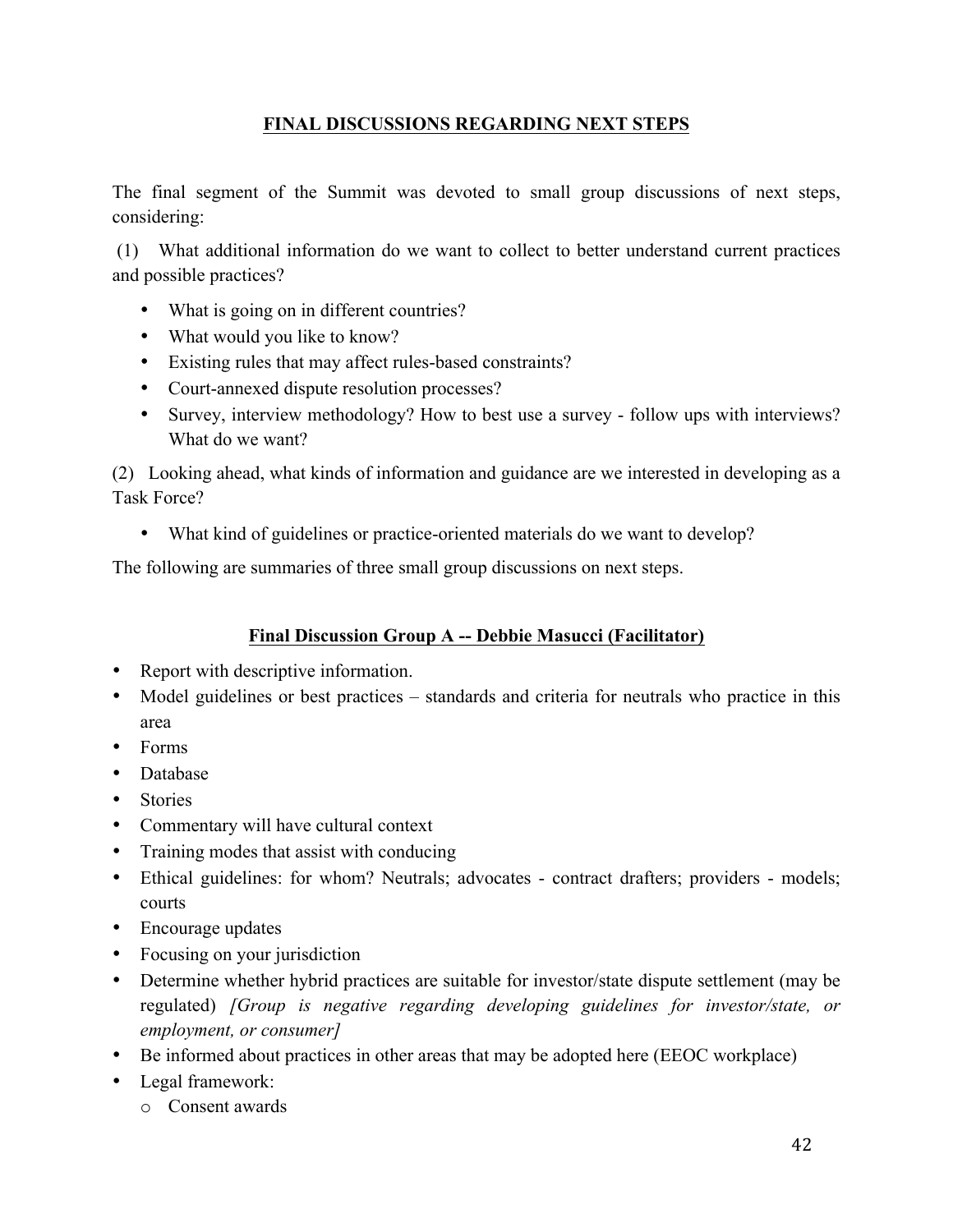- o Med-arb
- o Legislation (mediation, arbitration, med-arb)
- Part of jurisprudence includes custom and practice
- [See whether there is a compilation of this information already someplace]
- Identify advocates and parties who are engaging in a mix mode:
	- o Where are you?
	- o What rules are you practicing under?
	- o What are you doing?
	- o What rules do you follow?
	- o What disclosures are made to parties?
	- o What forms?
	- o What are the principal rules for providers in the jurisdiction?
	- o Challenges they experience
	- o Any case law/failure to enforce/others?
- Crowd sourcing model:
	- o Website
	- o Karl Bayer
	- o Lurie
	- o IMI Consultative Process
	- o Wolters Kluwer Blog
	- o Singapore International Mediation Academy
	- o CCA
	- o IAM
	- o Chartered Institutions and all providers
	- o ACC
	- o Construction
	- o ABA (Sections)
	- o GPC trace answers to specific people
	- $\circ$  RSI $-$
	- o MACRO –
	- o International Judicial College
	- o National Center for State Courts
	- o IBA
	- o Dispute Resolution Institute
	- o Tort & Insurance Practice Section
- Should we increase possibility of settlement?
- In the U.S., 95% of disputes are settled we could generate value by creating early settlement. Avoid cost related to settlement.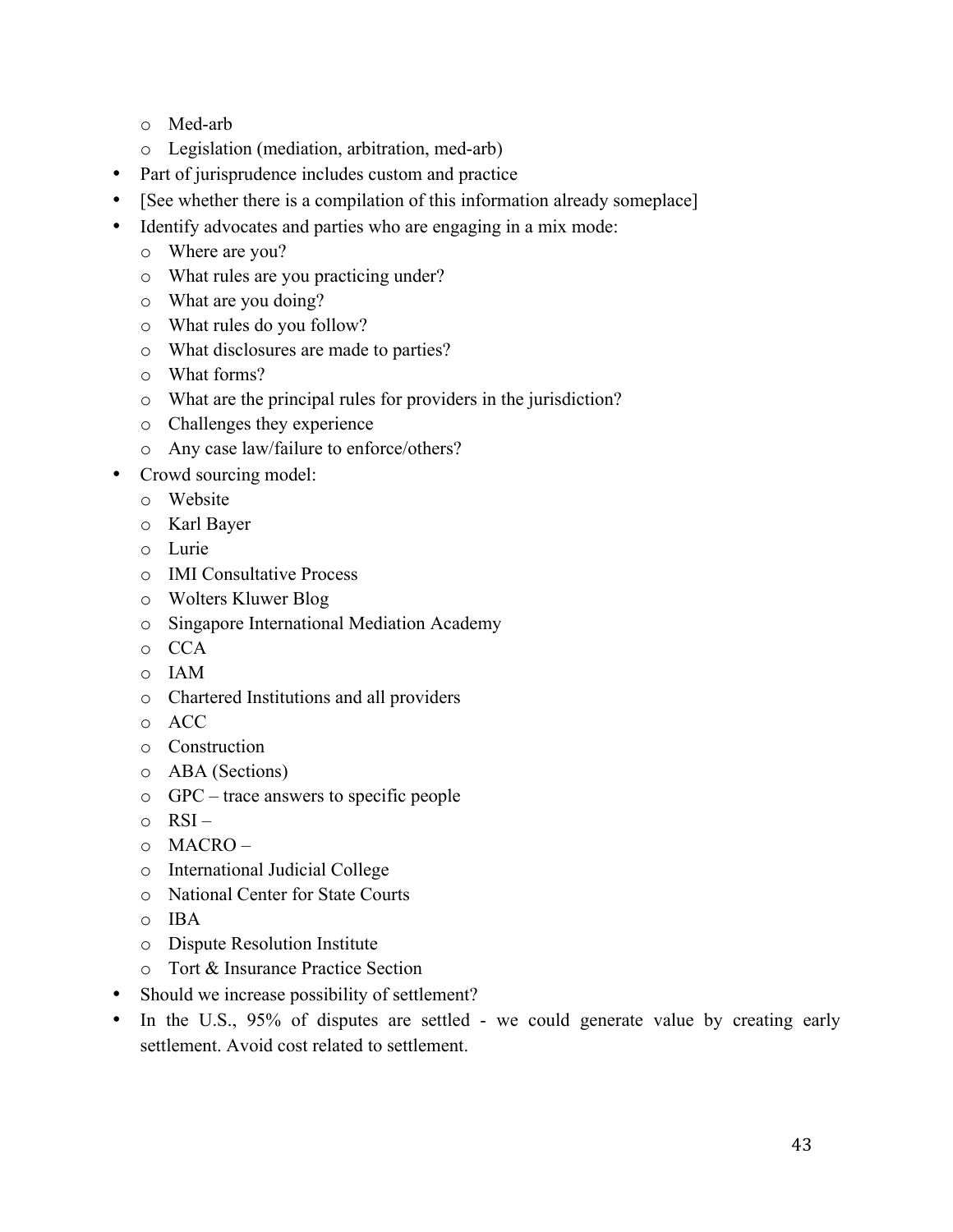## **Final Discussion Group B -- Edna Sussman (Facilitator)**

What information do we need? Methodology?

- Legal analysis per country on each scenario (Canada, US, Brazil, Mexico, China, HK, Singapore, Africa, Morocco, South Africa, Australia, Europe, Russia etc)
- Identify 2 or 4 practitioners in each country
- What rules/ethics codes apply?
- Address by scenarios first? 1) Yes/No 2)? What laws/rules apply?
- May need to refine scenarios create sub-scenarios
- What are the actual practices, rather than what is described in print, or permitted?
- Policy considerations
- Practitioner/experts need to be vetted
- Concern with expanding the task force (too big) Task Force member should be "point" person" to collate information from country experts and conduct interviews (if necessary)
- Consider length of survey: (Tony Cole does large surveys geared toward practitioners) o Broad survey vs. targeted survey
- Importance of surveying users: e.g. Association of Corporate Counsel, CCIAG, USCIB, tap into "provider organizations" and "thought leaders"
- Research Assistants to look into laws/rules/research? *[Cost issue?]*
- Survey of practitioners should be short on practices, perceptions etc.
	- o Consider survey expert to increase rate of response and quality of answers

#### Intended audience?

- Users (issue: not all are open-minded to mixed modes) may not be appropriate to ask "is this something you are interested in?"
- Need to "reality check" these options: need a threshold of "general interest" rather than such specific options

#### **Output**

Should be a practical tool:

- Clauses
- Educational (innovative/quick/delivery)
- Forms

#### Scenario 1

- Not much more information needed
- Perhaps cross-cultural/geographic differences is there a need for all six scenarios?
- What are best practices?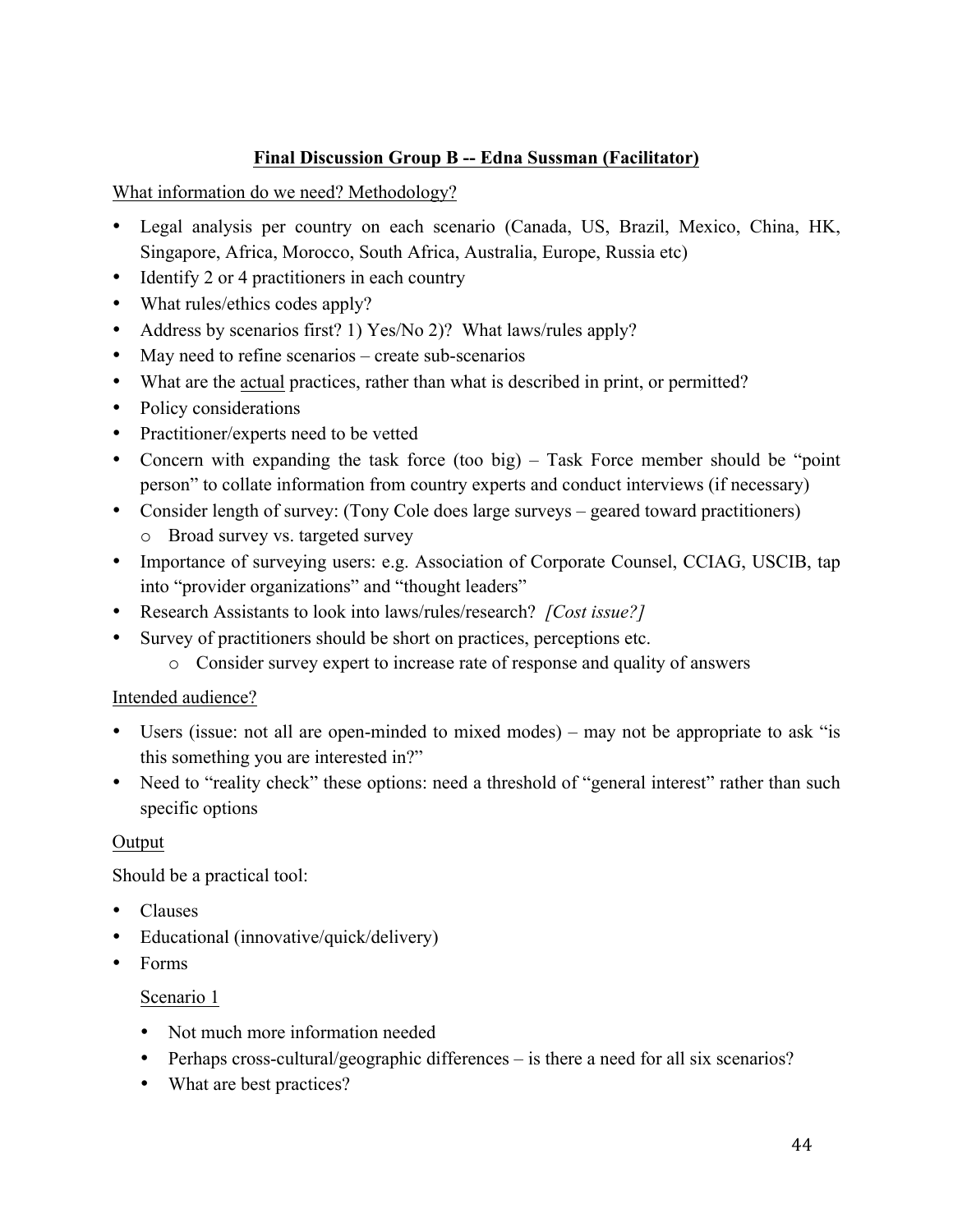• What are permissible techniques?

#### Scenario 2

- How important is this?
- Consider less emphasis on this scenario
- Is this rebranding of mediation process?
- Is there room for more process innovation?

## Scenario 3

- Survey on legal limits in different jurisdictions
- "Heart and soul" of mixed modes
- Concept of looking at one mode and expanding it to incorporate another mode
- Interplay between neutrals in sequential process and information shared

#### Scenario 4

#### Gathering practices:

- 1) Survey of existing (publicizing what is happening)
- 2) Thinking about new practices

#### Scenario 5

- Are we trying to address these issues in court context?
- More technical
- Does it undermine NY Convention?
- Number of consent awards being rendered? Ask ICC
- Survey City Bar Associations
- UNCITRAL said no consent awards enforced
- Think carefully about the 4 different scenarios of consent awards and their differences. Distinction between consent award with no arbitration process and ones where arbitration is pending
- In Asia, several institutions are adopting rules which allow for conversion of mediated agreement into arbitral award (e.g. China and Singapore)
- Research practices: ethical obligations? Do we want guidelines?

## Scenario 6

- Gather case law (public policy exception)
- Guidelines for informed consent
- Court ordered arbitration can you liaise with court re: clarification of court's order
- What is arbitrator doesn't have jurisdiction?
- Limits of law and practices

#### Work product of Task Force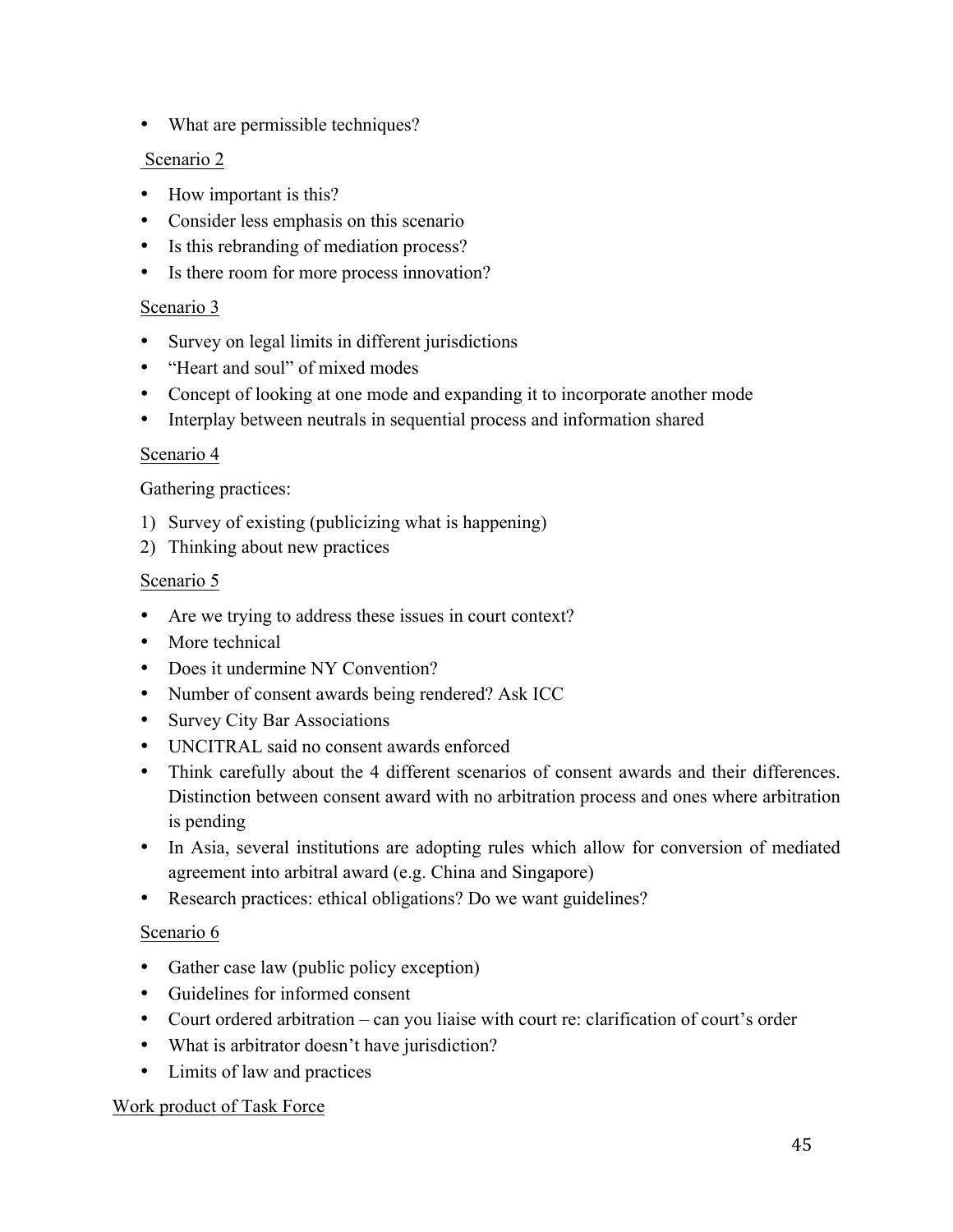- Guidelines
- Best practices
- "Short and punchy"
- Shorter on face (with something larger behind), e.g. CCA Protocols
- User-friendly/not academic
- Concrete and effective

## **Final Discussion Group C -- Moti Mironi (Facilitator)**

(1) What additional information do we want to collect to better understand current practices and possible practices?

• We should collect information from people that are working on transactions.

(2) Looking ahead, what kinds of information and guidance are we interested in developing as a Task Force?

• Should we aim at developing guidelines for the use of mixed-modes only for litigation disputes or also for deal-making disputes.

## Scenario 1:

We should collect the following information:

- Should evaluations be reported only in caucuses or in joint sessions?
- Are there different models of evaluation?
- How frequently evaluations are used?
- What are the expectations of users (parties and lawyers)?
- What types of disputes are more inclined to evaluations?
- What are the psychological impact and processes that are triggered by the results of evaluations? Do evaluations change the dynamics of mediation?
- Is there a need for legal or ethical regulations regarding evaluations?
- Should mediators or only conciliators evaluate?

## Need for a taxonomy

- We should create a continuum of evaluations and evaluation techniques. A taxonomy coherent description of conciliation in different part of the world.
- Look at different countries we have not reached with the Task Force so far

## Methodology

- Appoint one or two people in each country
- Ask structured questions
- Ask Task Force members to circulate the questions in their countries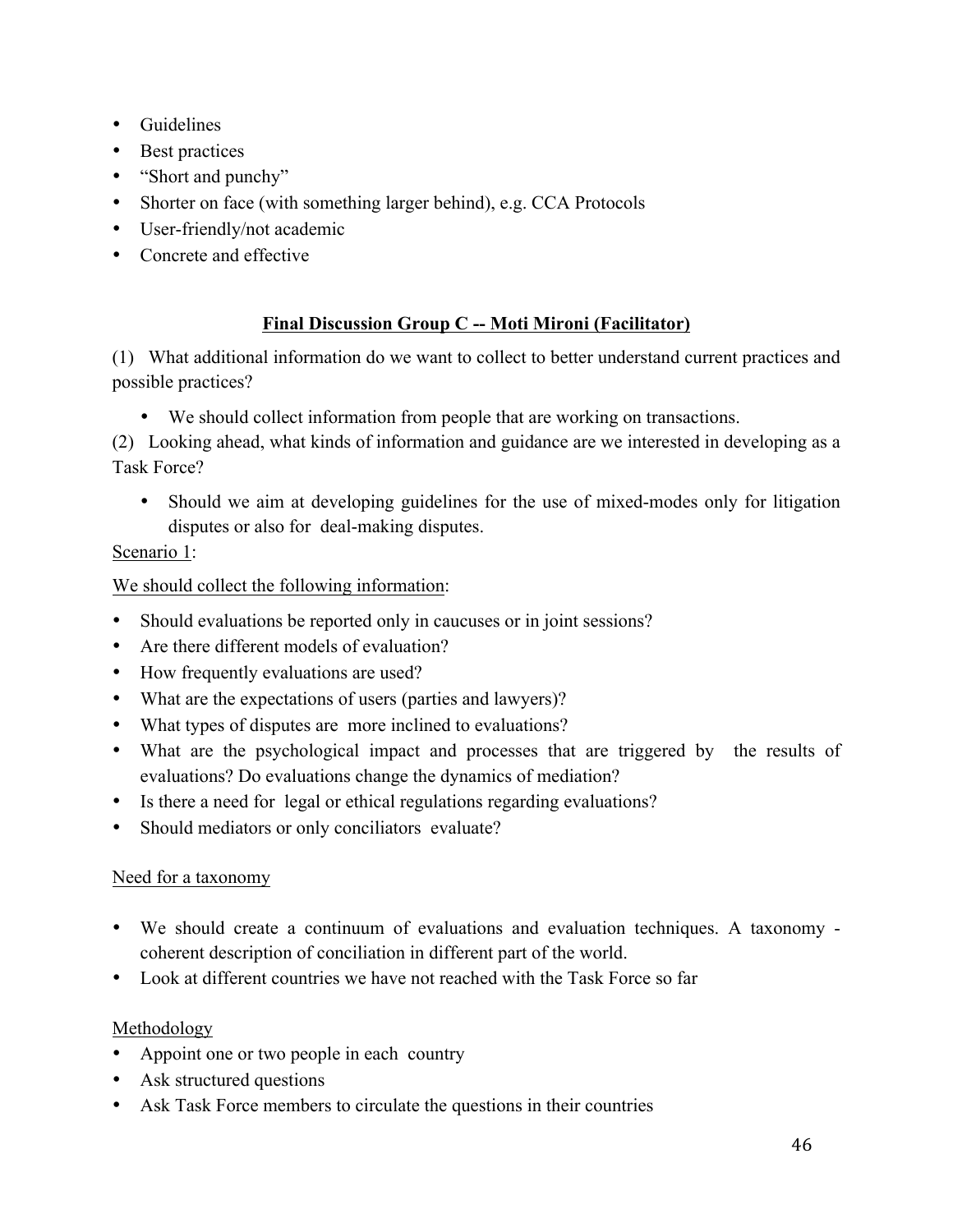- Circulate to users, neutrals, mediation institutions of all countries, mediation centers, business organizations, corporate counsels, small and medium businesses.
- Include questions regarding: civil procedure, legal challenges to mixed modes

#### Creation of a panel of experts for each country

- It may be more valuable to interview small groups members of Task Force could conduct interviews in their countries.
- Panel of experts should be comprised of: 4-5 judges; 4-5 general counsels; 4-5 arbitrators; 4- 5 mediators.

#### Creation of a Taxonomy of Regulations

Taxonomy at three levels:

- 1. Supranational level: ICC, EC, WIPO, ICSID, etc.
- 2. National level: ex: ABA
- 3. Membership, professional bodies, ethical level

#### What do we want to create?

- Some sort of guidelines
	- o Which would have the effect of diminishing the risk of being sued for negligence (for neutrals and counsel)
- Educational material
	- o Case studies from Champions can be cited
	- o Needs for small, medium, large businesses aimed at litigation people
	- o We could publish a book on mixed modes stories

#### Material to look at:

- Look at surveys that have been conducted by institutions: ABA, Straus / CCA, IAM, etc. We may not be able to do a broader survey than what already exists.
- Catherine Rogers, *Ethics in International Arbitration* (2014).